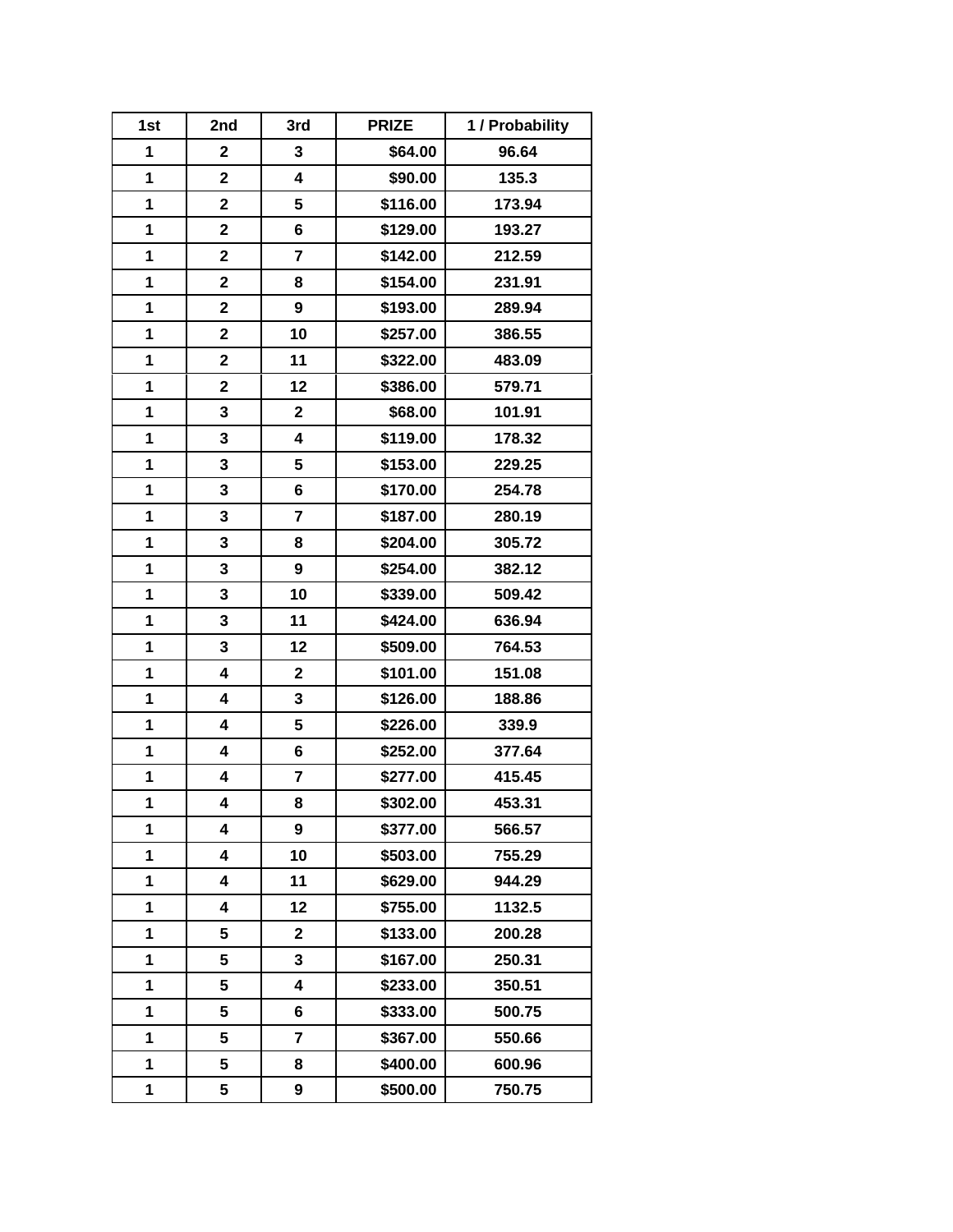| 1 | 5                       | 10                      | \$667.00   | 1001    |
|---|-------------------------|-------------------------|------------|---------|
| 1 | 5                       | 11                      | \$834.00   | 1251.56 |
| 1 | 5                       | 12                      | \$1,000.00 | 1501.5  |
| 1 | 6                       | $\mathbf 2$             | \$150.00   | 224.87  |
| 1 | 6                       | 3                       | \$187.00   | 281.06  |
| 1 | 6                       | 4                       | \$262.00   | 393.55  |
| 1 | 6                       | 5                       | \$337.00   | 505.82  |
| 1 | 6                       | 7                       | \$412.00   | 618.43  |
| 1 | 6                       | 8                       | \$449.00   | 674.76  |
| 1 | 6                       | $\boldsymbol{9}$        | \$562.00   | 843.17  |
| 1 | 6                       | 10                      | \$749.00   | 1124.86 |
| 1 | 6                       | 11                      | \$936.00   | 1404.49 |
| 1 | 6                       | 12                      | \$1,123.00 | 1686.34 |
| 1 | 7                       | $\mathbf 2$             | \$166.00   | 249.44  |
| 1 | $\overline{\mathbf{r}}$ | 3                       | \$208.00   | 311.82  |
| 1 | $\overline{\mathbf{r}}$ | 4                       | \$291.00   | 436.49  |
| 1 | $\overline{\mathbf{r}}$ | 5                       | \$374.00   | 561.17  |
| 1 | 7                       | 6                       | \$415.00   | 623.44  |
| 1 | 7                       | 8                       | \$498.00   | 748.5   |
| 1 | 7                       | 9                       | \$623.00   | 935.45  |
| 1 | $\overline{\mathbf{r}}$ | 10                      | \$831.00   | 1246.88 |
| 1 | $\overline{\mathbf{r}}$ | 11                      | \$1,038.00 | 1560.06 |
| 1 | $\overline{\mathbf{r}}$ | 12                      | \$1,246.00 | 1869.16 |
| 1 | 8                       | $\mathbf 2$             | \$183.00   | 274.05  |
| 1 | 8                       | 3                       | \$228.00   | 342.58  |
| 1 | 8                       | 4                       | \$319.00   | 479.62  |
| 1 | 8                       | 5                       | \$411.00   | 616.52  |
| 1 | 8                       | 6                       | \$456.00   | 684.93  |
| 1 | 8                       | $\overline{7}$          | \$502.00   | 753.58  |
| 1 | 8                       | 9                       | \$684.00   | 1027.75 |
| 1 | 8                       | 10                      | \$913.00   | 1369.86 |
| 1 | 8                       | 11                      | \$1,141.00 | 1712.33 |
| 1 | 8                       | 12                      | \$1,369.00 | 2053.39 |
| 1 | 9                       | $\overline{\mathbf{2}}$ | \$232.00   | 347.83  |
| 1 | 9                       | 3                       | \$290.00   | 434.78  |
| 1 | 9                       | 4                       | \$405.00   | 608.64  |
| 1 | 9                       | 5                       | \$521.00   | 782.47  |
| 1 | 9                       | 6                       | \$579.00   | 869.57  |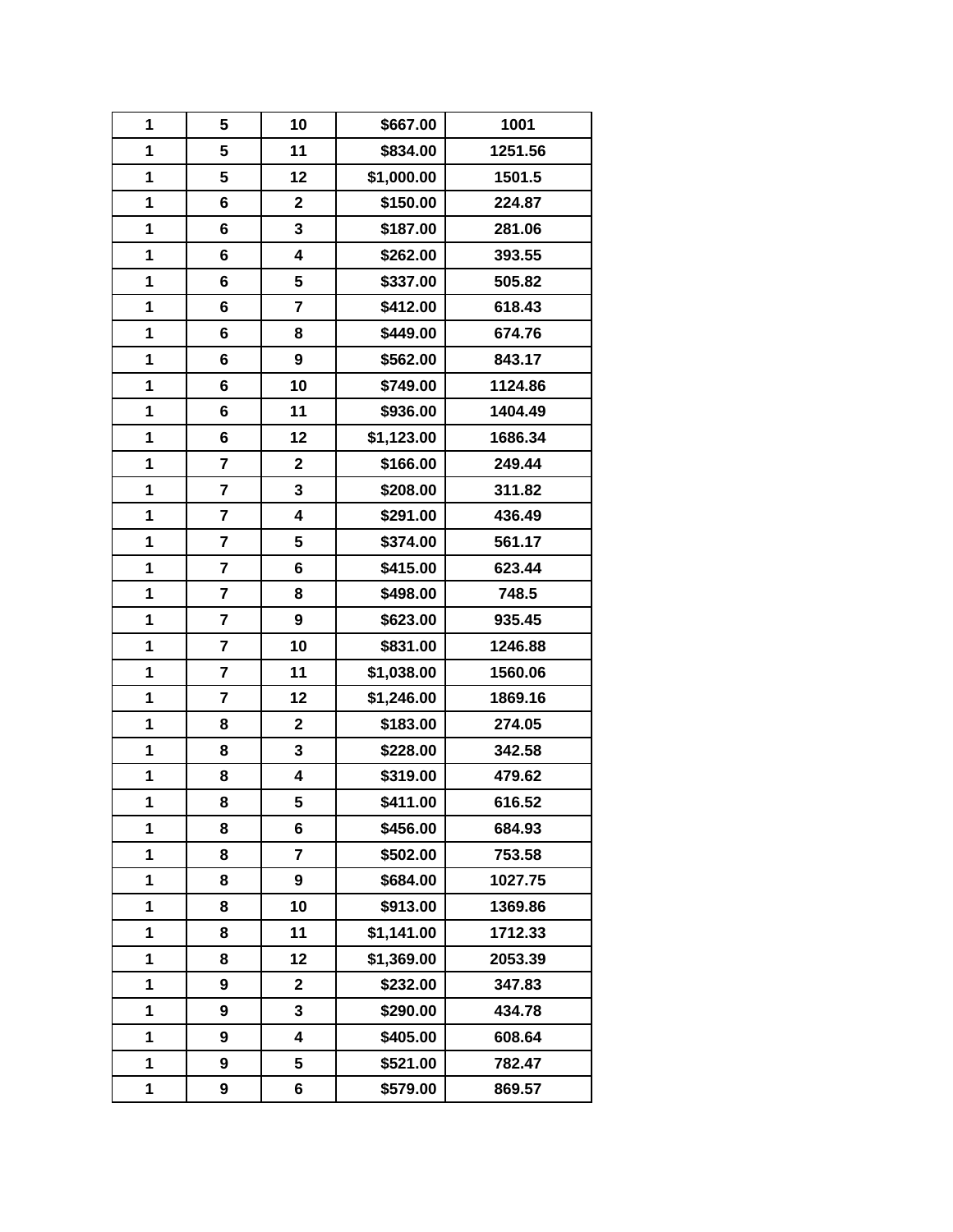| 1                       | 9  | $\overline{\mathbf{r}}$ | \$637.00   | 956.02  |
|-------------------------|----|-------------------------|------------|---------|
| 1                       | 9  | 8                       | \$695.00   | 1043.84 |
| $\mathbf{1}$            | 9  | 10                      | \$1,158.00 | 1739.13 |
| 1                       | 9  | 11                      | \$1,448.00 | 2173.91 |
| 1                       | 9  | 12                      | \$1,737.00 | 2610.97 |
| 1                       | 10 | $\mathbf 2$             | \$314.00   | 470.81  |
| 1                       | 10 | 3                       | \$392.00   | 588.58  |
| 1                       | 10 | $\overline{\mathbf{4}}$ | \$549.00   | 823.72  |
| 1                       | 10 | 5                       | \$705.00   | 1059.32 |
| 1                       | 10 | 6                       | \$784.00   | 1176.47 |
| 1                       | 10 | $\overline{\mathbf{r}}$ | \$862.00   | 1295.34 |
| 1                       | 10 | 8                       | \$941.00   | 1412.43 |
| 1                       | 10 | 9                       | \$1,176.00 | 1766.78 |
| 1                       | 10 | 11                      | \$1,959.00 | 2941.18 |
| 1                       | 10 | 12                      | \$2,351.00 | 3533.57 |
| 1                       | 11 | $\mathbf 2$             | \$395.00   | 593.82  |
| 1                       | 11 | 3                       | \$494.00   | 742.39  |
| 1                       | 11 | 4                       | \$692.00   | 1039.5  |
| 1                       | 11 | 5                       | \$890.00   | 1335.11 |
| 1                       | 11 | 6                       | \$988.00   | 1483.68 |
| 1                       | 11 | $\overline{\mathbf{r}}$ | \$1,087.00 | 1633.99 |
| 1                       | 11 | 8                       | \$1,186.00 | 1782.53 |
| 1                       | 11 | 9                       | \$1,483.00 | 2227.17 |
| 1                       | 11 | 10                      | \$1,977.00 | 2967.36 |
| 1                       | 11 | 12                      | \$2,965.00 | 4444.44 |
| 1                       | 12 | $\mathbf 2$             | \$477.00   | 716.85  |
| 1                       | 12 | 3                       | \$597.00   | 896.06  |
| 1                       | 12 | 4                       | \$835.00   | 1254.71 |
| 1                       | 12 | 5                       | \$1,074.00 | 1612.9  |
| 1                       | 12 | 6                       | \$1,193.00 | 1792.11 |
| 1                       | 12 | 7                       | \$1,313.00 | 1972.39 |
| 1                       | 12 | 8                       | \$1,432.00 | 2150.54 |
| 1                       | 12 | 9                       | \$1,790.00 | 2688.17 |
| 1                       | 12 | 10                      | \$2,386.00 | 3584.23 |
| 1                       | 12 | 11                      | \$2,983.00 | 4484.3  |
| $\overline{\mathbf{2}}$ | 1  | 3                       | \$69.00    | 103.53  |
| $\mathbf 2$             | 1  | 4                       | \$97.00    | 144.95  |
| 2                       | 1  | 5                       | \$124.00   | 186.36  |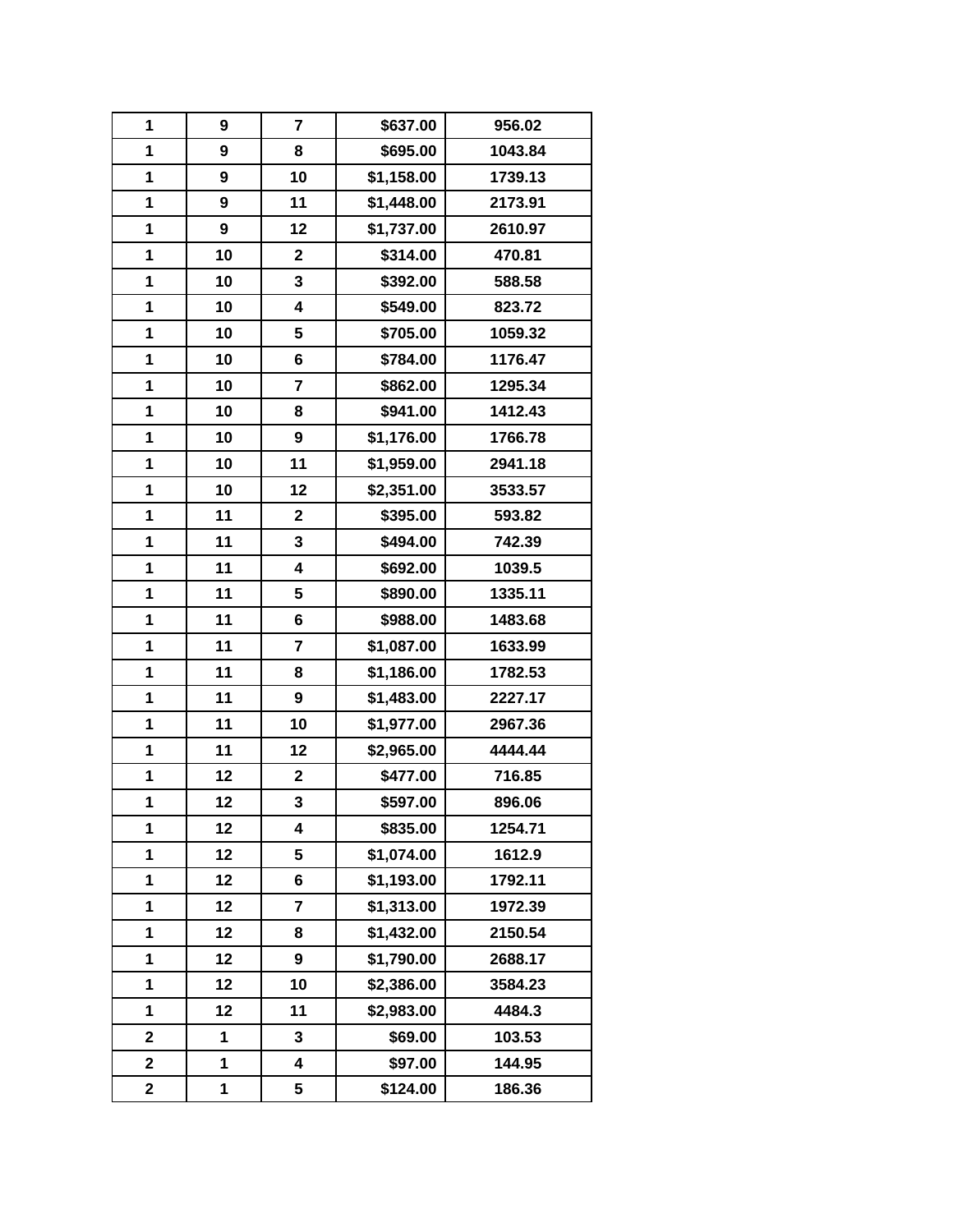| $\mathbf 2$             | 1 | 6                       | \$138.00   | 207.08  |
|-------------------------|---|-------------------------|------------|---------|
| $\overline{\mathbf{2}}$ | 1 | $\overline{7}$          | \$152.00   | 227.79  |
| $\mathbf 2$             | 1 | 8                       | \$165.00   | 248.51  |
| $\mathbf 2$             | 1 | $\boldsymbol{9}$        | \$207.00   | 310.56  |
| $\overline{\mathbf{2}}$ | 1 | 10                      | \$276.00   | 414.08  |
| $\mathbf{2}$            | 1 | 11                      | \$345.00   | 517.6   |
| $\mathbf 2$             | 1 | 12                      | \$414.00   | 621.12  |
| $\mathbf 2$             | 3 | 1                       | \$79.00    | 118.57  |
| $\mathbf 2$             | 3 | $\overline{\mathbf{4}}$ | \$184.00   | 276.63  |
| $\overline{\mathbf{2}}$ | 3 | 5                       | \$237.00   | 355.75  |
| $\mathbf{2}$            | 3 | 6                       | \$263.00   | 395.26  |
| $\mathbf 2$             | 3 | $\overline{7}$          | \$290.00   | 434.78  |
| $\mathbf 2$             | 3 | 8                       | \$316.00   | 474.16  |
| $\mathbf 2$             | 3 | 9                       | \$395.00   | 592.77  |
| $\mathbf 2$             | 3 | 10                      | \$526.00   | 790.51  |
| $\mathbf 2$             | 3 | 11                      | \$658.00   | 988.14  |
| $\mathbf 2$             | 3 | 12                      | \$790.00   | 1186.24 |
| $\mathbf 2$             | 4 | 1                       | \$117.00   | 175.01  |
| $\mathbf 2$             | 4 | 3                       | \$194.00   | 291.72  |
| $\mathbf 2$             | 4 | 5                       | \$350.00   | 524.93  |
| $\mathbf 2$             | 4 | 6                       | \$389.00   | 583.43  |
| $\mathbf 2$             | 4 | $\overline{7}$          | \$427.00   | 641.85  |
| $\mathbf{2}$            | 4 | 8                       | \$466.00   | 700.28  |
| $\overline{\mathbf{2}}$ | 4 | $\boldsymbol{9}$        | \$583.00   | 874.89  |
| $\mathbf 2$             | 4 | 10                      | \$777.00   | 1166.86 |
| $\mathbf 2$             | 4 | 11                      | \$971.00   | 1457.73 |
| $\overline{\mathbf{2}}$ | 4 | 12                      | \$1,166.00 | 1751.31 |
| $\mathbf 2$             | 5 | 1                       | \$154.00   | 231.48  |
| $\overline{\mathbf{2}}$ | 5 | 3                       | \$257.00   | 385.8   |
| $\mathbf 2$             | 5 | 4                       | \$360.00   | 539.96  |
| $\overline{\mathbf{2}}$ | 5 | 6                       | \$514.00   | 771.6   |
| 2                       | 5 | $\overline{\mathbf{r}}$ | \$565.00   | 848.9   |
| $\mathbf 2$             | 5 | 8                       | \$617.00   | 925.93  |
| $\overline{\mathbf{2}}$ | 5 | $\boldsymbol{9}$        | \$771.00   | 1157.41 |
| $\mathbf 2$             | 5 | 10                      | \$1,028.00 | 1543.21 |
| $\overline{\mathbf{2}}$ | 5 | 11                      | \$1,285.00 | 1930.5  |
| 2                       | 5 | 12                      | \$1,541.00 | 2314.81 |
| $\mathbf 2$             | 6 | 1                       | \$173.00   | 259.67  |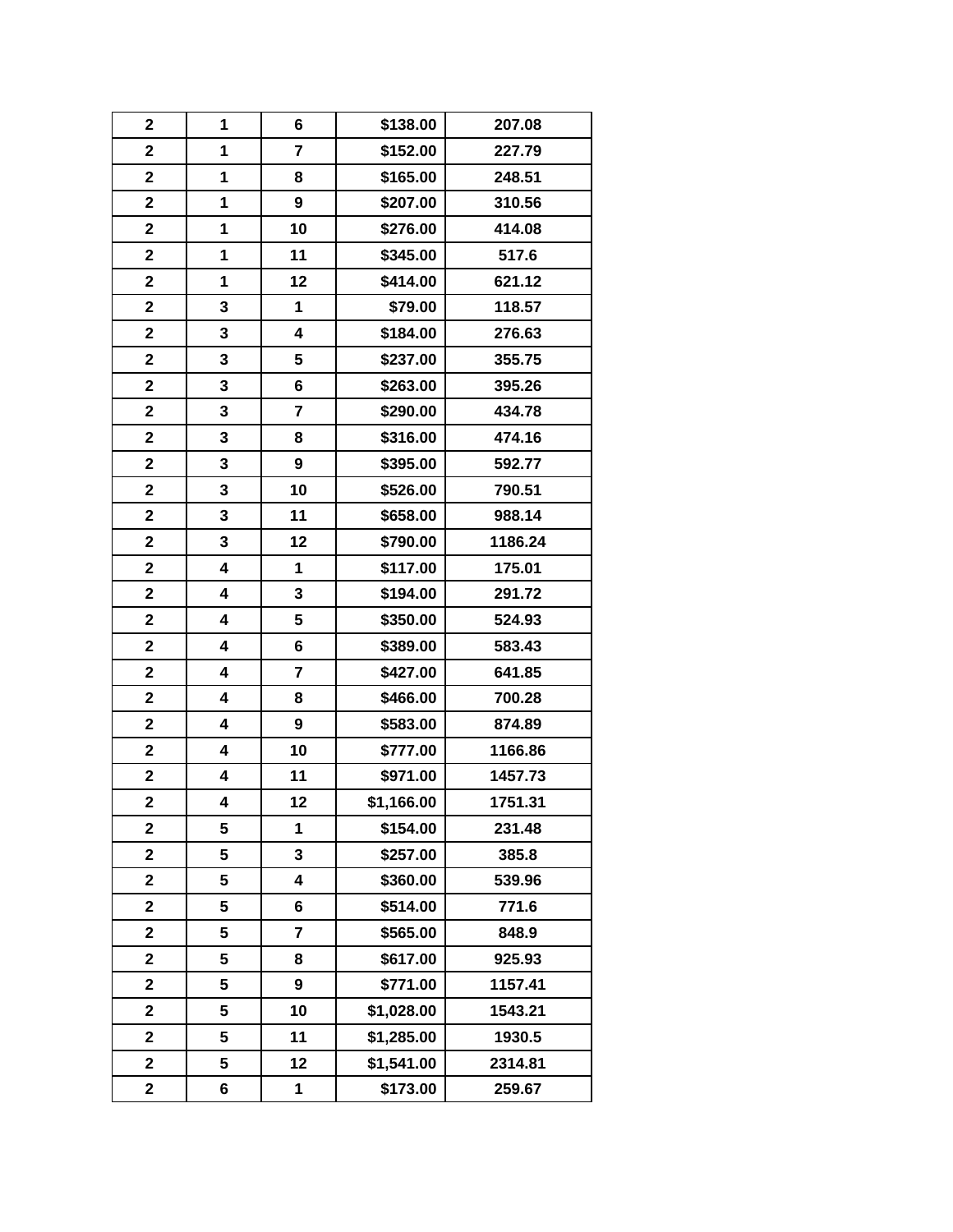| $\mathbf 2$             | 6                       | 3                | \$288.00   | 432.9   |
|-------------------------|-------------------------|------------------|------------|---------|
| $\overline{\mathbf{2}}$ | 6                       | 4                | \$404.00   | 606.06  |
| $\mathbf 2$             | 6                       | 5                | \$519.00   | 778.82  |
| $\mathbf 2$             | 6                       | $\overline{7}$   | \$634.00   | 952.38  |
| $\overline{\mathbf{2}}$ | 6                       | 8                | \$692.00   | 1038.42 |
| $\mathbf{2}$            | 6                       | $\boldsymbol{9}$ | \$865.00   | 1298.7  |
| $\overline{\mathbf{2}}$ | 6                       | 10               | \$1,153.00 | 1730.1  |
| $\mathbf 2$             | 6                       | 11               | \$1,441.00 | 2164.5  |
| $\mathbf{2}$            | 6                       | 12               | \$1,729.00 | 2597.4  |
| $\overline{\mathbf{2}}$ | 7                       | 1                | \$192.00   | 287.94  |
| $\overline{\mathbf{2}}$ | $\overline{\mathbf{7}}$ | $\mathbf{3}$     | \$320.00   | 479.85  |
| $\overline{\mathbf{2}}$ | $\overline{\mathbf{r}}$ | 4                | \$447.00   | 671.59  |
| $\mathbf 2$             | 7                       | 5                | \$575.00   | 863.56  |
| $\mathbf 2$             | $\overline{\mathbf{r}}$ | 6                | \$639.00   | 959.69  |
| $\overline{\mathbf{2}}$ | $\overline{\mathbf{r}}$ | 8                | \$767.00   | 1152.07 |
| $\mathbf{2}$            | $\overline{\mathbf{r}}$ | $\boldsymbol{9}$ | \$959.00   | 1438.85 |
| $\overline{\mathbf{2}}$ | $\overline{\mathbf{r}}$ | 10               | \$1,278.00 | 1919.39 |
| $\mathbf 2$             | $\overline{\mathbf{r}}$ | 11               | \$1,598.00 | 2398.08 |
| $\mathbf 2$             | 7                       | 12               | \$1,917.00 | 2881.84 |
| $\mathbf 2$             | 8                       | 1                | \$211.00   | 316.16  |
| $\mathbf{2}$            | 8                       | $\mathbf{3}$     | \$351.00   | 526.87  |
| $\mathbf 2$             | 8                       | 4                | \$491.00   | 737.46  |
| $\mathbf 2$             | 8                       | 5                | \$632.00   | 948.77  |
| $\overline{\mathbf{2}}$ | 8                       | 6                | \$702.00   | 1053.74 |
| $\mathbf 2$             | 8                       | $\overline{7}$   | \$772.00   | 1158.75 |
| $\mathbf 2$             | 8                       | 9                | \$1,053.00 | 1579.78 |
| $\overline{\mathbf{2}}$ | 8                       | 10               | \$1,404.00 | 2109.7  |
| $\mathbf 2$             | 8                       | 11               | \$1,754.00 | 2631.58 |
| $\overline{\mathbf{2}}$ | 8                       | 12               | \$2,105.00 | 3164.56 |
| $\overline{\mathbf{2}}$ | 9                       | 1                | \$267.00   | 400.8   |
| $\overline{\mathbf{2}}$ | 9                       | 3                | \$445.00   | 668     |
| 2                       | 9                       | 4                | \$623.00   | 935.45  |
| $\mathbf 2$             | 9                       | 5                | \$801.00   | 1201.92 |
| $\overline{\mathbf{2}}$ | 9                       | 6                | \$890.00   | 1336.9  |
| $\mathbf 2$             | 9                       | $\overline{7}$   | \$979.00   | 1470.59 |
| 2                       | 9                       | 8                | \$1,068.00 | 1602.56 |
| 2                       | 9                       | 10               | \$1,780.00 | 2673.8  |
| 2                       | 9                       | 11               | \$2,224.00 | 3344.48 |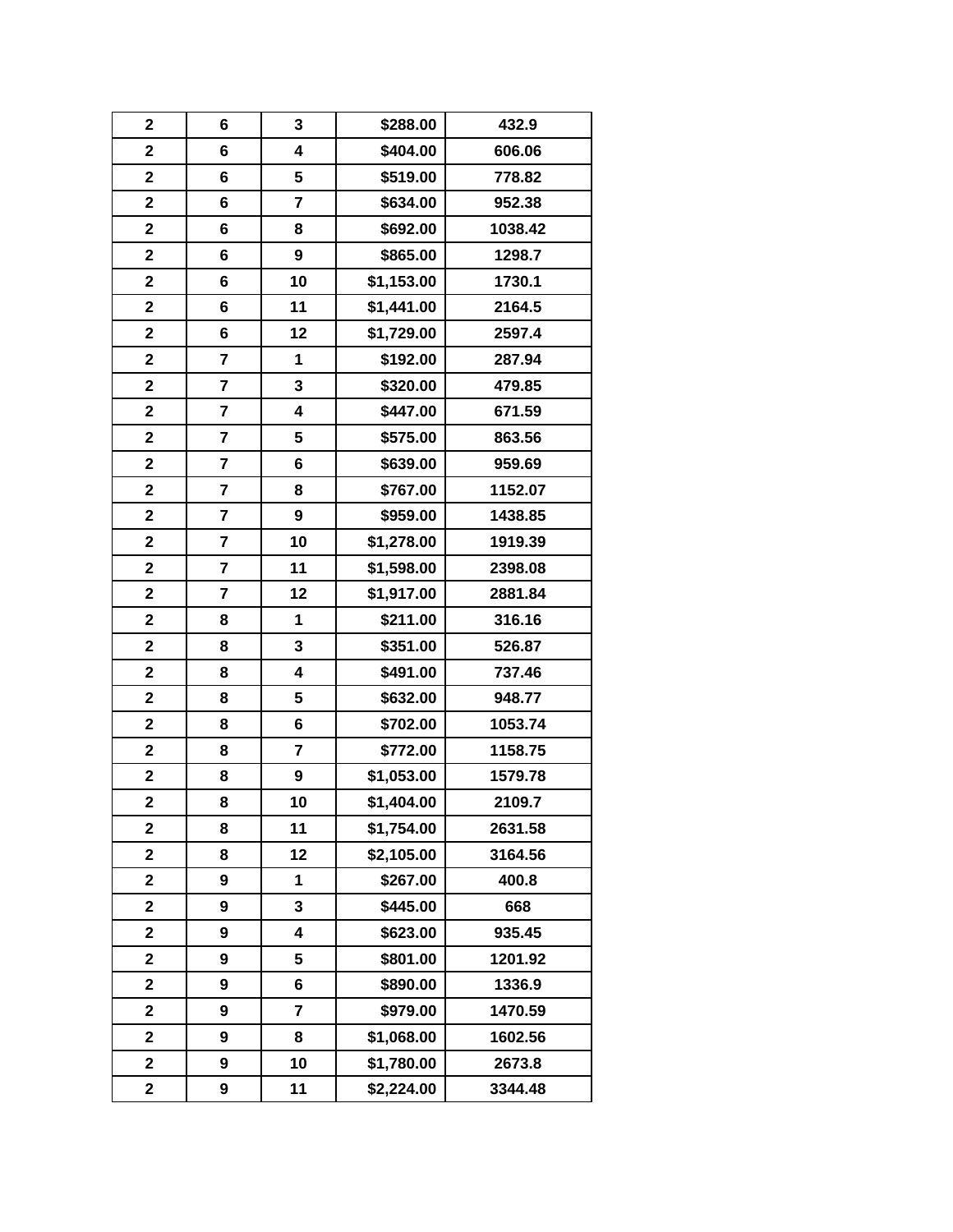| $\mathbf{2}$            | 9  | 12                      | \$2,669.00 | 4016.06 |
|-------------------------|----|-------------------------|------------|---------|
| $\overline{\mathbf{2}}$ | 10 | 1                       | \$361.00   | 542.01  |
| $\mathbf 2$             | 10 | 3                       | \$602.00   | 903.34  |
| $\mathbf 2$             | 10 | $\overline{\mathbf{4}}$ | \$842.00   | 1264.22 |
| $\overline{\mathbf{2}}$ | 10 | 5                       | \$1,083.00 | 1626.02 |
| $\mathbf 2$             | 10 | 6                       | \$1,203.00 | 1805.05 |
| $\mathbf 2$             | 10 | $\overline{7}$          | \$1,323.00 | 1988.07 |
| $\mathbf 2$             | 10 | 8                       | \$1,444.00 | 2169.2  |
| $\mathbf 2$             | 10 | $\boldsymbol{9}$        | \$1,805.00 | 2710.03 |
| $\overline{\mathbf{2}}$ | 10 | 11                      | \$3,008.00 | 4524.89 |
| $\overline{\mathbf{2}}$ | 10 | 12                      | \$3,609.00 | 5405.41 |
| $\mathbf 2$             | 11 | 1                       | \$455.00   | 683.06  |
| $\mathbf 2$             | 11 | 3                       | \$758.00   | 1138.95 |
| $\mathbf 2$             | 11 | 4                       | \$1,061.00 | 1594.9  |
| $\overline{\mathbf{2}}$ | 11 | 5                       | \$1,365.00 | 2049.18 |
| $\mathbf 2$             | 11 | 6                       | \$1,516.00 | 2277.9  |
| $\overline{\mathbf{2}}$ | 11 | $\overline{7}$          | \$1,668.00 | 2506.27 |
| $\mathbf 2$             | 11 | 8                       | \$1,820.00 | 2732.24 |
| $\mathbf 2$             | 11 | 9                       | \$2,274.00 | 3412.97 |
| $\mathbf 2$             | 11 | 10                      | \$3,033.00 | 4545.45 |
| $\mathbf 2$             | 11 | 12                      | \$4,549.00 | 6849.32 |
| $\overline{\mathbf{2}}$ | 12 | 1                       | \$549.00   | 824.4   |
| $\mathbf 2$             | 12 | 3                       | \$915.00   | 1373.63 |
| $\overline{\mathbf{2}}$ | 12 | 4                       | \$1,281.00 | 1923.08 |
| $\mathbf 2$             | 12 | 5                       | \$1,647.00 | 2475.25 |
| $\mathbf 2$             | 12 | 6                       | \$1,830.00 | 2747.25 |
| $\overline{\mathbf{2}}$ | 12 | 7                       | \$2,013.00 | 3021.15 |
| $\mathbf 2$             | 12 | 8                       | \$2,195.00 | 3300.33 |
| $\overline{\mathbf{2}}$ | 12 | 9                       | \$2,744.00 | 4115.23 |
| $\mathbf 2$             | 12 | 10                      | \$3,659.00 | 5494.51 |
| $\overline{\mathbf{2}}$ | 12 | 11                      | \$4,574.00 | 6849.32 |
| 3                       | 1  | $\mathbf 2$             | \$76.00    | 113.53  |
| 3                       | 1  | 4                       | \$132.00   | 198.69  |
| 3                       | 1  | 5                       | \$170.00   | 255.43  |
| 3                       | 1  | 6                       | \$189.00   | 283.85  |
| 3                       | 1  | $\overline{\mathbf{r}}$ | \$208.00   | 312.21  |
| 3                       | 1  | 8                       | \$227.00   | 340.6   |
| 3                       | 1  | 9                       | \$284.00   | 425.71  |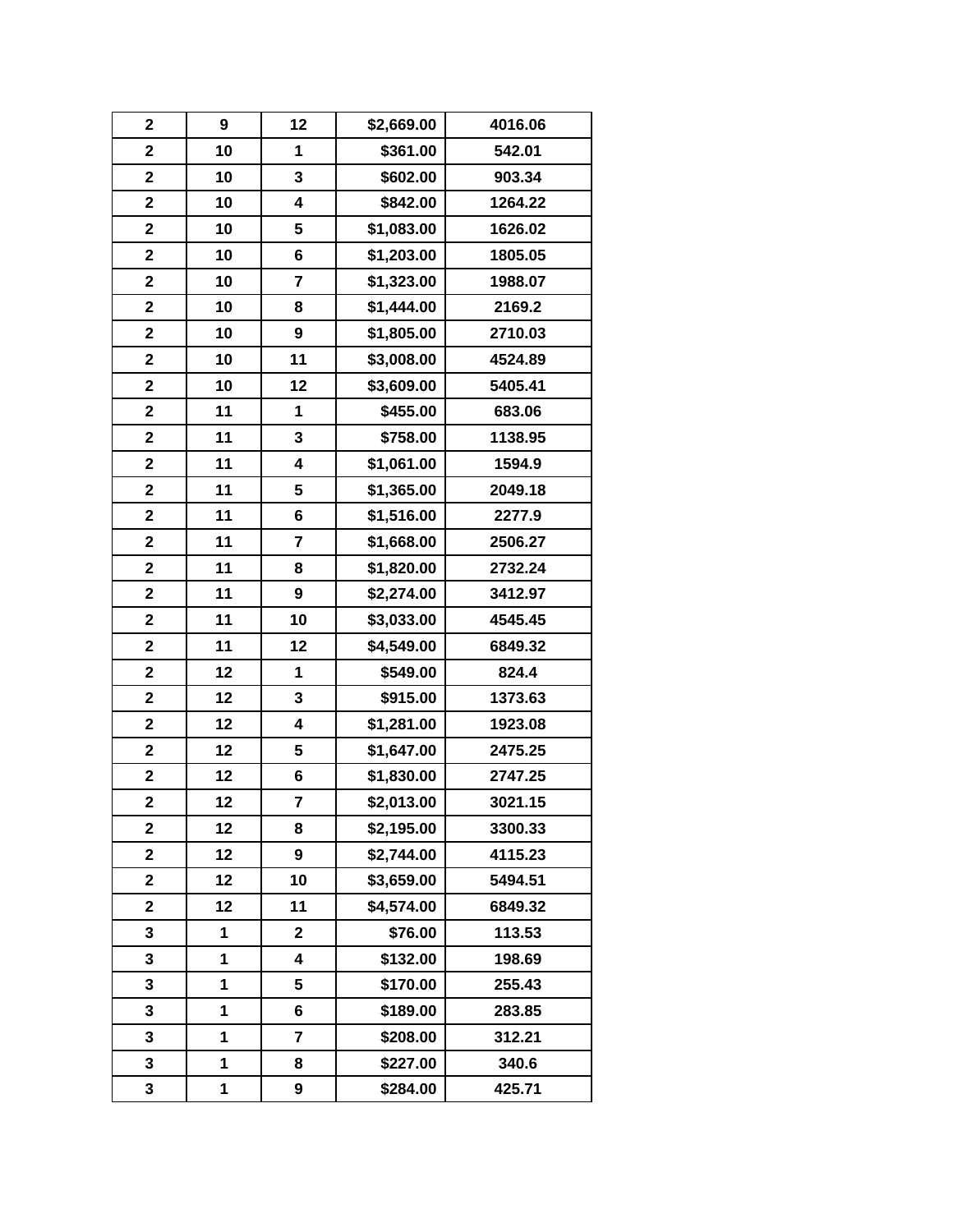| 3            | 1                       | 10                      | \$378.00   | 567.54  |
|--------------|-------------------------|-------------------------|------------|---------|
| 3            | 1                       | 11                      | \$473.00   | 709.72  |
| 3            | 1                       | 12                      | \$567.00   | 851.79  |
| $\mathbf 3$  | $\mathbf 2$             | 1                       | \$82.00    | 123.3   |
| 3            | 2                       | 4                       | \$192.00   | 287.69  |
| 3            | $\overline{\mathbf{2}}$ | 5                       | \$246.00   | 369.96  |
| 3            | $\overline{\mathbf{2}}$ | 6                       | \$274.00   | 411.02  |
| 3            | $\mathbf 2$             | $\overline{\mathbf{7}}$ | \$301.00   | 452.08  |
| $\mathbf 3$  | $\mathbf 2$             | 8                       | \$328.00   | 493.1   |
| 3            | $\mathbf 2$             | $\boldsymbol{9}$        | \$411.00   | 616.52  |
| 3            | $\overline{\mathbf{2}}$ | 10                      | \$547.00   | 821.69  |
| 3            | $\mathbf 2$             | 11                      | \$684.00   | 1027.75 |
| 3            | $\mathbf 2$             | 12                      | \$821.00   | 1233.05 |
| 3            | 4                       | 1                       | \$158.00   | 237.76  |
| 3            | 4                       | $\mathbf{2}$            | \$211.00   | 317.06  |
| 3            | 4                       | 5                       | \$475.00   | 713.27  |
| 3            | 4                       | 6                       | \$528.00   | 792.39  |
| $\mathbf{3}$ | 4                       | $\overline{7}$          | \$581.00   | 871.84  |
| 3            | 4                       | 8                       | \$633.00   | 951.47  |
| 3            | 4                       | $\boldsymbol{9}$        | \$792.00   | 1189.06 |
| $\mathbf{3}$ | 4                       | 10                      | \$1,056.00 | 1584.79 |
| 3            | 4                       | 11                      | \$1,320.00 | 1980.2  |
| $\mathbf{3}$ | 4                       | 12                      | \$1,583.00 | 2375.3  |
| 3            | 5                       | 1                       | \$209.00   | 314.07  |
| 3            | 5                       | $\mathbf 2$             | \$279.00   | 418.76  |
| 3            | 5                       | 4                       | \$488.00   | 732.6   |
| 3            | 5                       | 6                       | \$697.00   | 1047.12 |
| 3            | 5                       | $\overline{7}$          | \$767.00   | 1152.07 |
| 3            | 5                       | 8                       | \$837.00   | 1256.28 |
| 3            | 5                       | 9                       | \$1,046.00 | 1569.86 |
| 3            | 5                       | 10                      | \$1,394.00 | 2092.05 |
| 3            | 5                       | 11                      | \$1,743.00 | 2617.8  |
| 3            | 5                       | 12                      | \$2,092.00 | 3144.65 |
| 3            | 6                       | 1                       | \$235.00   | 352.24  |
| 3            | 6                       | $\mathbf 2$             | \$313.00   | 469.7   |
| 3            | 6                       | 4                       | \$547.00   | 821.69  |
| 3            | 6                       | 5                       | \$704.00   | 1057.08 |
| 3            | 6                       | 7                       | \$860.00   | 1291.99 |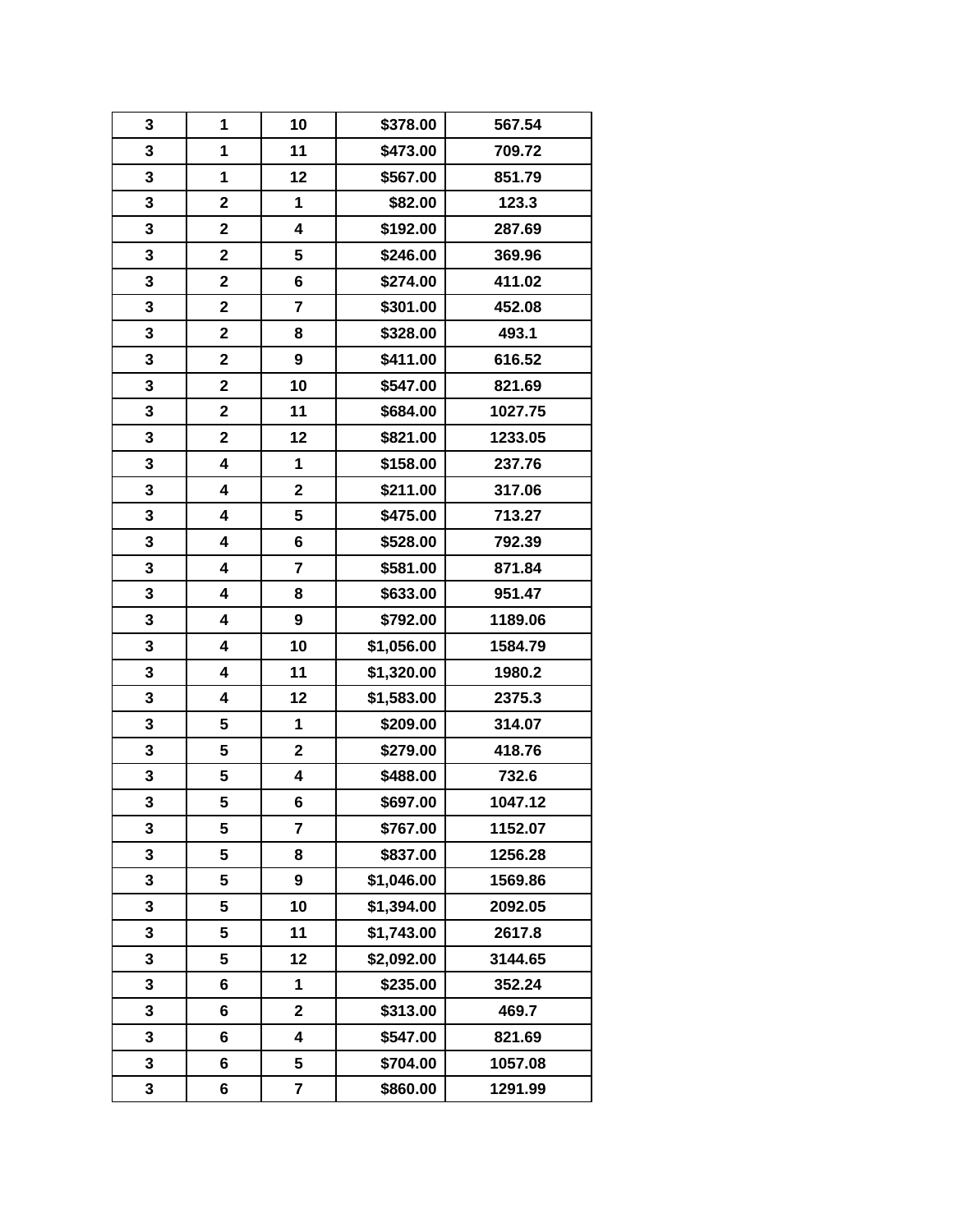| 3 | 6                       | 8                       | \$938.00   | 1408.45 |
|---|-------------------------|-------------------------|------------|---------|
| 3 | 6                       | $\boldsymbol{9}$        | \$1,173.00 | 1760.56 |
| 3 | 6                       | 10                      | \$1,564.00 | 2347.42 |
| 3 | 6                       | 11                      | \$1,955.00 | 2932.55 |
| 3 | 6                       | 12                      | \$2,346.00 | 3521.13 |
| 3 | $\overline{\mathbf{7}}$ | 1                       | \$260.00   | 390.32  |
| 3 | $\overline{\mathbf{r}}$ | $\overline{\mathbf{2}}$ | \$347.00   | 520.56  |
| 3 | $\overline{\mathbf{7}}$ | $\overline{\mathbf{4}}$ | \$607.00   | 910.75  |
| 3 | 7                       | 5                       | \$780.00   | 1170.96 |
| 3 | 7                       | 6                       | \$867.00   | 1302.08 |
| 3 | $\overline{\mathbf{r}}$ | 8                       | \$1,040.00 | 1562.5  |
| 3 | $\overline{\mathbf{r}}$ | $\boldsymbol{9}$        | \$1,300.00 | 1953.13 |
| 3 | $\overline{\mathbf{r}}$ | 10                      | \$1,733.00 | 2604.17 |
| 3 | 7                       | 11                      | \$2,167.00 | 3257.33 |
| 3 | 7                       | 12                      | \$2,600.00 | 3906.25 |
| 3 | 8                       | 1                       | \$285.00   | 428.45  |
| 3 | 8                       | $\overline{\mathbf{2}}$ | \$381.00   | 571.43  |
| 3 | 8                       | $\overline{\mathbf{4}}$ | \$666.00   | 1000    |
| 3 | 8                       | 5                       | \$856.00   | 1285.35 |
| 3 | 8                       | 6                       | \$951.00   | 1428.57 |
| 3 | 8                       | $\overline{7}$          | \$1,046.00 | 1572.33 |
| 3 | 8                       | 9                       | \$1,427.00 | 2141.33 |
| 3 | 8                       | 10                      | \$1,903.00 | 2857.14 |
| 3 | 8                       | 11                      | \$2,378.00 | 3571.43 |
| 3 | 8                       | 12                      | \$2,854.00 | 4291.85 |
| 3 | 9                       | 1                       | \$362.00   | 542.89  |
| 3 | 9                       | $\overline{\mathbf{2}}$ | \$482.00   | 724.11  |
| 3 | 9                       | 4                       | \$844.00   | 1267.43 |
| 3 | 9                       | 5                       | \$1,085.00 | 1628.66 |
| 3 | 9                       | 6                       | \$1,205.00 | 1811.59 |
| 3 | 9                       | $\overline{7}$          | \$1,326.00 | 1992.03 |
| 3 | 9                       | 8                       | \$1,447.00 | 2173.91 |
| 3 | 9                       | 10                      | \$2,411.00 | 3623.19 |
| 3 | 9                       | 11                      | \$3,014.00 | 4524.89 |
| 3 | 9                       | 12                      | \$3,616.00 | 5434.78 |
| 3 | 10                      | 1                       | \$489.00   | 733.68  |
| 3 | 10                      | $\mathbf 2$             | \$652.00   | 978.47  |
| 3 | 10                      | 4                       | \$1,140.00 | 1712.33 |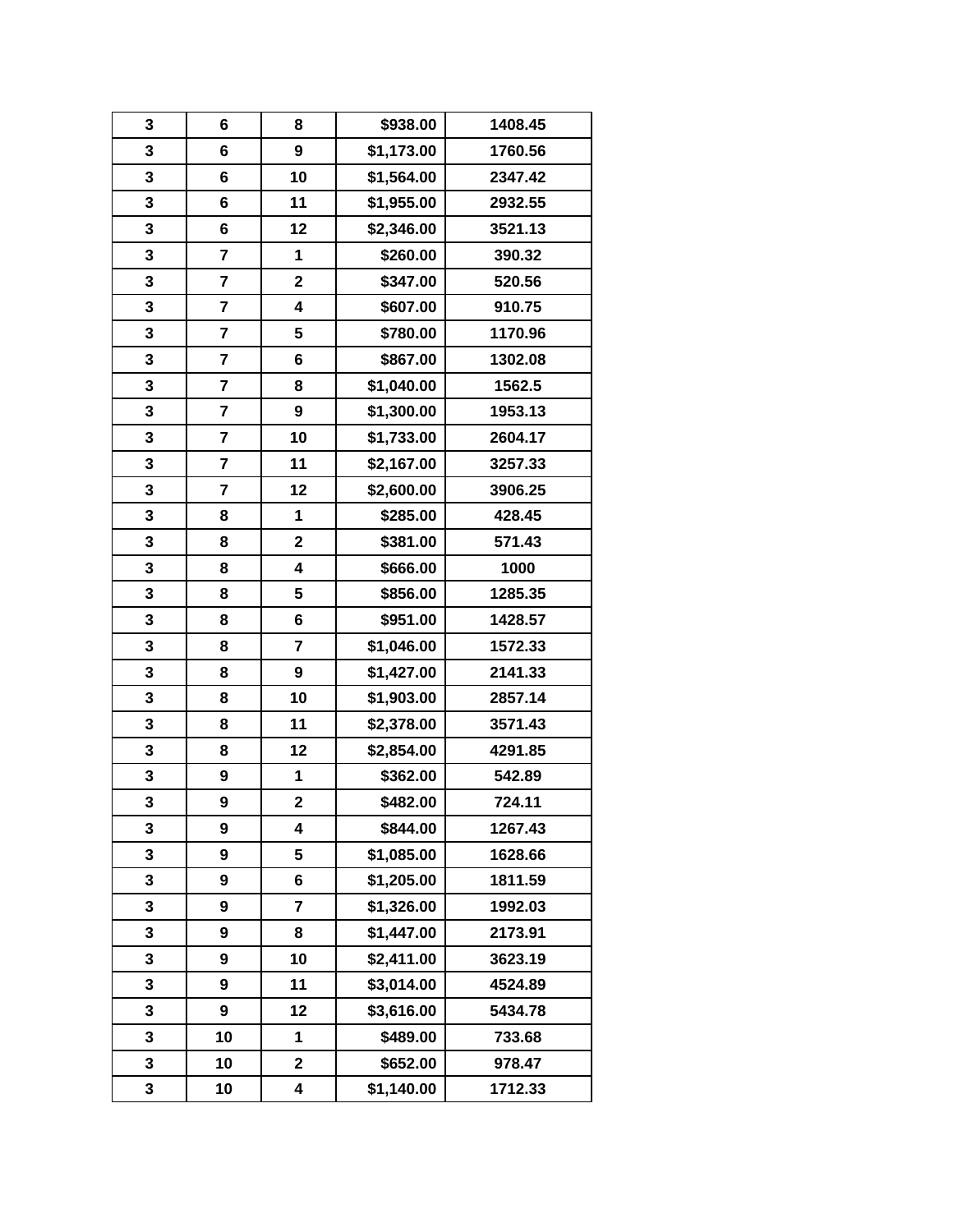| 3 | 10 | 5                       | \$1,466.00 | 2202.64 |
|---|----|-------------------------|------------|---------|
| 3 | 10 | 6                       | \$1,629.00 | 2444.99 |
| 3 | 10 | $\overline{7}$          | \$1,792.00 | 2688.17 |
| 3 | 10 | 8                       | \$1,955.00 | 2932.55 |
| 3 | 10 | 9                       | \$2,443.00 | 3663    |
| 3 | 10 | 11                      | \$4,072.00 | 6097.56 |
| 3 | 10 | 12                      | \$4,887.00 | 7352.94 |
| 3 | 11 | 1                       | \$616.00   | 924.21  |
| 3 | 11 | $\mathbf 2$             | \$821.00   | 1233.05 |
| 3 | 11 | 4                       | \$1,437.00 | 2155.17 |
| 3 | 11 | 5                       | \$1,847.00 | 2770.08 |
| 3 | 11 | 6                       | \$2,052.00 | 3086.42 |
| 3 | 11 | $\overline{\mathbf{r}}$ | \$2,258.00 | 3389.83 |
| 3 | 11 | 8                       | \$2,463.00 | 3703.7  |
| 3 | 11 | $\boldsymbol{9}$        | \$3,079.00 | 4629.63 |
| 3 | 11 | 10                      | \$4,105.00 | 6172.84 |
| 3 | 11 | 12                      | \$6,157.00 | 9259.26 |
| 3 | 12 | 1                       | \$743.00   | 1114.83 |
| 3 | 12 | $\mathbf 2$             | \$990.00   | 1488.1  |
| 3 | 12 | $\overline{\mathbf{4}}$ | \$1,733.00 | 2604.17 |
| 3 | 12 | 5                       | \$2,228.00 | 3344.48 |
| 3 | 12 | 6                       | \$2,476.00 | 3717.47 |
| 3 | 12 | $\overline{7}$          | \$2,724.00 | 4081.63 |
| 3 | 12 | 8                       | \$2,971.00 | 4464.29 |
| 3 | 12 | $\boldsymbol{9}$        | \$3,714.00 | 5586.59 |
| 3 | 12 | 10                      | \$4,952.00 | 7462.69 |
| 3 | 12 | 11                      | \$6,190.00 | 9259.26 |
| 4 | 1  | $\mathbf 2$             | \$117.00   | 175.72  |
| 4 | 1  | 3                       | \$146.00   | 219.64  |
| 4 | 1  | 5                       | \$263.00   | 395.41  |
| 4 | 1  | 6                       | \$293.00   | 439.37  |
| 4 | 1  | 7                       | \$322.00   | 483.33  |
| 4 | 1  | 8                       | \$351.00   | 527.15  |
| 4 | 1  | 9                       | \$439.00   | 658.76  |
| 4 | 1  | 10                      | \$585.00   | 878.73  |
| 4 | 1  | 11                      | \$731.00   | 1097.69 |
| 4 | 1  | 12                      | \$878.00   | 1317.52 |
| 4 | 2  | 1                       | \$127.00   | 190.01  |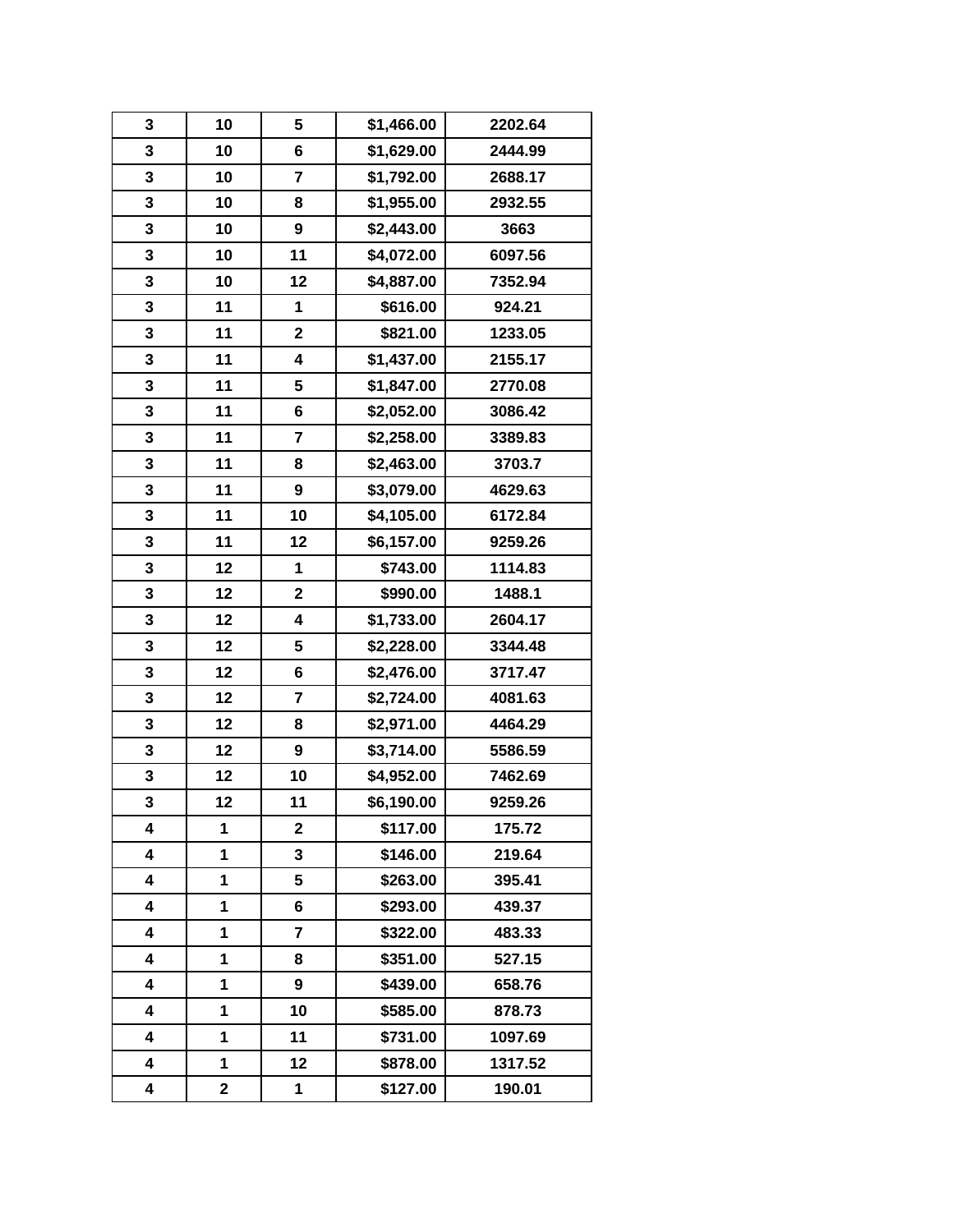| 4                       | $\mathbf 2$             | 3                       | \$211.00   | 316.66  |
|-------------------------|-------------------------|-------------------------|------------|---------|
| 4                       | $\overline{\mathbf{2}}$ | 5                       | \$380.00   | 570.13  |
| $\overline{\mathbf{4}}$ | $\overline{\mathbf{2}}$ | 6                       | \$422.00   | 633.31  |
| 4                       | $\mathbf 2$             | $\overline{7}$          | \$464.00   | 696.86  |
| 4                       | 2                       | 8                       | \$506.00   | 759.88  |
| 4                       | $\mathbf 2$             | $\boldsymbol{9}$        | \$633.00   | 949.67  |
| 4                       | $\overline{\mathbf{2}}$ | 10                      | \$844.00   | 1267.43 |
| 4                       | $\mathbf 2$             | 11                      | \$1,054.00 | 1582.28 |
| 4                       | $\mathbf 2$             | 12                      | \$1,265.00 | 1901.14 |
| 4                       | 3                       | 1                       | \$165.00   | 248.2   |
| 4                       | 3                       | $\overline{\mathbf{2}}$ | \$220.00   | 330.91  |
| 4                       | 3                       | 5                       | \$496.00   | 744.6   |
| 4                       | 3                       | 6                       | \$551.00   | 827.13  |
| 4                       | 3                       | $\overline{7}$          | \$606.00   | 909.92  |
| 4                       | 3                       | 8                       | \$661.00   | 993.05  |
| 4                       | 3                       | $\boldsymbol{9}$        | \$827.00   | 1240.69 |
| 4                       | 3                       | 10                      | \$1,102.00 | 1655.63 |
| 4                       | 3                       | 11                      | \$1,378.00 | 2070.39 |
| 4                       | 3                       | 12                      | \$1,653.00 | 2481.39 |
| 4                       | 5                       | 1                       | \$320.00   | 481     |
| 4                       | 5                       | $\mathbf{2}$            | \$427.00   | 641.44  |
| 4                       | 5                       | 3                       | \$534.00   | 801.92  |
| 4                       | 5                       | 6                       | \$1,068.00 | 1602.56 |
| 4                       | 5                       | $\overline{\mathbf{r}}$ | \$1,175.00 | 1763.67 |
| 4                       | 5                       | 8                       | \$1,281.00 | 1923.08 |
| 4                       | 5                       | 9                       | \$1,602.00 | 2403.85 |
| 4                       | 5                       | 10                      | \$2,136.00 | 3205.13 |
| 4                       | 5                       | 11                      | \$2,670.00 | 4016.06 |
| 4                       | 5                       | 12                      | \$3,204.00 | 4807.69 |
| 4                       | 6                       | 1                       | \$359.00   | 539.37  |
| 4                       | 6                       | $\overline{\mathbf{2}}$ | \$479.00   | 718.91  |
| 4                       | 6                       | 3                       | \$599.00   | 898.47  |
| 4                       | 6                       | 5                       | \$1,077.00 | 1618.12 |
| 4                       | 6                       | $\overline{\mathbf{r}}$ | \$1,317.00 | 1976.28 |
| 4                       | 6                       | 8                       | \$1,437.00 | 2155.17 |
| 4                       | 6                       | 9                       | \$1,796.00 | 2695.42 |
| 4                       | 6                       | 10                      | \$2,394.00 | 3597.12 |
| 4                       | 6                       | 11                      | \$2,993.00 | 4484.3  |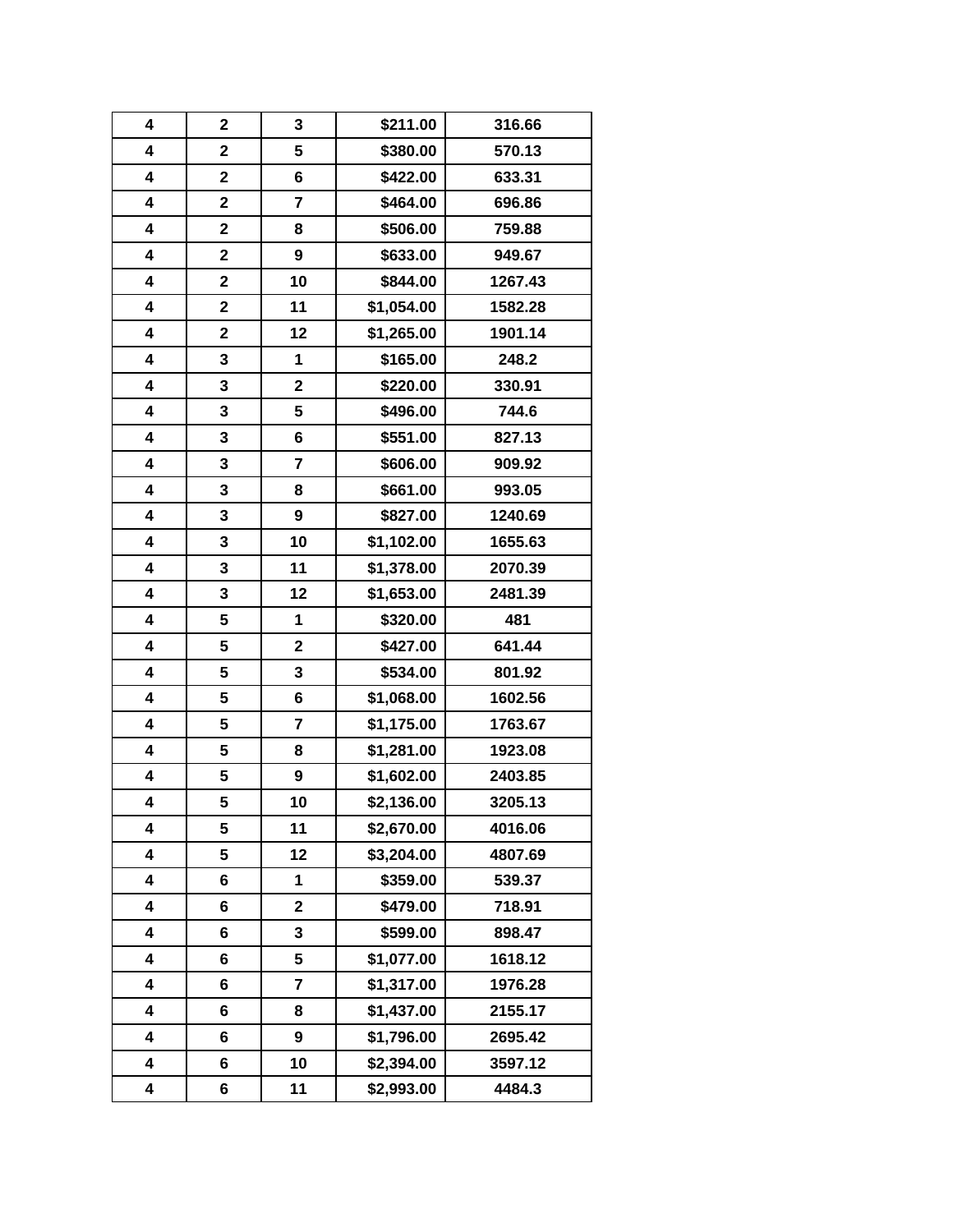| 4 | 6                       | 12             | \$3,591.00 | 5405.41 |
|---|-------------------------|----------------|------------|---------|
| 4 | $\overline{7}$          | 1              | \$398.00   | 597.37  |
| 4 | $\overline{\mathbf{r}}$ | $\mathbf 2$    | \$531.00   | 796.81  |
| 4 | $\overline{\mathbf{7}}$ | 3              | \$663.00   | 996.02  |
| 4 | 7                       | 5              | \$1,194.00 | 1792.11 |
| 4 | $\overline{\mathbf{r}}$ | 6              | \$1,326.00 | 1992.03 |
| 4 | $\overline{\mathbf{r}}$ | 8              | \$1,592.00 | 2392.34 |
| 4 | 7                       | 9              | \$1,990.00 | 2985.07 |
| 4 | $\overline{\mathbf{7}}$ | 10             | \$2,653.00 | 3984.06 |
| 4 | 7                       | 11             | \$3,316.00 | 4975.12 |
| 4 | $\overline{\mathbf{r}}$ | 12             | \$3,979.00 | 5988.02 |
| 4 | 8                       | 1              | \$437.00   | 655.74  |
| 4 | 8                       | $\mathbf 2$    | \$582.00   | 874.13  |
| 4 | 8                       | 3              | \$728.00   | 1092.9  |
| 4 | 8                       | 5              | \$1,310.00 | 1968.5  |
| 4 | 8                       | 6              | \$1,456.00 | 2183.41 |
| 4 | 8                       | $\overline{7}$ | \$1,601.00 | 2403.85 |
| 4 | 8                       | 9              | \$2,183.00 | 3278.69 |
| 4 | 8                       | 10             | \$2,911.00 | 4366.81 |
| 4 | 8                       | 11             | \$3,639.00 | 5464.48 |
| 4 | 8                       | 12             | \$4,367.00 | 6535.95 |
| 4 | 9                       | 1              | \$553.00   | 830.56  |
| 4 | 9                       | $\mathbf 2$    | \$737.00   | 1107.42 |
| 4 | 9                       | 3              | \$922.00   | 1383.13 |
| 4 | 9                       | 5              | \$1,659.00 | 2493.77 |
| 4 | 9                       | 6              | \$1,843.00 | 2770.08 |
| 4 | 9                       | 7              | \$2,028.00 | 3048.78 |
| 4 | 9                       | 8              | \$2,212.00 | 3322.26 |
| 4 | 9                       | 10             | \$3,686.00 | 5524.86 |
| 4 | 9                       | 11             | \$4,608.00 | 6896.55 |
| 4 | 9                       | 12             | \$5,530.00 | 8333.33 |
| 4 | 10                      | 1              | \$747.00   | 1121.08 |
| 4 | 10                      | $\mathbf 2$    | \$996.00   | 1494.77 |
| 4 | 10                      | 3              | \$1,245.00 | 1869.16 |
| 4 | 10                      | 5              | \$2,240.00 | 3367    |
| 4 | 10                      | 6              | \$2,489.00 | 3731.34 |
| 4 | 10                      | 7              | \$2,738.00 | 4115.23 |
| 4 | 10                      | 8              | \$2,987.00 | 4484.3  |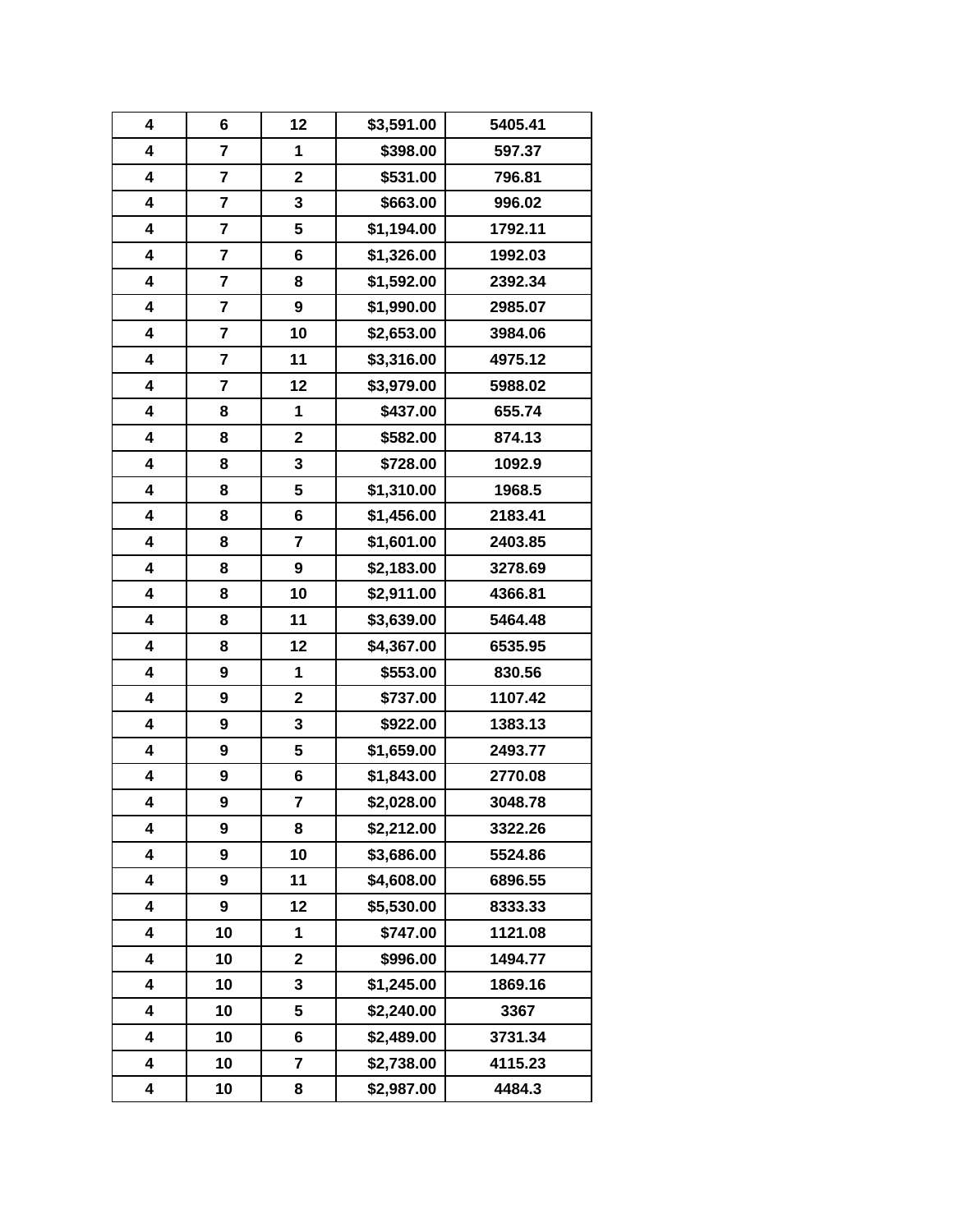| 4 | 10                      | 9                       | \$3,734.00 | 5617.98  |
|---|-------------------------|-------------------------|------------|----------|
| 4 | 10                      | 11                      | \$6,223.00 | 9345.79  |
| 4 | 10                      | 12                      | \$7,468.00 | 11235.96 |
| 4 | 11                      | 1                       | \$941.00   | 1412.43  |
| 4 | 11                      | $\mathbf 2$             | \$1,254.00 | 1883.24  |
| 4 | 11                      | 3                       | \$1,568.00 | 2352.94  |
| 4 | 11                      | 5                       | \$2,822.00 | 4237.29  |
| 4 | 11                      | 6                       | \$3,135.00 | 4716.98  |
| 4 | 11                      | $\overline{7}$          | \$3,449.00 | 5181.35  |
| 4 | 11                      | 8                       | \$3,763.00 | 5649.72  |
| 4 | 11                      | $\boldsymbol{9}$        | \$4,703.00 | 7042.25  |
| 4 | 11                      | 10                      | \$6,271.00 | 9433.96  |
| 4 | 11                      | 12                      | \$9,406.00 | 14084.51 |
| 4 | 12                      | 1                       | \$1,134.00 | 1703.58  |
| 4 | 12                      | $\mathbf 2$             | \$1,513.00 | 2272.73  |
| 4 | 12                      | 3                       | \$1,891.00 | 2840.91  |
| 4 | 12                      | 5                       | \$3,403.00 | 5102.04  |
| 4 | 12                      | 6                       | \$3,782.00 | 5681.82  |
| 4 | 12                      | 7                       | \$4,160.00 | 6250     |
| 4 | 12                      | 8                       | \$4,538.00 | 6802.72  |
| 4 | 12                      | $\boldsymbol{9}$        | \$5,672.00 | 8547.01  |
| 4 | 12                      | 10                      | \$7,563.00 | 11363.64 |
| 4 | 12                      | 11                      | \$9,454.00 | 14285.71 |
| 5 | 1                       | $\mathbf 2$             | \$159.00   | 238.38   |
| 5 | 1                       | 3                       | \$198.00   | 297.97   |
| 5 | 1                       | 4                       | \$278.00   | 417.19   |
| 5 | 1                       | 6                       | \$397.00   | 595.95   |
| 5 | 1                       | $\overline{7}$          | \$437.00   | 655.31   |
| 5 | 1                       | 8                       | \$476.00   | 715.31   |
| 5 | 1                       | 9                       | \$595.00   | 893.66   |
| 5 | 1                       | 10                      | \$794.00   | 1191.9   |
| 5 | 1                       | 11                      | \$992.00   | 1490.31  |
| 5 | 1                       | 12                      | \$1,191.00 | 1788.91  |
| 5 | 2                       | 1                       | \$171.00   | 257.14   |
| 5 | $\mathbf 2$             | 3                       | \$285.00   | 428.63   |
| 5 | $\overline{\mathbf{2}}$ | 4                       | \$400.00   | 599.88   |
| 5 | 2                       | 6                       | \$571.00   | 856.9    |
| 5 | 2                       | $\overline{\mathbf{7}}$ | \$628.00   | 942.51   |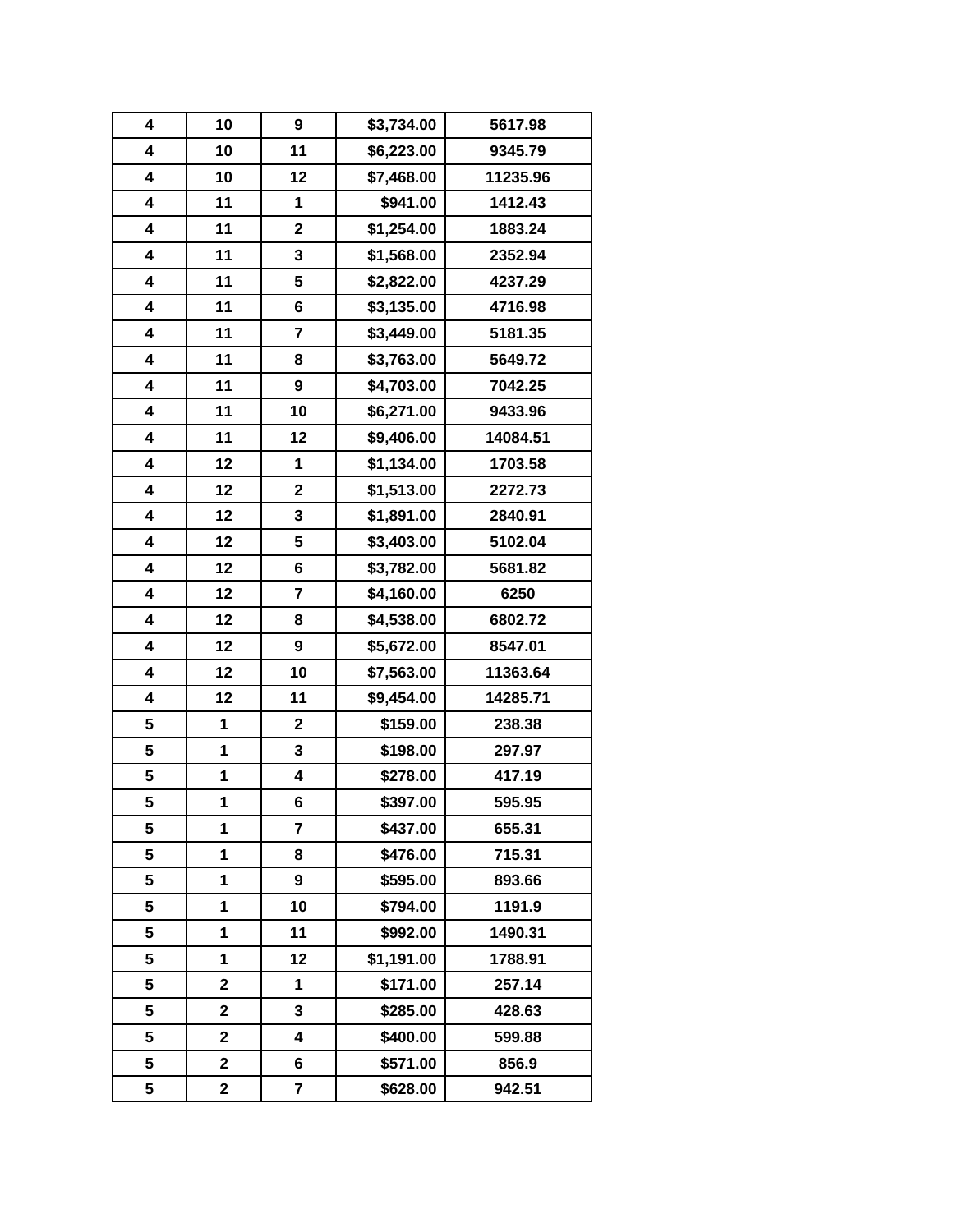| 5 | $\mathbf 2$             | 8                       | \$685.00   | 1028.81 |
|---|-------------------------|-------------------------|------------|---------|
| 5 | $\overline{\mathbf{2}}$ | $\boldsymbol{9}$        | \$856.00   | 1285.35 |
| 5 | $\mathbf 2$             | 10                      | \$1,142.00 | 1715.27 |
| 5 | $\mathbf 2$             | 11                      | \$1,427.00 | 2141.33 |
| 5 | 2                       | 12                      | \$1,713.00 | 2570.69 |
| 5 | 3                       | 1                       | \$223.00   | 335.57  |
| 5 | 3                       | $\overline{\mathbf{2}}$ | \$298.00   | 447.43  |
| 5 | 3                       | $\overline{\mathbf{4}}$ | \$521.00   | 783.09  |
| 5 | 3                       | 6                       | \$745.00   | 1118.57 |
| 5 | 3                       | $\overline{7}$          | \$819.00   | 1230.01 |
| 5 | 3                       | 8                       | \$894.00   | 1342.28 |
| 5 | 3                       | 9                       | \$1,117.00 | 1677.85 |
| 5 | 3                       | 10                      | \$1,490.00 | 2237.14 |
| 5 | 3                       | 11                      | \$1,862.00 | 2793.3  |
| 5 | 3                       | 12                      | \$2,235.00 | 3355.7  |
| 5 | 4                       | 1                       | \$328.00   | 492.37  |
| 5 | 4                       | $\mathbf 2$             | \$437.00   | 656.17  |
| 5 | 4                       | $\mathbf{3}$            | \$546.00   | 820.34  |
| 5 | 4                       | 6                       | \$1,093.00 | 1642.04 |
| 5 | 4                       | $\overline{7}$          | \$1,202.00 | 1805.05 |
| 5 | 4                       | 8                       | \$1,311.00 | 1968.5  |
| 5 | 4                       | 9                       | \$1,639.00 | 2463.05 |
| 5 | 4                       | 10                      | \$2,186.00 | 3278.69 |
| 5 | 4                       | 11                      | \$2,732.00 | 4098.36 |
| 5 | 4                       | 12                      | \$3,279.00 | 4926.11 |
| 5 | 6                       | 1                       | \$484.00   | 727.27  |
| 5 | 6                       | $\overline{\mathbf{2}}$ | \$646.00   | 969.93  |
| 5 | 6                       | 3                       | \$807.00   | 1212.12 |
| 5 | 6                       | 4                       | \$1,130.00 | 1697.79 |
| 5 | 6                       | $\overline{7}$          | \$1,776.00 | 2666.67 |
| 5 | 6                       | 8                       | \$1,938.00 | 2906.98 |
| 5 | 6                       | 9                       | \$2,422.00 | 3636.36 |
| 5 | 6                       | 10                      | \$3,230.00 | 4854.37 |
| 5 | 6                       | 11                      | \$4,037.00 | 6060.61 |
| 5 | 6                       | 12                      | \$4,845.00 | 7299.27 |
| 5 | 7                       | 1                       | \$537.00   | 805.8   |
| 5 | 7                       | $\mathbf 2$             | \$716.00   | 1074.11 |
| 5 | 7                       | 3                       | \$894.00   | 1342.28 |
|   |                         |                         |            |         |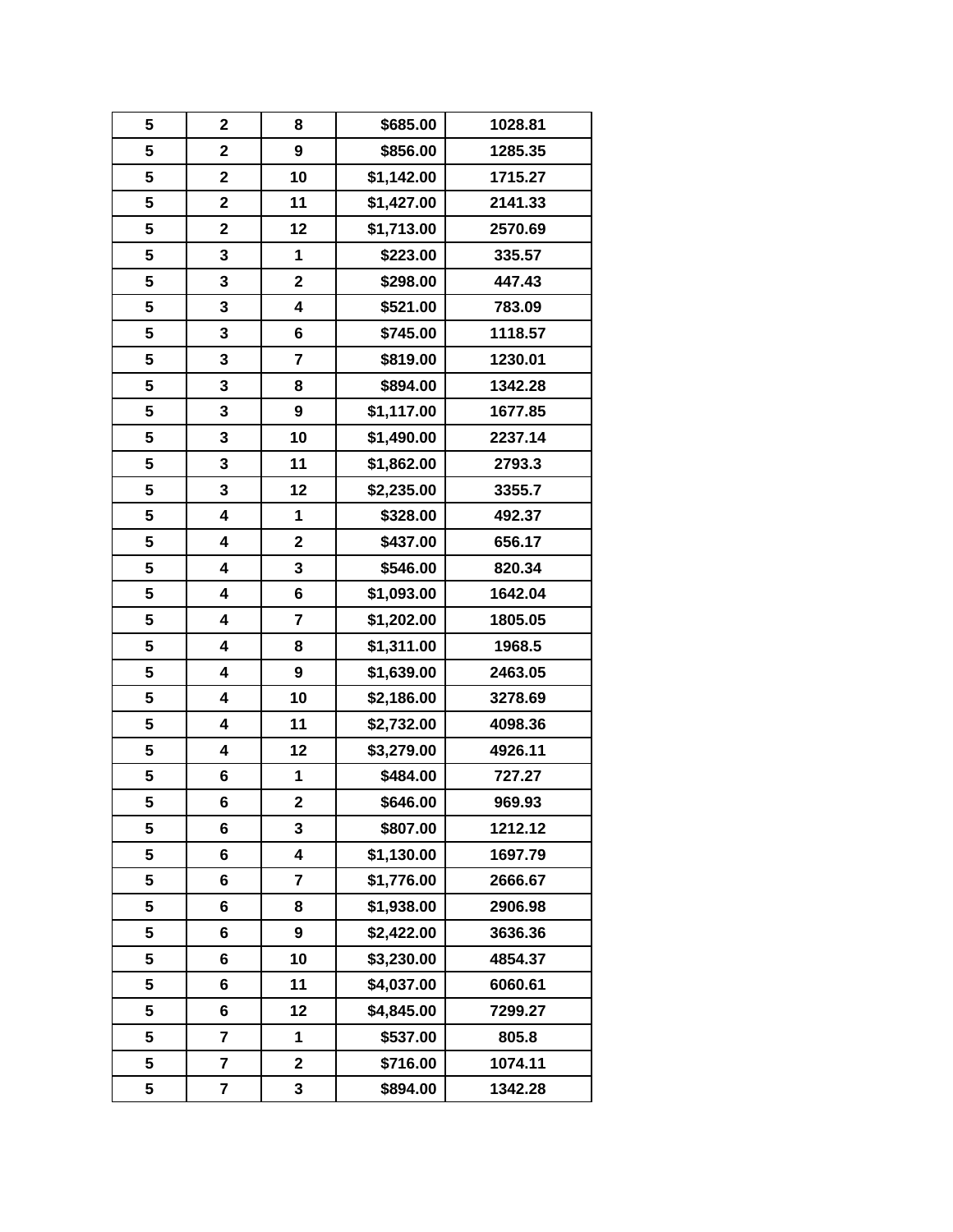| 5 | 7                       | 4                       | \$1,252.00  | 1879.7   |
|---|-------------------------|-------------------------|-------------|----------|
| 5 | $\overline{\mathbf{r}}$ | 6                       | \$1,789.00  | 2688.17  |
| 5 | $\overline{\mathbf{r}}$ | 8                       | \$2,147.00  | 3225.81  |
| 5 | 7                       | $\boldsymbol{9}$        | \$2,683.00  | 4032.26  |
| 5 | 7                       | 10                      | \$3,578.00  | 5376.34  |
| 5 | $\overline{\mathbf{r}}$ | 11                      | \$4,472.00  | 6711.41  |
| 5 | $\overline{\mathbf{r}}$ | 12                      | \$5,366.00  | 8064.52  |
| 5 | 8                       | 1                       | \$589.00    | 884.17   |
| 5 | 8                       | $\mathbf 2$             | \$785.00    | 1179.25  |
| 5 | 8                       | 3                       | \$981.00    | 1472.75  |
| 5 | 8                       | 4                       | \$1,374.00  | 2061.86  |
| 5 | 8                       | 6                       | \$1,963.00  | 2949.85  |
| 5 | 8                       | $\overline{\mathbf{r}}$ | \$2,159.00  | 3246.75  |
| 5 | 8                       | 9                       | \$2,944.00  | 4424.78  |
| 5 | 8                       | 10                      | \$3,926.00  | 5882.35  |
| 5 | 8                       | 11                      | \$4,907.00  | 7352.94  |
| 5 | 8                       | 12                      | \$5,888.00  | 8849.56  |
| 5 | 9                       | 1                       | \$745.00    | 1119.82  |
| 5 | 9                       | $\mathbf 2$             | \$994.00    | 1492.54  |
| 5 | 9                       | 3                       | \$1,242.00  | 1865.67  |
| 5 | 9                       | $\overline{\mathbf{4}}$ | \$1,739.00  | 2610.97  |
| 5 | 9                       | 6                       | \$2,485.00  | 3731.34  |
| 5 | 9                       | $\overline{7}$          | \$2,733.00  | 4098.36  |
| 5 | 9                       | 8                       | \$2,982.00  | 4484.3   |
| 5 | 9                       | 10                      | \$4,970.00  | 7462.69  |
| 5 | 9                       | 11                      | \$6,212.00  | 9345.79  |
| 5 | 9                       | 12                      | \$7,454.00  | 11235.96 |
| 5 | 10                      | 1                       | \$1,006.00  | 1510.57  |
| 5 | 10                      | $\mathbf 2$             | \$1,342.00  | 2016.13  |
| 5 | 10                      | 3                       | \$1,677.00  | 2518.89  |
| 5 | 10                      | 4                       | \$2,348.00  | 3521.13  |
| 5 | 10                      | 6                       | \$3,355.00  | 5025.13  |
| 5 | 10                      | $\overline{\mathbf{r}}$ | \$3,690.00  | 5555.56  |
| 5 | 10                      | 8                       | \$4,026.00  | 6060.61  |
| 5 | 10                      | 9                       | \$5,032.00  | 7575.76  |
| 5 | 10                      | 11                      | \$8,387.00  | 12658.23 |
| 5 | 10                      | 12                      | \$10,064.00 | 15151.52 |
| 5 | 11                      | 1                       | \$1,267.00  | 1904.76  |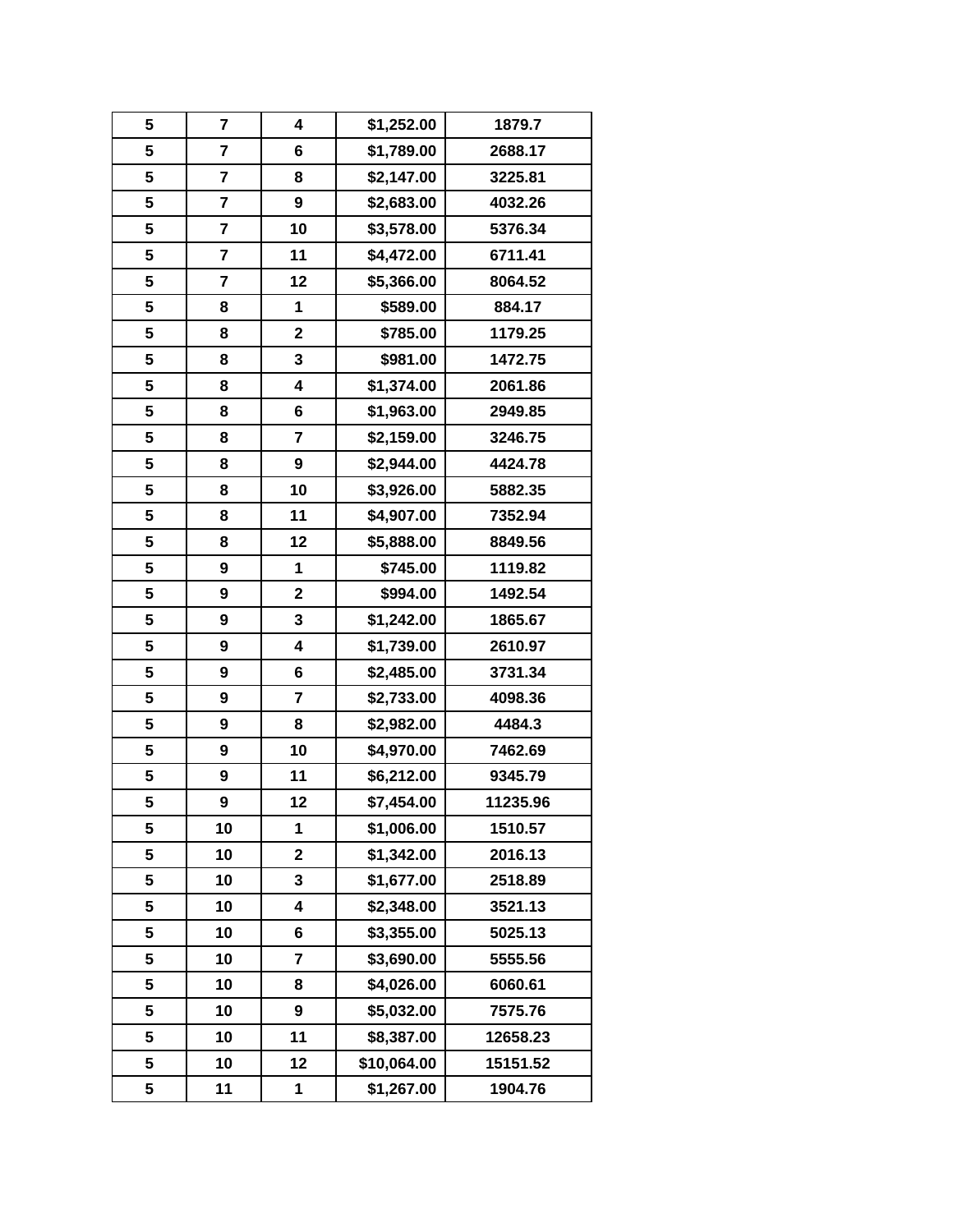| 5 | 11                      | $\mathbf 2$             | \$1,690.00  | 2538.07  |
|---|-------------------------|-------------------------|-------------|----------|
| 5 | 11                      | $\mathbf{3}$            | \$2,112.00  | 3174.6   |
| 5 | 11                      | 4                       | \$2,957.00  | 4444.44  |
| 5 | 11                      | 6                       | \$4,225.00  | 6329.11  |
| 5 | 11                      | $\overline{7}$          | \$4,647.00  | 6993.01  |
| 5 | 11                      | 8                       | \$5,070.00  | 7633.59  |
| 5 | 11                      | $\boldsymbol{9}$        | \$6,337.00  | 9523.81  |
| 5 | 11                      | 10                      | \$8,450.00  | 12658.23 |
| 5 | 11                      | 12                      | \$12,674.00 | 18867.92 |
| 5 | 12                      | 1                       | \$1,528.00  | 2293.58  |
| 5 | 12                      | $\overline{\mathbf{2}}$ | \$2,038.00  | 3058.1   |
| 5 | 12                      | 3                       | \$2,547.00  | 3831.42  |
| 5 | 12                      | $\overline{\mathbf{4}}$ | \$3,566.00  | 5347.59  |
| 5 | 12                      | 6                       | \$5,095.00  | 7633.59  |
| 5 | 12                      | $\overline{\mathbf{r}}$ | \$5,604.00  | 8403.36  |
| 5 | 12                      | 8                       | \$6,114.00  | 9174.31  |
| 5 | 12                      | $\boldsymbol{9}$        | \$7,642.00  | 11494.25 |
| 5 | 12                      | 10                      | \$10,190.00 | 15384.62 |
| 5 | 12                      | 11                      | \$12,737.00 | 19230.77 |
| 6 | 1                       | $\mathbf 2$             | \$180.00    | 269.76   |
| 6 | 1                       | 3                       | \$225.00    | 337.15   |
| 6 | 1                       | 4                       | \$314.00    | 472.14   |
| 6 | 1                       | 5                       | \$404.00    | 606.8    |
| 6 | 1                       | $\overline{\mathbf{r}}$ | \$494.00    | 741.84   |
| 6 | 1                       | 8                       | \$539.00    | 809.06   |
| 6 | 1                       | 9                       | \$674.00    | 1011.12  |
| 6 | 1                       | 10                      | \$898.00    | 1349.53  |
| 6 | 1                       | 11                      | \$1,123.00  | 1686.34  |
| 6 | 1                       | 12                      | \$1,347.00  | 2024.29  |
| 6 | 2                       | 1                       | \$194.00    | 290.78   |
| 6 | $\mathbf 2$             | 3                       | \$323.00    | 484.73   |
| 6 | 2                       | 4                       | \$452.00    | 678.43   |
| 6 | $\mathbf 2$             | 5                       | \$581.00    | 872.6    |
| 6 | 2                       | $\overline{\mathbf{r}}$ | \$710.00    | 1066.1   |
| 6 | $\overline{\mathbf{2}}$ | 8                       | \$775.00    | 1162.79  |
| 6 | $\overline{\mathbf{2}}$ | 9                       | \$968.00    | 1453.49  |
| 6 | $\mathbf 2$             | 10                      | \$1,291.00  | 1937.98  |
| 6 | $\mathbf 2$             | 11                      | \$1,614.00  | 2421.31  |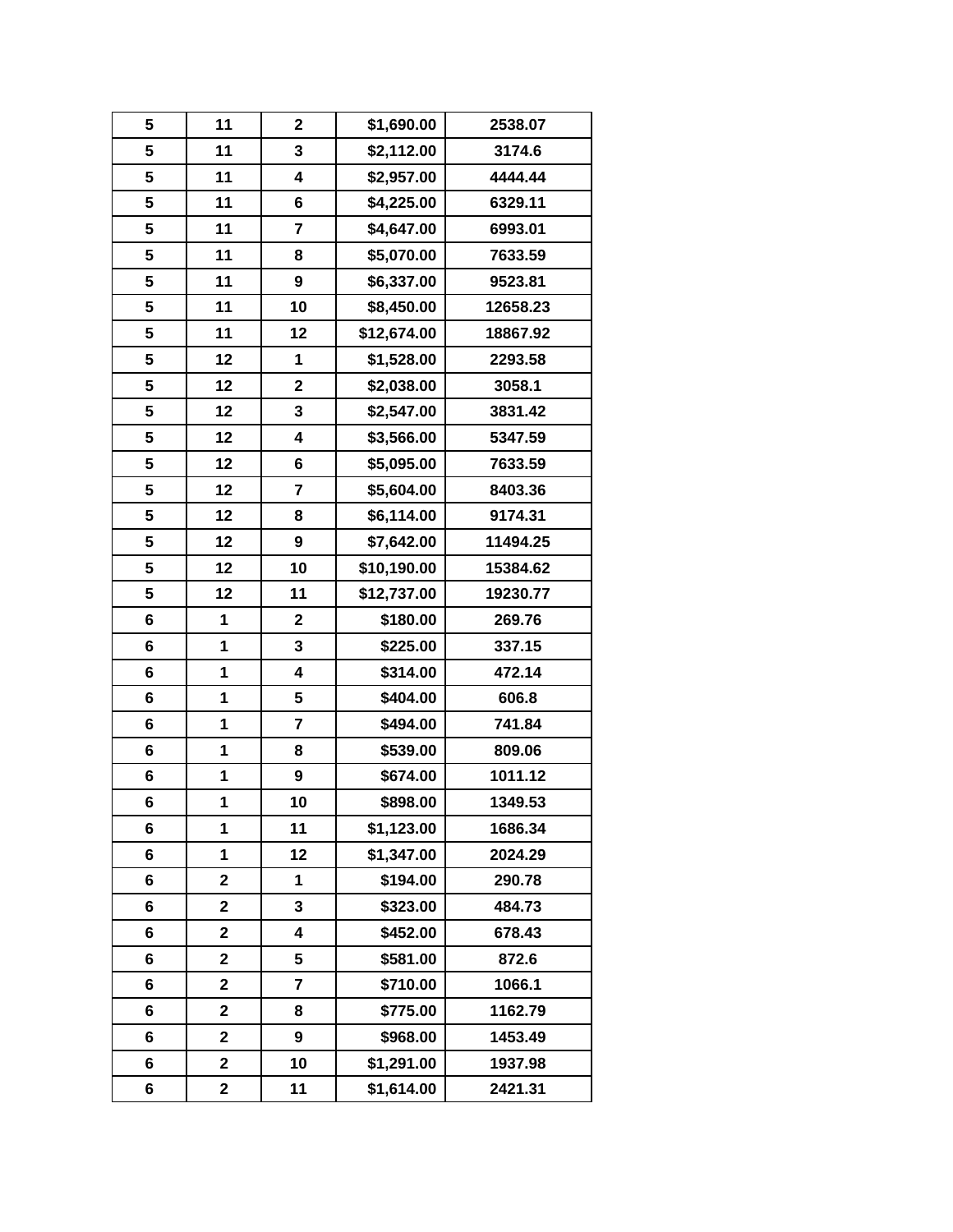| 6 | $\mathbf 2$             | 12                      | \$1,937.00 | 2906.98 |
|---|-------------------------|-------------------------|------------|---------|
| 6 | 3                       | 1                       | \$253.00   | 379.36  |
| 6 | 3                       | $\mathbf 2$             | \$337.00   | 505.82  |
| 6 | 3                       | $\overline{\mathbf{4}}$ | \$589.00   | 884.96  |
| 6 | 3                       | 5                       | \$758.00   | 1137.66 |
| 6 | 3                       | $\overline{7}$          | \$926.00   | 1390.82 |
| 6 | 3                       | 8                       | \$1,010.00 | 1517.45 |
| 6 | 3                       | 9                       | \$1,263.00 | 1897.53 |
| 6 | 3                       | 10                      | \$1,684.00 | 2531.65 |
| 6 | 3                       | 11                      | \$2,105.00 | 3164.56 |
| 6 | 3                       | 12                      | \$2,526.00 | 3787.88 |
| 6 | 4                       | 1                       | \$370.00   | 556.17  |
| 6 | 4                       | $\mathbf 2$             | \$494.00   | 741.84  |
| 6 | 4                       | 3                       | \$617.00   | 926.78  |
| 6 | 4                       | 5                       | \$1,111.00 | 1669.45 |
| 6 | 4                       | $\overline{7}$          | \$1,358.00 | 2040.82 |
| 6 | 4                       | 8                       | \$1,482.00 | 2227.17 |
| 6 | 4                       | $\boldsymbol{9}$        | \$1,852.00 | 2777.78 |
| 6 | 4                       | 10                      | \$2,470.00 | 3703.7  |
| 6 | 4                       | 11                      | \$3,087.00 | 4629.63 |
| 6 | 4                       | 12                      | \$3,705.00 | 5555.56 |
| 6 | 5                       | 1                       | \$488.00   | 733.14  |
| 6 | 5                       | $\mathbf 2$             | \$651.00   | 977.52  |
| 6 | 5                       | 3                       | \$814.00   | 1222.49 |
| 6 | 5                       | $\overline{\mathbf{4}}$ | \$1,139.00 | 1712.33 |
| 6 | 5                       | 7                       | \$1,791.00 | 2688.17 |
| 6 | 5                       | 8                       | \$1,953.00 | 2932.55 |
| 6 | 5                       | $\boldsymbol{9}$        | \$2,442.00 | 3663    |
| 6 | 5                       | 10                      | \$3,255.00 | 4878.05 |
| 6 | 5                       | 11                      | \$4,069.00 | 6097.56 |
| 6 | 5                       | 12                      | \$4,883.00 | 7352.94 |
| 6 | 7                       | 1                       | \$606.00   | 909.92  |
| 6 | 7                       | $\mathbf 2$             | \$808.00   | 1213.59 |
| 6 | 7                       | 3                       | \$1,010.00 | 1517.45 |
| 6 | $\overline{\mathbf{r}}$ | 4                       | \$1,414.00 | 2123.14 |
| 6 | 7                       | 5                       | \$1,819.00 | 2732.24 |
| 6 | 7                       | 8                       | \$2,425.00 | 3636.36 |
| 6 | 7                       | 9                       | \$3,031.00 | 4545.45 |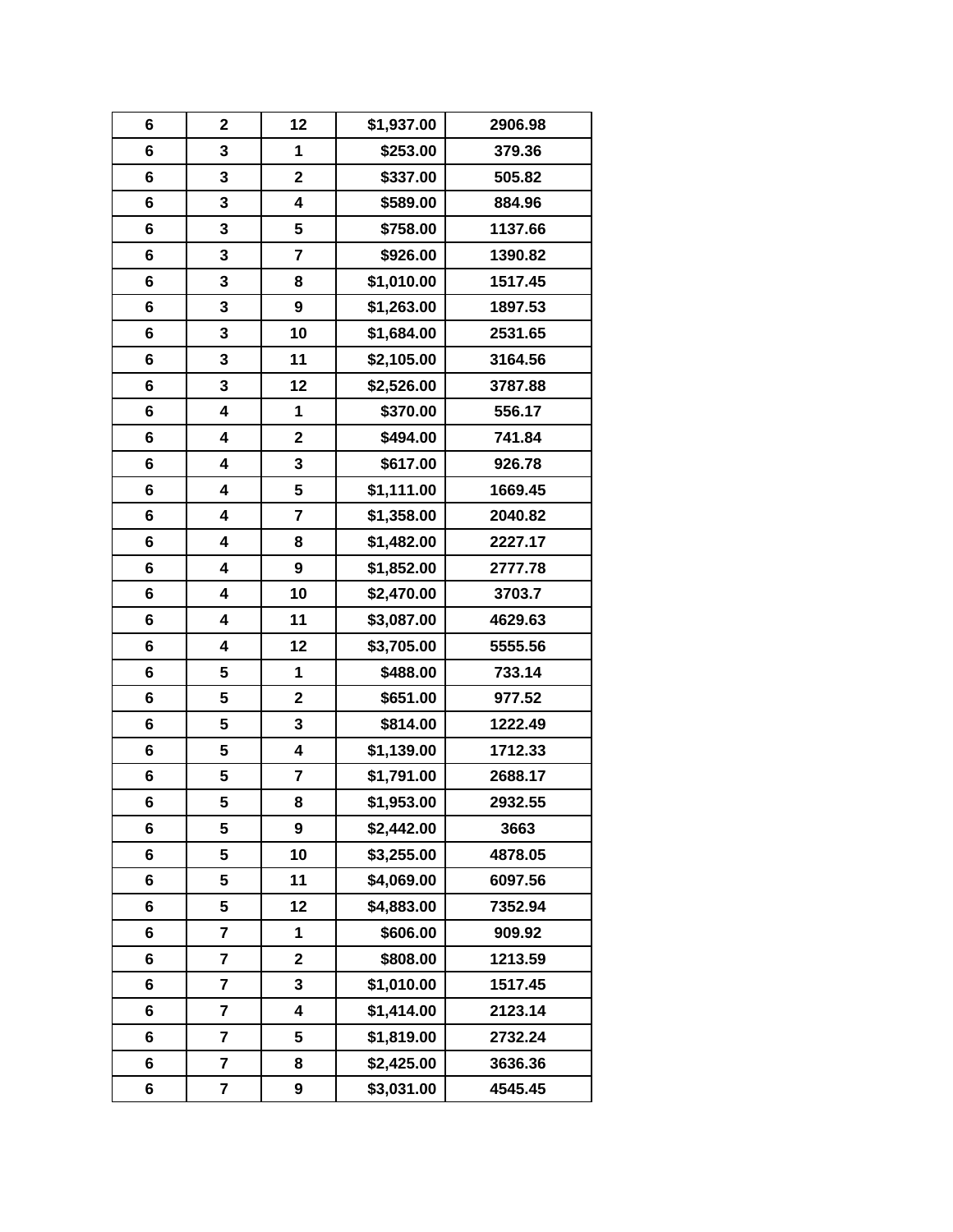| 6 | 7                       | 10               | \$4,041.00  | 6060.61  |
|---|-------------------------|------------------|-------------|----------|
| 6 | $\overline{\mathbf{r}}$ | 11               | \$5,052.00  | 7575.76  |
| 6 | $\overline{\mathbf{r}}$ | 12               | \$6,062.00  | 9090.91  |
| 6 | 8                       | 1                | \$665.00    | 999      |
| 6 | 8                       | $\mathbf 2$      | \$887.00    | 1331.56  |
| 6 | 8                       | 3                | \$1,109.00  | 1663.89  |
| 6 | 8                       | 4                | \$1,552.00  | 2331     |
| 6 | 8                       | 5                | \$1,995.00  | 2994.01  |
| 6 | 8                       | $\overline{7}$   | \$2,439.00  | 3663     |
| 6 | 8                       | $\boldsymbol{9}$ | \$3,326.00  | 5000     |
| 6 | 8                       | 10               | \$4,434.00  | 6666.67  |
| 6 | 8                       | 11               | \$5,543.00  | 8333.33  |
| 6 | 8                       | 12               | \$6,651.00  | 10000    |
| 6 | 9                       | 1                | \$842.00    | 1264.22  |
| 6 | 9                       | $\mathbf 2$      | \$1,123.00  | 1686.34  |
| 6 | 9                       | 3                | \$1,403.00  | 2105.26  |
| 6 | 9                       | 4                | \$1,964.00  | 2949.85  |
| 6 | 9                       | 5                | \$2,526.00  | 3787.88  |
| 6 | 9                       | 7                | \$3,087.00  | 4629.63  |
| 6 | 9                       | 8                | \$3,368.00  | 5050.51  |
| 6 | 9                       | 10               | \$5,613.00  | 8403.36  |
| 6 | 9                       | 11               | \$7,016.00  | 10526.32 |
| 6 | 9                       | 12               | \$8,419.00  | 12658.23 |
| 6 | 10                      | 1                | \$1,137.00  | 1706.48  |
| 6 | 10                      | $\mathbf 2$      | \$1,515.00  | 2277.9   |
| 6 | 10                      | 3                | \$1,894.00  | 2840.91  |
| 6 | 10                      | 4                | \$2,652.00  | 3984.06  |
| 6 | 10                      | 5                | \$3,410.00  | 5128.21  |
| 6 | 10                      | $\overline{7}$   | \$4,167.00  | 6250     |
| 6 | 10                      | 8                | \$4,546.00  | 6849.32  |
| 6 | 10                      | 9                | \$5,683.00  | 8547.01  |
| 6 | 10                      | 11               | \$9,471.00  | 14285.71 |
| 6 | 10                      | 12               | \$11,365.00 | 16949.15 |
| 6 | 11                      | 1                | \$1,431.00  | 2150.54  |
| 6 | 11                      | $\mathbf 2$      | \$1,908.00  | 2865.33  |
| 6 | 11                      | 3                | \$2,385.00  | 3584.23  |
| 6 | 11                      | 4                | \$3,339.00  | 5025.13  |
| 6 | 11                      | 5                | \$4,294.00  | 6451.61  |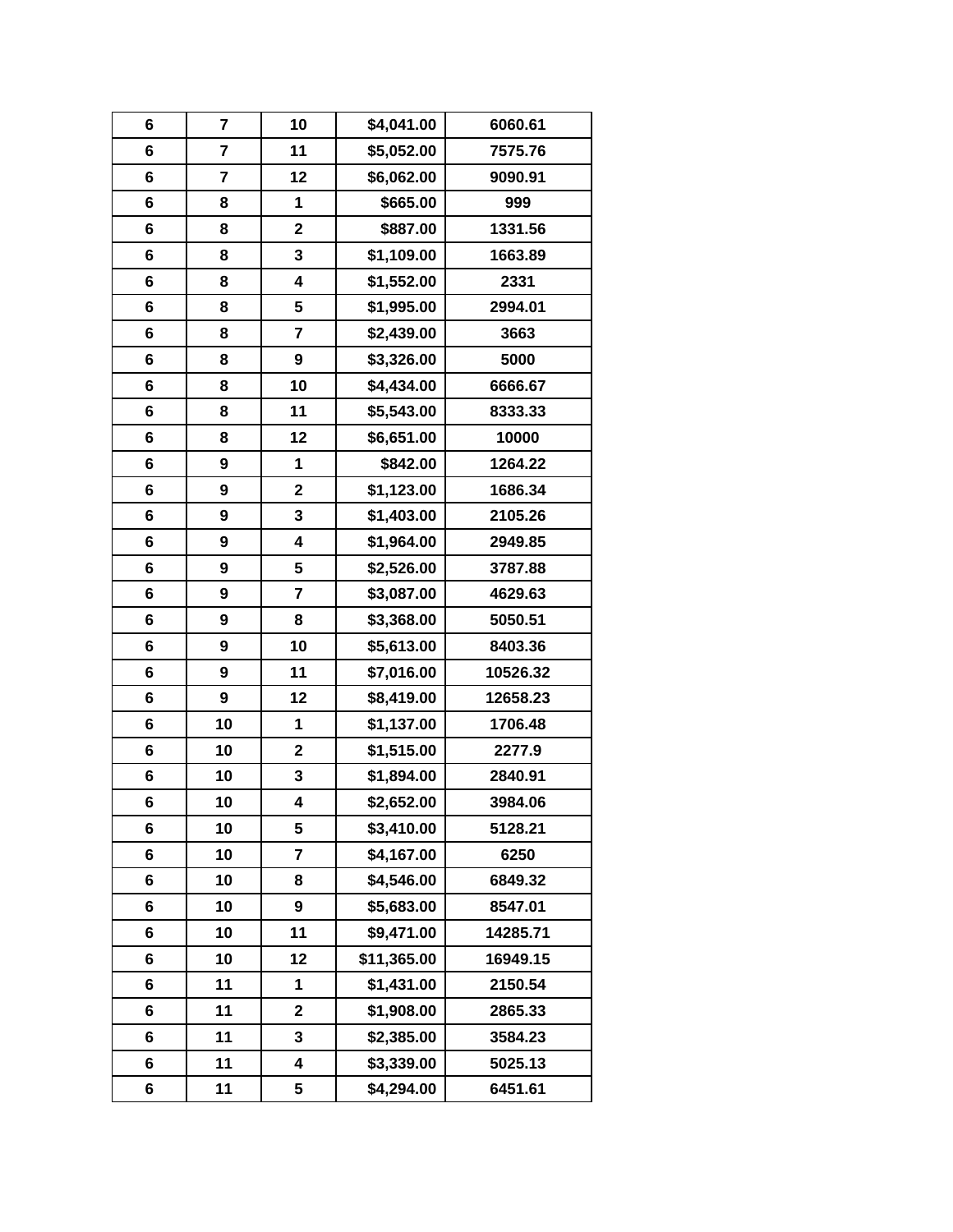| 6                       | 11                      | $\overline{7}$          | \$5,248.00  | 7874.02  |
|-------------------------|-------------------------|-------------------------|-------------|----------|
| 6                       | 11                      | 8                       | \$5,725.00  | 8620.69  |
| 6                       | 11                      | 9                       | \$7,156.00  | 10752.69 |
| 6                       | 11                      | 10                      | \$9,541.00  | 14285.71 |
| 6                       | 11                      | 12                      | \$14,312.00 | 21276.6  |
| 6                       | 12                      | 1                       | \$1,726.00  | 2590.67  |
| 6                       | 12                      | $\mathbf 2$             | \$2,301.00  | 3460.21  |
| 6                       | 12                      | $\mathbf{3}$            | \$2,876.00  | 4310.34  |
| 6                       | 12                      | $\overline{\mathbf{4}}$ | \$4,027.00  | 6060.61  |
| 6                       | 12                      | 5                       | \$5,178.00  | 7751.94  |
| 6                       | 12                      | $\overline{7}$          | \$6,328.00  | 9523.81  |
| 6                       | 12                      | 8                       | \$6,903.00  | 10416.67 |
| 6                       | 12                      | 9                       | \$8,629.00  | 12987.01 |
| 6                       | 12                      | 10                      | \$11,506.00 | 17241.38 |
| 6                       | 12                      | 11                      | \$14,382.00 | 21739.13 |
| $\overline{\mathbf{r}}$ | 1                       | $\mathbf 2$             | \$201.00    | 301.2    |
| $\overline{\mathbf{r}}$ | 1                       | 3                       | \$251.00    | 376.51   |
| $\overline{\mathbf{r}}$ | 1                       | $\overline{\mathbf{4}}$ | \$351.00    | 527.15   |
| 7                       | 1                       | 5                       | \$451.00    | 677.51   |
| 7                       | 1                       | 6                       | \$501.00    | 753.01   |
| $\overline{\mathbf{r}}$ | 1                       | 8                       | \$602.00    | 903.34   |
| $\overline{\mathbf{r}}$ | 1                       | $\boldsymbol{9}$        | \$752.00    | 1129.94  |
| $\overline{\mathbf{r}}$ | 1                       | 10                      | \$1,003.00  | 1506.02  |
| $\overline{\mathbf{r}}$ | 1                       | 11                      | \$1,254.00  | 1883.24  |
| 7                       | 1                       | 12                      | \$1,504.00  | 2257.34  |
| $\overline{7}$          | $\mathbf 2$             | 1                       | \$216.00    | 324.46   |
| 7                       | $\overline{\mathbf{2}}$ | 3                       | \$360.00    | 540.83   |
| $\overline{\mathbf{r}}$ | $\mathbf 2$             | 4                       | \$504.00    | 757      |
| 7                       | 2                       | 5                       | \$648.00    | 973.71   |
| $\overline{\mathbf{r}}$ | $\mathbf 2$             | 6                       | \$720.00    | 1082.25  |
| $\overline{\mathbf{r}}$ | $\overline{\mathbf{2}}$ | 8                       | \$864.00    | 1298.7   |
| 7                       | 2                       | 9                       | \$1,081.00  | 1623.38  |
| $\overline{\mathbf{r}}$ | $\mathbf 2$             | 10                      | \$1,441.00  | 2164.5   |
| $\overline{\mathbf{r}}$ | 2                       | 11                      | \$1,801.00  | 2702.7   |
| 7                       | $\overline{\mathbf{2}}$ | 12                      | \$2,161.00  | 3246.75  |
| $\overline{\mathbf{r}}$ | 3                       | 1                       | \$282.00    | 423.19   |
| 7                       | 3                       | $\mathbf 2$             | \$376.00    | 564.02   |
| 7                       | 3                       | 4                       | \$657.00    | 987.17   |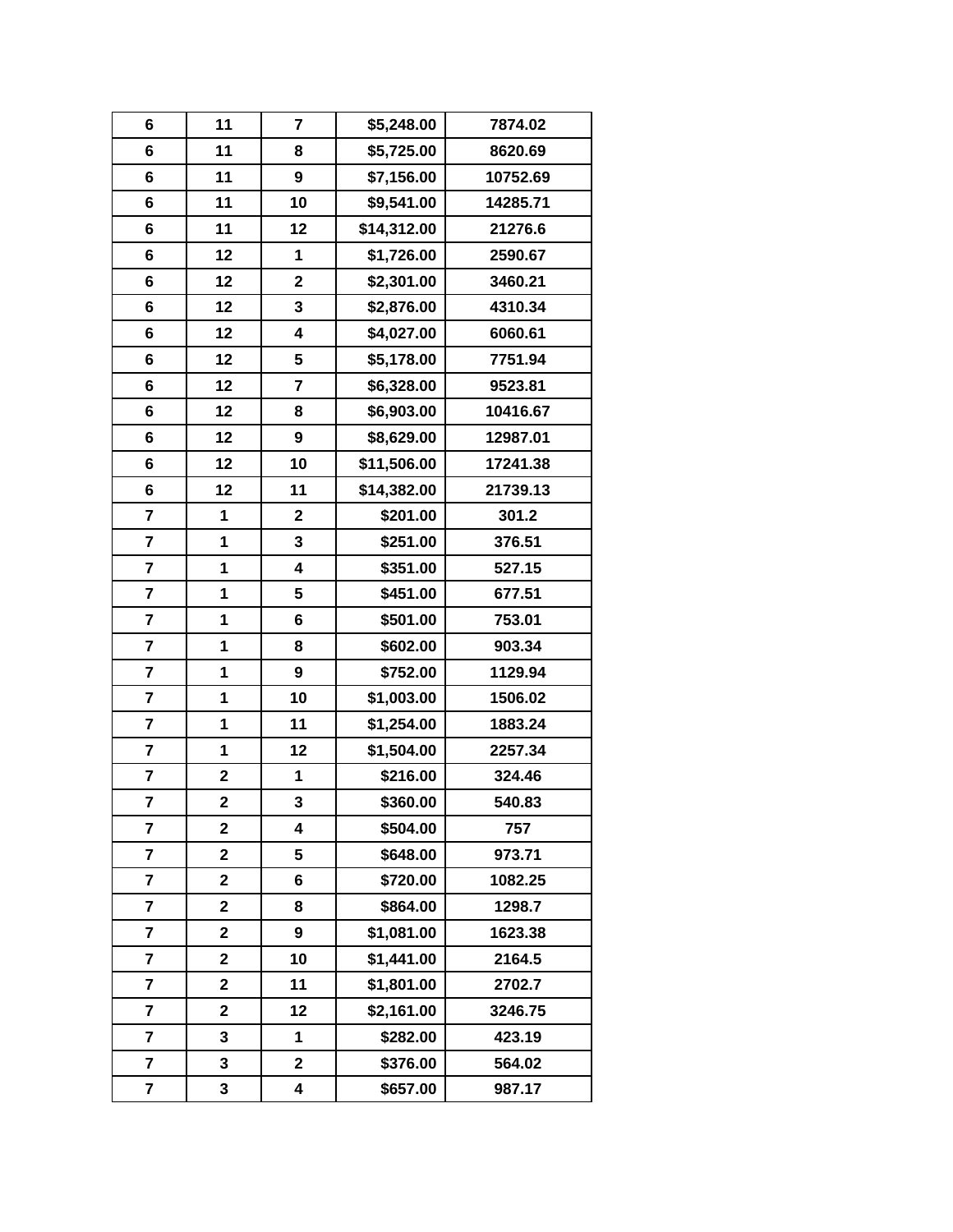| $\overline{7}$          | 3 | 5                       | \$845.00   | 1269.04 |
|-------------------------|---|-------------------------|------------|---------|
| $\overline{7}$          | 3 | 6                       | \$939.00   | 1410.44 |
| $\overline{\mathbf{r}}$ | 3 | 8                       | \$1,127.00 | 1692.05 |
| $\overline{\mathbf{r}}$ | 3 | $\boldsymbol{9}$        | \$1,409.00 | 2114.16 |
| $\overline{\mathbf{r}}$ | 3 | 10                      | \$1,879.00 | 2816.9  |
| $\overline{\mathbf{r}}$ | 3 | 11                      | \$2,348.00 | 3521.13 |
| $\overline{\mathbf{r}}$ | 3 | 12                      | \$2,818.00 | 4237.29 |
| 7                       | 4 | 1                       | \$413.00   | 620.35  |
| $\overline{\mathbf{r}}$ | 4 | $\mathbf 2$             | \$551.00   | 827.13  |
| $\overline{\mathbf{r}}$ | 4 | $\mathbf{3}$            | \$689.00   | 1034.13 |
| $\overline{\mathbf{r}}$ | 4 | 5                       | \$1,239.00 | 1862.2  |
| $\overline{\mathbf{r}}$ | 4 | 6                       | \$1,377.00 | 2066.12 |
| 7                       | 4 | 8                       | \$1,652.00 | 2481.39 |
| $\overline{\mathbf{r}}$ | 4 | $\boldsymbol{9}$        | \$2,066.00 | 3105.59 |
| $\overline{\mathbf{r}}$ | 4 | 10                      | \$2,754.00 | 4132.23 |
| $\overline{\mathbf{r}}$ | 4 | 11                      | \$3,443.00 | 5181.35 |
| $\overline{\mathbf{r}}$ | 4 | 12                      | \$4,131.00 | 6211.18 |
| $\overline{\mathbf{r}}$ | 5 | 1                       | \$544.00   | 817.66  |
| 7                       | 5 | $\mathbf 2$             | \$726.00   | 1090.51 |
| 7                       | 5 | 3                       | \$907.00   | 1362.4  |
| $\overline{\mathbf{r}}$ | 5 | $\overline{\mathbf{4}}$ | \$1,270.00 | 1908.4  |
| $\overline{\mathbf{r}}$ | 5 | 6                       | \$1,815.00 | 2724.8  |
| $\overline{\mathbf{r}}$ | 5 | 8                       | \$2,178.00 | 3267.97 |
| $\overline{\mathbf{r}}$ | 5 | $\boldsymbol{9}$        | \$2,722.00 | 4081.63 |
| 7                       | 5 | 10                      | \$3,630.00 | 5464.48 |
| 7                       | 5 | 11                      | \$4,537.00 | 6802.72 |
| 7                       | 5 | 12                      | \$5,444.00 | 8196.72 |
| $\overline{\mathbf{r}}$ | 6 | 1                       | \$610.00   | 915.75  |
| 7                       | 6 | $\mathbf 2$             | \$813.00   | 1221    |
| $\overline{7}$          | 6 | 3                       | \$1,017.00 | 1526.72 |
| 7                       | 6 | 4                       | \$1,424.00 | 2136.75 |
| 7                       | 6 | 5                       | \$1,830.00 | 2747.25 |
| 7                       | 6 | 8                       | \$2,440.00 | 3663    |
| $\overline{\mathbf{r}}$ | 6 | 9                       | \$3,051.00 | 4587.16 |
| $\overline{7}$          | 6 | 10                      | \$4,067.00 | 6097.56 |
| $\overline{\mathbf{r}}$ | 6 | 11                      | \$5,084.00 | 7633.59 |
| 7                       | 6 | 12                      | \$6,101.00 | 9174.31 |
| 7                       | 8 | 1                       | \$741.00   | 1113.59 |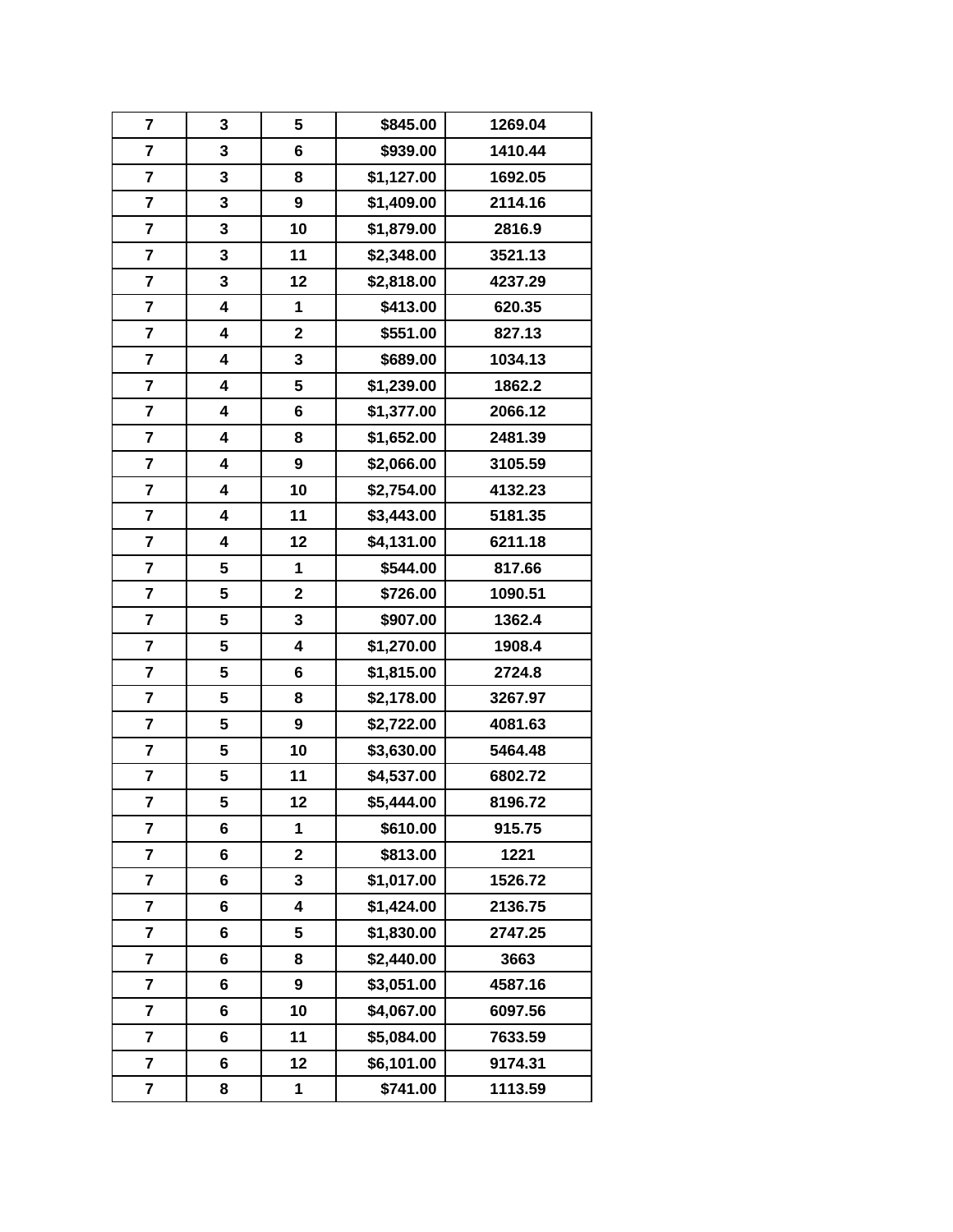| $\overline{\mathbf{r}}$ | 8  | $\overline{\mathbf{2}}$ | \$989.00    | 1483.68  |
|-------------------------|----|-------------------------|-------------|----------|
| $\overline{7}$          | 8  | 3                       | \$1,236.00  | 1855.29  |
| $\overline{\mathbf{r}}$ | 8  | $\overline{\mathbf{4}}$ | \$1,730.00  | 2597.4   |
| 7                       | 8  | 5                       | \$2,224.00  | 3344.48  |
| $\overline{\mathbf{r}}$ | 8  | 6                       | \$2,471.00  | 3717.47  |
| $\overline{\mathbf{r}}$ | 8  | $\boldsymbol{9}$        | \$3,707.00  | 5555.56  |
| $\overline{\mathbf{r}}$ | 8  | 10                      | \$4,943.00  | 7407.41  |
| 7                       | 8  | 11                      | \$6,179.00  | 9259.26  |
| $\overline{\mathbf{r}}$ | 8  | 12                      | \$7,414.00  | 11111.11 |
| $\overline{\mathbf{r}}$ | 9  | 1                       | \$938.00    | 1408.45  |
| $\overline{\mathbf{r}}$ | 9  | $\overline{\mathbf{2}}$ | \$1,251.00  | 1879.7   |
| $\overline{\mathbf{r}}$ | 9  | 3                       | \$1,564.00  | 2347.42  |
| 7                       | 9  | $\overline{\mathbf{4}}$ | \$2,190.00  | 3289.47  |
| $\overline{\mathbf{r}}$ | 9  | 5                       | \$2,815.00  | 4219.41  |
| $\overline{\mathbf{r}}$ | 9  | 6                       | \$3,128.00  | 4694.84  |
| $\overline{\mathbf{r}}$ | 9  | 8                       | \$3,754.00  | 5649.72  |
| $\overline{\mathbf{r}}$ | 9  | 10                      | \$6,256.00  | 9433.96  |
| 7                       | 9  | 11                      | \$7,820.00  | 11764.71 |
| 7                       | 9  | 12                      | \$9,384.00  | 14084.51 |
| 7                       | 10 | 1                       | \$1,267.00  | 1901.14  |
| $\overline{\mathbf{r}}$ | 10 | $\mathbf 2$             | \$1,689.00  | 2538.07  |
| $\overline{\mathbf{r}}$ | 10 | 3                       | \$2,111.00  | 3174.6   |
| 7                       | 10 | $\overline{\mathbf{4}}$ | \$2,956.00  | 4444.44  |
| $\overline{\mathbf{r}}$ | 10 | 5                       | \$3,800.00  | 5714.29  |
| 7                       | 10 | 6                       | \$4,223.00  | 6329.11  |
| $\overline{7}$          | 10 | 8                       | \$5,067.00  | 7633.59  |
| 7                       | 10 | 9                       | \$6,334.00  | 9523.81  |
| $\overline{\mathbf{r}}$ | 10 | 11                      | \$10,556.00 | 15873.02 |
| 7                       | 10 | 12                      | \$12,668.00 | 18867.92 |
| $\overline{7}$          | 11 | 1                       | \$1,595.00  | 2392.34  |
| 7                       | 11 | $\overline{\mathbf{2}}$ | \$2,127.00  | 3194.89  |
| 7                       | 11 | 3                       | \$2,659.00  | 3984.06  |
| $\overline{\mathbf{r}}$ | 11 | 4                       | \$3,722.00  | 5586.59  |
| $\overline{\mathbf{r}}$ | 11 | 5                       | \$4,785.00  | 7194.24  |
| $\overline{7}$          | 11 | 6                       | \$5,317.00  | 8000     |
| $\overline{\mathbf{r}}$ | 11 | 8                       | \$6,380.00  | 9615.38  |
| 7                       | 11 | 9                       | \$7,976.00  | 11904.76 |
| 7                       | 11 | 10                      | \$10,634.00 | 15873.02 |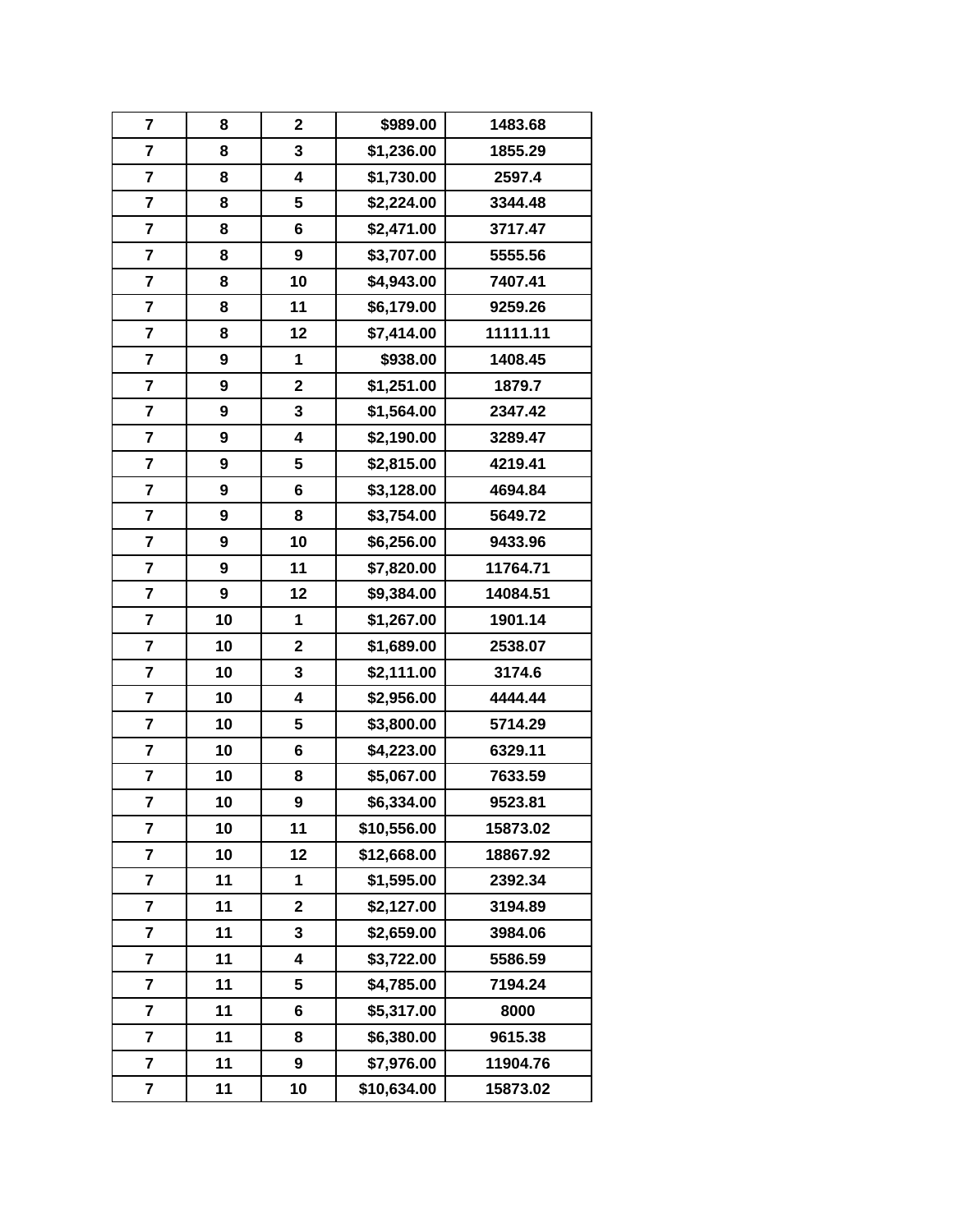| $\overline{\mathbf{r}}$ | 11                      | 12                      | \$15,951.00 | 23809.52 |
|-------------------------|-------------------------|-------------------------|-------------|----------|
| 7                       | 12                      | 1                       | \$1,923.00  | 2890.17  |
| $\overline{\mathbf{r}}$ | 12                      | $\overline{\mathbf{2}}$ | \$2,565.00  | 3846.15  |
| $\overline{\mathbf{r}}$ | 12                      | 3                       | \$3,206.00  | 4807.69  |
| 7                       | 12                      | 4                       | \$4,488.00  | 6756.76  |
| $\overline{\mathbf{r}}$ | 12                      | 5                       | \$5,770.00  | 8695.65  |
| 7                       | 12                      | 6                       | \$6,411.00  | 9615.38  |
| 7                       | 12                      | 8                       | \$7,694.00  | 11494.25 |
| $\overline{\mathbf{r}}$ | 12                      | $\boldsymbol{9}$        | \$9,617.00  | 14492.75 |
| 7                       | 12                      | 10                      | \$12,823.00 | 19230.77 |
| $\overline{\mathbf{r}}$ | 12                      | 11                      | \$16,029.00 | 23809.52 |
| 8                       | 1                       | $\mathbf 2$             | \$222.00    | 332.67   |
| 8                       | 1                       | 3                       | \$277.00    | 415.8    |
| 8                       | 1                       | 4                       | \$388.00    | 582.07   |
| 8                       | 1                       | 5                       | \$499.00    | 748.5    |
| 8                       | 1                       | 6                       | \$554.00    | 831.95   |
| 8                       | 1                       | $\overline{\mathbf{r}}$ | \$609.00    | 914.91   |
| 8                       | 1                       | 9                       | \$831.00    | 1246.88  |
| 8                       | 1                       | 10                      | \$1,108.00  | 1663.89  |
| 8                       | 1                       | 11                      | \$1,385.00  | 2079     |
| 8                       | 1                       | 12                      | \$1,662.00  | 2493.77  |
| 8                       | $\overline{\mathbf{2}}$ | 1                       | \$239.00    | 358.29   |
| 8                       | $\mathbf 2$             | 3                       | \$398.00    | 597.01   |
| 8                       | $\overline{\mathbf{2}}$ | 4                       | \$557.00    | 836.12   |
| 8                       | $\mathbf 2$             | 5                       | \$716.00    | 1075.27  |
| 8                       | $\mathbf 2$             | 6                       | \$795.00    | 1194.74  |
| 8                       | $\overline{\mathbf{2}}$ | 7                       | \$875.00    | 1314.06  |
| 8                       | $\mathbf 2$             | 9                       | \$1,193.00  | 1792.11  |
| 8                       | 2                       | 10                      | \$1,590.00  | 2386.63  |
| 8                       | $\mathbf 2$             | 11                      | \$1,988.00  | 2985.07  |
| 8                       | $\overline{\mathbf{2}}$ | 12                      | \$2,386.00  | 3584.23  |
| 8                       | 3                       | 1                       | \$311.00    | 466.85   |
| 8                       | 3                       | $\mathbf 2$             | \$415.00    | 622.67   |
| 8                       | 3                       | 4                       | \$726.00    | 1089.32  |
| 8                       | 3                       | 5                       | \$933.00    | 1400.56  |
| 8                       | 3                       | 6                       | \$1,037.00  | 1557.63  |
| 8                       | 3                       | 7                       | \$1,140.00  | 1712.33  |
| 8                       | 3                       | 9                       | \$1,555.00  | 2336.45  |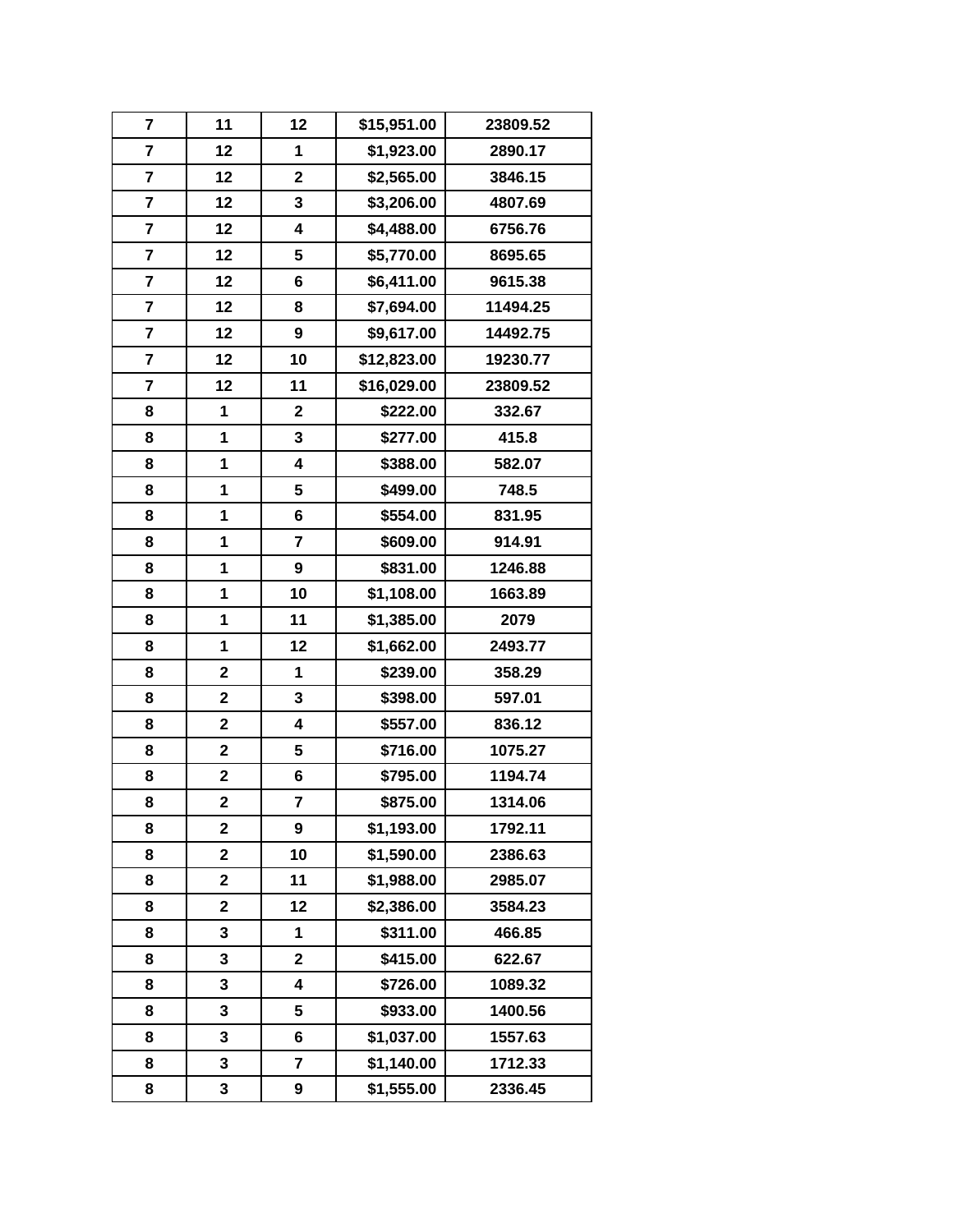| 8 | 3                       | 10                      | \$2,073.00 | 3115.26  |
|---|-------------------------|-------------------------|------------|----------|
| 8 | 3                       | 11                      | \$2,592.00 | 3891.05  |
| 8 | 3                       | 12                      | \$3,110.00 | 4672.9   |
| 8 | 4                       | 1                       | \$456.00   | 684.46   |
| 8 | 4                       | $\mathbf 2$             | \$608.00   | 912.41   |
| 8 | 4                       | 3                       | \$760.00   | 1140.25  |
| 8 | 4                       | 5                       | \$1,367.00 | 2053.39  |
| 8 | 4                       | 6                       | \$1,519.00 | 2283.11  |
| 8 | 4                       | $\overline{7}$          | \$1,671.00 | 2512.56  |
| 8 | 4                       | $\boldsymbol{9}$        | \$2,279.00 | 3424.66  |
| 8 | 4                       | 10                      | \$3,039.00 | 4566.21  |
| 8 | 4                       | 11                      | \$3,798.00 | 5714.29  |
| 8 | 4                       | 12                      | \$4,558.00 | 6849.32  |
| 8 | 5                       | 1                       | \$601.00   | 901.71   |
| 8 | 5                       | $\mathbf 2$             | \$801.00   | 1201.92  |
| 8 | 5                       | 3                       | \$1,001.00 | 1503.76  |
| 8 | 5                       | 4                       | \$1,401.00 | 2105.26  |
| 8 | 5                       | 6                       | \$2,002.00 | 3003     |
| 8 | 5                       | 7                       | \$2,202.00 | 3311.26  |
| 8 | 5                       | $\boldsymbol{9}$        | \$3,003.00 | 4504.5   |
| 8 | 5                       | 10                      | \$4,004.00 | 6024.1   |
| 8 | 5                       | 11                      | \$5,005.00 | 7518.8   |
| 8 | 5                       | 12                      | \$6,006.00 | 9009.01  |
| 8 | 6                       | 1                       | \$673.00   | 1010.1   |
| 8 | 6                       | $\mathbf 2$             | \$897.00   | 1347.71  |
| 8 | 6                       | 3                       | \$1,122.00 | 1683.5   |
| 8 | 6                       | 4                       | \$1,570.00 | 2358.49  |
| 8 | 6                       | 5                       | \$2,019.00 | 3030.3   |
| 8 | 6                       | $\overline{\mathbf{r}}$ | \$2,468.00 | 3703.7   |
| 8 | 6                       | 9                       | \$3,365.00 | 5050.51  |
| 8 | 6                       | 10                      | \$4,487.00 | 6756.76  |
| 8 | 6                       | 11                      | \$5,609.00 | 8403.36  |
| 8 | 6                       | 12                      | \$6,730.00 | 10101.01 |
| 8 | 7                       | 1                       | \$745.00   | 1119.82  |
| 8 | $\overline{\mathbf{r}}$ | $\overline{\mathbf{2}}$ | \$994.00   | 1492.54  |
| 8 | 7                       | 3                       | \$1,242.00 | 1865.67  |
| 8 | 7                       | 4                       | \$1,739.00 | 2610.97  |
| 8 | 7                       | 5                       | \$2,236.00 | 3355.7   |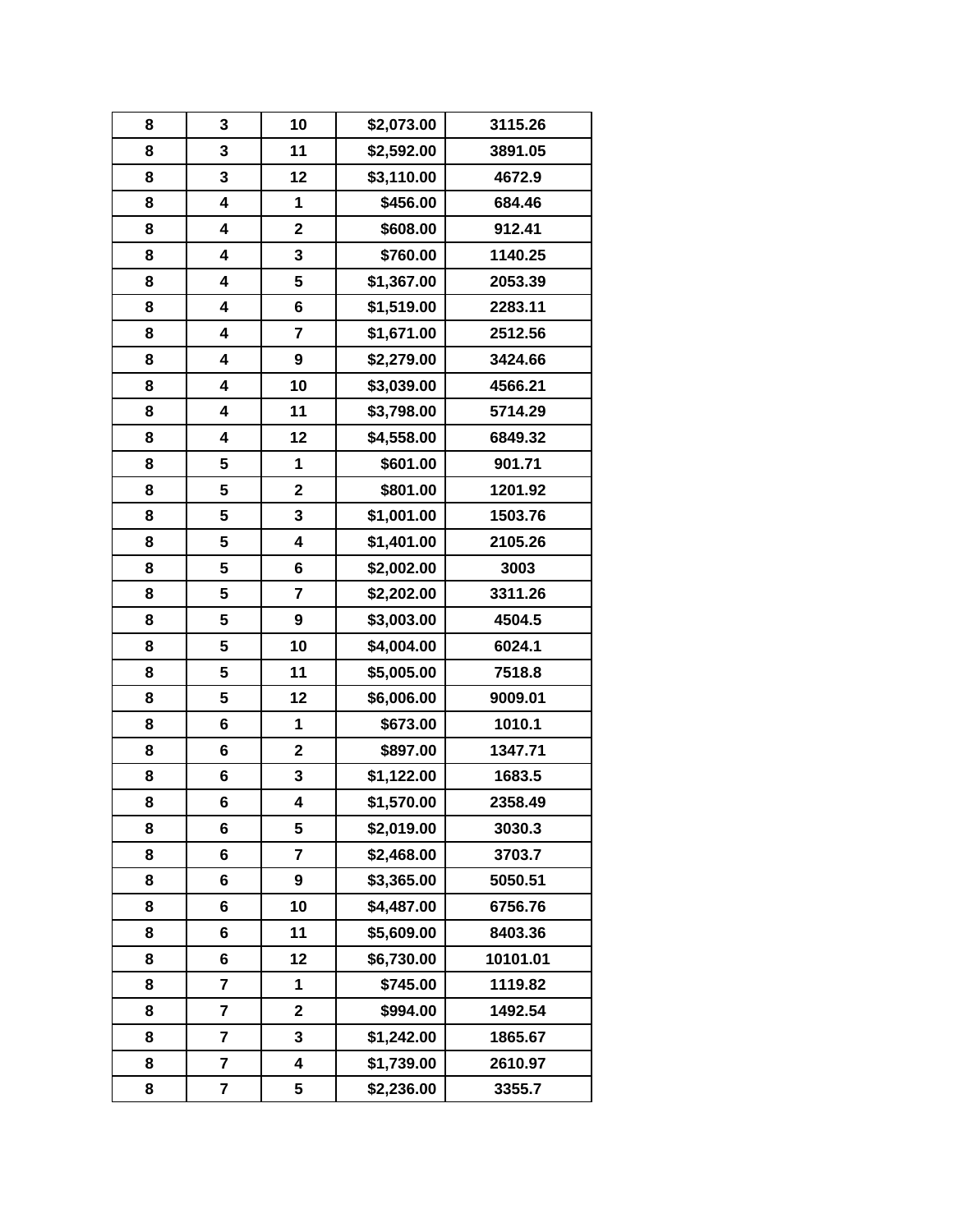| 8 | 7                       | 6                       | \$2,485.00  | 3731.34  |
|---|-------------------------|-------------------------|-------------|----------|
| 8 | $\overline{\mathbf{r}}$ | 9                       | \$3,727.00  | 5586.59  |
| 8 | $\overline{\mathbf{r}}$ | 10                      | \$4,970.00  | 7462.69  |
| 8 | 7                       | 11                      | \$6,212.00  | 9345.79  |
| 8 | 7                       | 12                      | \$7,454.00  | 11235.96 |
| 8 | 9                       | 1                       | \$1,035.00  | 1555.21  |
| 8 | 9                       | $\mathbf 2$             | \$1,380.00  | 2070.39  |
| 8 | 9                       | 3                       | \$1,725.00  | 2590.67  |
| 8 | 9                       | $\overline{\mathbf{4}}$ | \$2,415.00  | 3623.19  |
| 8 | 9                       | 5                       | \$3,105.00  | 4672.9   |
| 8 | 9                       | $6\phantom{1}6$         | \$3,450.00  | 5181.35  |
| 8 | 9                       | $\overline{\mathbf{r}}$ | \$3,795.00  | 5714.29  |
| 8 | 9                       | 10                      | \$6,900.00  | 10309.28 |
| 8 | 9                       | 11                      | \$8,625.00  | 12987.01 |
| 8 | 9                       | 12                      | \$10,351.00 | 15625    |
| 8 | 10                      | 1                       | \$1,397.00  | 2096.44  |
| 8 | 10                      | $\mathbf 2$             | \$1,863.00  | 2793.3   |
| 8 | 10                      | 3                       | \$2,328.00  | 3496.5   |
| 8 | 10                      | 4                       | \$3,260.00  | 4901.96  |
| 8 | 10                      | 5                       | \$4,191.00  | 6289.31  |
| 8 | 10                      | 6                       | \$4,657.00  | 6993.01  |
| 8 | 10                      | $\overline{\mathbf{r}}$ | \$5,123.00  | 7692.31  |
| 8 | 10                      | 9                       | \$6,985.00  | 10526.32 |
| 8 | 10                      | 11                      | \$11,642.00 | 17543.86 |
| 8 | 10                      | 12                      | \$13,971.00 | 20833.33 |
| 8 | 11                      | 1                       | \$1,759.00  | 2638.52  |
| 8 | 11                      | $\overline{\mathbf{2}}$ | \$2,346.00  | 3521.13  |
| 8 | 11                      | 3                       | \$2,932.00  | 4405.29  |
| 8 | 11                      | 4                       | \$4,105.00  | 6172.84  |
| 8 | 11                      | 5                       | \$5,277.00  | 7936.51  |
| 8 | 11                      | 6                       | \$5,864.00  | 8771.93  |
| 8 | 11                      | 7                       | \$6,450.00  | 9708.74  |
| 8 | 11                      | 9                       | \$8,796.00  | 13157.89 |
| 8 | 11                      | 10                      | \$11,728.00 | 17543.86 |
| 8 | 11                      | 12                      | \$17,591.00 | 26315.79 |
| 8 | 12                      | 1                       | \$2,121.00  | 3184.71  |
| 8 | 12                      | $\mathbf 2$             | \$2,828.00  | 4255.32  |
| 8 | 12                      | 3                       | \$3,535.00  | 5319.15  |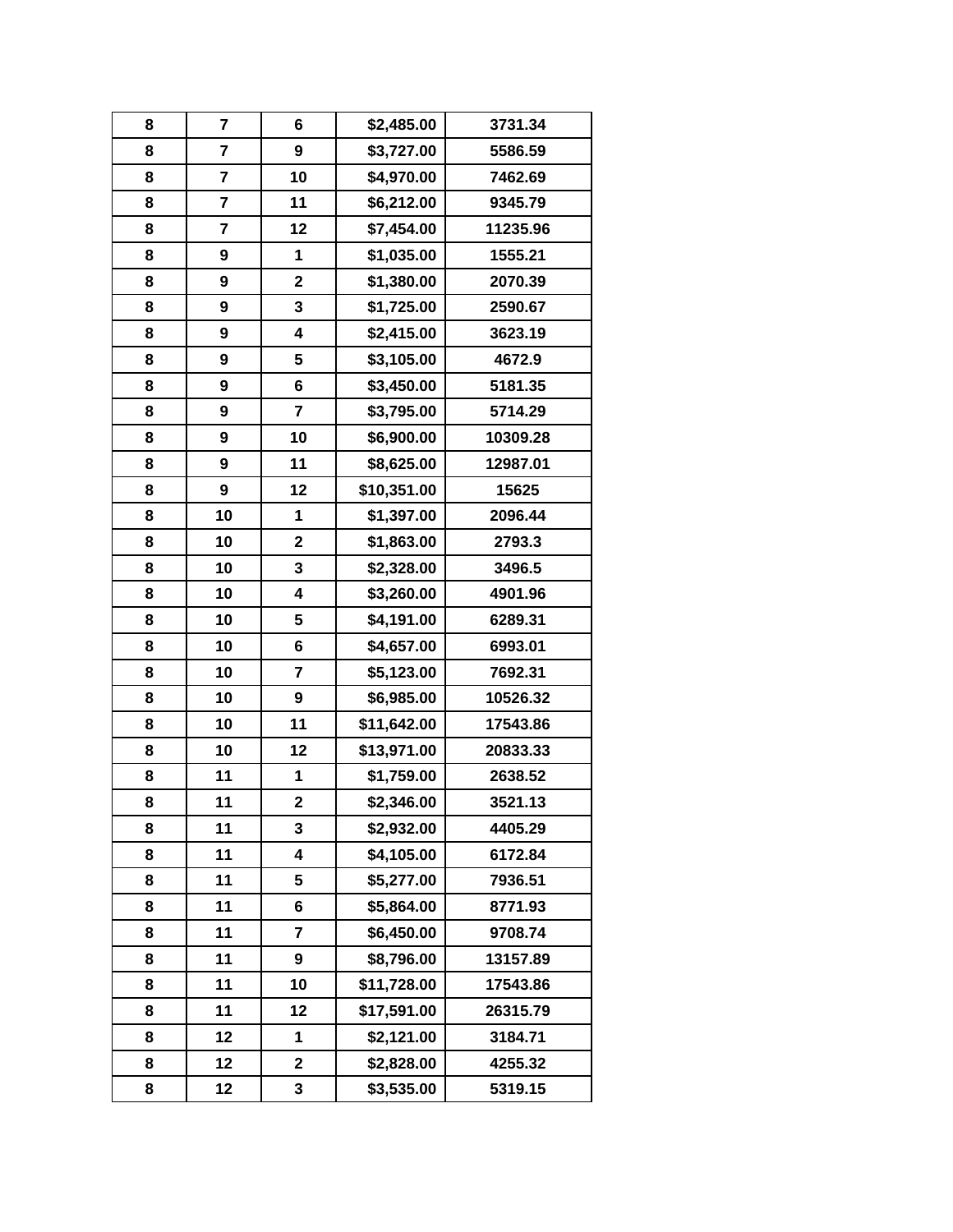| 8 | 12                      | 4                       | \$4,949.00  | 7407.41  |
|---|-------------------------|-------------------------|-------------|----------|
| 8 | 12                      | 5                       | \$6,364.00  | 9523.81  |
| 8 | 12                      | 6                       | \$7,071.00  | 10638.3  |
| 8 | 12                      | $\overline{7}$          | \$7,778.00  | 11627.91 |
| 8 | 12                      | 9                       | \$10,606.00 | 15873.02 |
| 8 | 12                      | 10                      | \$14,141.00 | 21276.6  |
| 8 | 12                      | 11                      | \$17,676.00 | 26315.79 |
| 9 | 1                       | $\mathbf 2$             | \$285.00    | 427.17   |
| 9 | 1                       | 3                       | \$356.00    | 533.9    |
| 9 | 1                       | 4                       | \$498.00    | 747.38   |
| 9 | 1                       | 5                       | \$640.00    | 961.54   |
| 9 | 1                       | 6                       | \$711.00    | 1068.38  |
| 9 | 1                       | 7                       | \$782.00    | 1175.09  |
| 9 | 1                       | 8                       | \$854.00    | 1282.05  |
| 9 | 1                       | 10                      | \$1,423.00  | 2136.75  |
| 9 | 1                       | 11                      | \$1,778.00  | 2666.67  |
| 9 | 1                       | 12                      | \$2,134.00  | 3205.13  |
| 9 | $\mathbf 2$             | 1                       | \$306.00    | 459.56   |
| 9 | $\mathbf 2$             | 3                       | \$510.00    | 765.7    |
| 9 | $\mathbf 2$             | 4                       | \$714.00    | 1071.81  |
| 9 | $\overline{\mathbf{2}}$ | 5                       | \$918.00    | 1379.31  |
| 9 | $\overline{\mathbf{2}}$ | 6                       | \$1,020.00  | 1531.39  |
| 9 | $\mathbf 2$             | $\overline{\mathbf{r}}$ | \$1,122.00  | 1683.5   |
| 9 | $\overline{\mathbf{2}}$ | 8                       | \$1,224.00  | 1838.24  |
| 9 | $\mathbf 2$             | 10                      | \$2,040.00  | 3067.48  |
| 9 | $\mathbf 2$             | 11                      | \$2,550.00  | 3831.42  |
| 9 | $\overline{\mathbf{2}}$ | 12                      | \$3,060.00  | 4587.16  |
| 9 | 3                       | 1                       | \$399.00    | 598.8    |
| 9 | 3                       | 2                       | \$532.00    | 798.08   |
| 9 | 3                       | 4                       | \$930.00    | 1396.65  |
| 9 | 3                       | 5                       | \$1,196.00  | 1795.33  |
| 9 | 3                       | 6                       | \$1,329.00  | 1996.01  |
| 9 | 3                       | $\overline{\mathbf{r}}$ | \$1,462.00  | 2192.98  |
| 9 | 3                       | 8                       | \$1,595.00  | 2392.34  |
| 9 | 3                       | 10                      | \$2,658.00  | 3984.06  |
| 9 | 3                       | 11                      | \$3,322.00  | 5000     |
| 9 | 3                       | 12                      | \$3,987.00  | 5988.02  |
| 9 | 4                       | 1                       | \$584.00    | 877.19   |
|   |                         |                         |             |          |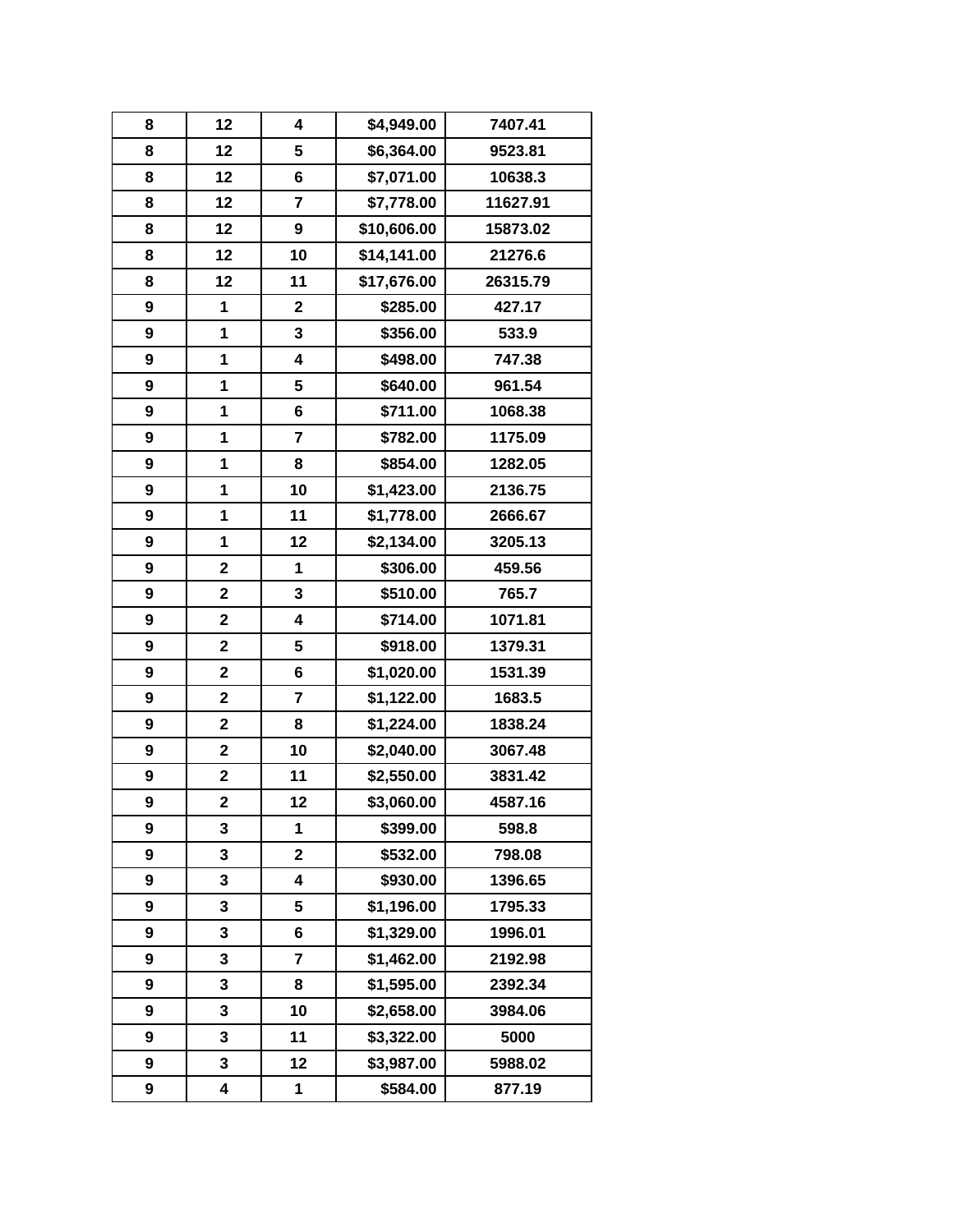| 9 | 4                       | $\mathbf{2}$            | \$779.00   | 1169.59  |
|---|-------------------------|-------------------------|------------|----------|
| 9 | 4                       | 3                       | \$973.00   | 1461.99  |
| 9 | 4                       | 5                       | \$1,752.00 | 2631.58  |
| 9 | 4                       | 6                       | \$1,947.00 | 2923.98  |
| 9 | 4                       | $\overline{\mathbf{r}}$ | \$2,141.00 | 3215.43  |
| 9 | 4                       | 8                       | \$2,336.00 | 3508.77  |
| 9 | 4                       | 10                      | \$3,893.00 | 5847.95  |
| 9 | 4                       | 11                      | \$4,866.00 | 7299.27  |
| 9 | 4                       | 12                      | \$5,840.00 | 8771.93  |
| 9 | 5                       | 1                       | \$769.00   | 1154.73  |
| 9 | 5                       | $\overline{\mathbf{2}}$ | \$1,026.00 | 1540.83  |
| 9 | 5                       | 3                       | \$1,282.00 | 1926.78  |
| 9 | 5                       | $\overline{\mathbf{4}}$ | \$1,795.00 | 2695.42  |
| 9 | 5                       | 6                       | \$2,564.00 | 3846.15  |
| 9 | 5                       | $\overline{7}$          | \$2,821.00 | 4237.29  |
| 9 | 5                       | 8                       | \$3,077.00 | 4629.63  |
| 9 | 5                       | 10                      | \$5,128.00 | 7692.31  |
| 9 | 5                       | 11                      | \$6,411.00 | 9615.38  |
| 9 | 5                       | 12                      | \$7,693.00 | 11494.25 |
| 9 | 6                       | 1                       | \$862.00   | 1293.66  |
| 9 | 6                       | $\mathbf 2$             | \$1,149.00 | 1724.14  |
| 9 | 6                       | 3                       | \$1,437.00 | 2155.17  |
| 9 | 6                       | $\overline{\mathbf{4}}$ | \$2,011.00 | 3021.15  |
| 9 | 6                       | 5                       | \$2,586.00 | 3875.97  |
| 9 | 6                       | $\overline{\mathbf{r}}$ | \$3,160.00 | 4739.34  |
| 9 | 6                       | 8                       | \$3,448.00 | 5181.35  |
| 9 | 6                       | 10                      | \$5,746.00 | 8620.69  |
| 9 | 6                       | 11                      | \$7,183.00 | 10752.69 |
| 9 | 6                       | 12                      | \$8,619.00 | 12987.01 |
| 9 | 7                       | 1                       | \$955.00   | 1432.66  |
| 9 | 7                       | $\mathbf 2$             | \$1,273.00 | 1912.05  |
| 9 | 7                       | 3                       | \$1,591.00 | 2386.63  |
| 9 | 7                       | 4                       | \$2,227.00 | 3344.48  |
| 9 | 7                       | 5                       | \$2,864.00 | 4291.85  |
| 9 | $\overline{\mathbf{r}}$ | 6                       | \$3,182.00 | 4784.69  |
| 9 | 7                       | 8                       | \$3,818.00 | 5747.13  |
| 9 | 7                       | 10                      | \$6,364.00 | 9523.81  |
| 9 | 7                       | 11                      | \$7,955.00 | 11904.76 |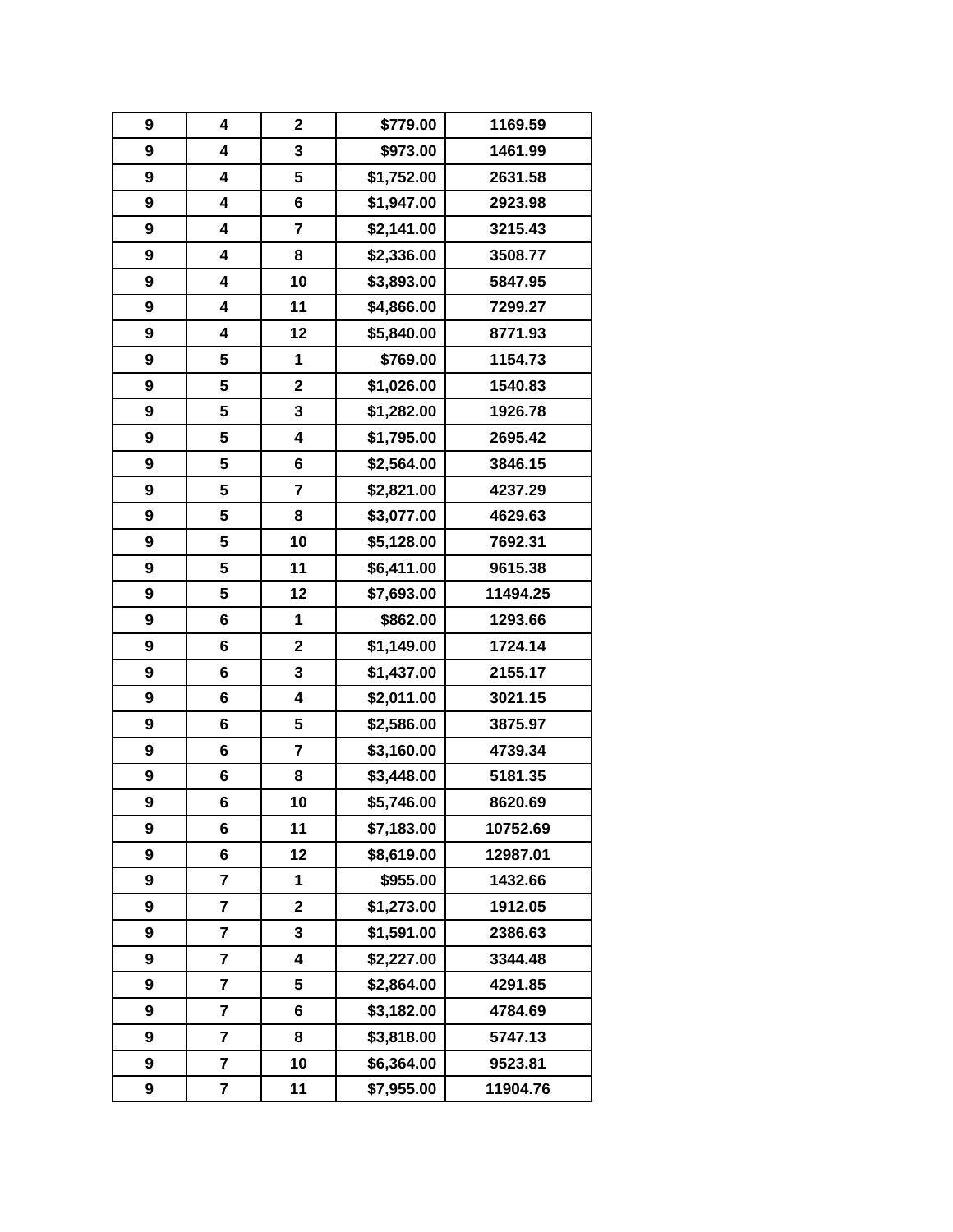| 9                | 7  | 12                      | \$9,546.00  | 14285.71 |
|------------------|----|-------------------------|-------------|----------|
| 9                | 8  | 1                       | \$1,047.00  | 1572.33  |
| 9                | 8  | $\mathbf 2$             | \$1,396.00  | 2096.44  |
| 9                | 8  | 3                       | \$1,745.00  | 2617.8   |
| 9                | 8  | 4                       | \$2,444.00  | 3663     |
| $\boldsymbol{9}$ | 8  | 5                       | \$3,142.00  | 4716.98  |
| 9                | 8  | 6                       | \$3,491.00  | 5235.6   |
| 9                | 8  | $\overline{\mathbf{r}}$ | \$3,840.00  | 5780.35  |
| 9                | 8  | 10                      | \$6,981.00  | 10526.32 |
| $\boldsymbol{9}$ | 8  | 11                      | \$8,727.00  | 13157.89 |
| 9                | 8  | 12                      | \$10,472.00 | 15625    |
| 9                | 10 | 1                       | \$1,788.00  | 2688.17  |
| 9                | 10 | $\mathbf 2$             | \$2,385.00  | 3584.23  |
| 9                | 10 | 3                       | \$2,981.00  | 4484.3   |
| $\boldsymbol{9}$ | 10 | $\overline{\mathbf{4}}$ | \$4,173.00  | 6250     |
| $\boldsymbol{9}$ | 10 | 5                       | \$5,365.00  | 8064.52  |
| 9                | 10 | 6                       | \$5,961.00  | 8928.57  |
| 9                | 10 | $\overline{\mathbf{r}}$ | \$6,558.00  | 9803.92  |
| 9                | 10 | 8                       | \$7,154.00  | 10752.69 |
| 9                | 10 | 11                      | \$14,903.00 | 22222.22 |
| 9                | 10 | 12                      | \$17,884.00 | 27027.03 |
| 9                | 11 | 1                       | \$2,252.00  | 3378.38  |
| 9                | 11 | $\mathbf 2$             | \$3,002.00  | 4504.5   |
| 9                | 11 | 3                       | \$3,753.00  | 5649.72  |
| 9                | 11 | 4                       | \$5,254.00  | 7874.02  |
| 9                | 11 | 5                       | \$6,755.00  | 10101.01 |
| 9                | 11 | 6                       | \$7,506.00  | 11235.96 |
| 9                | 11 | $\overline{7}$          | \$8,256.00  | 12345.68 |
| 9                | 11 | 8                       | \$9,007.00  | 13513.51 |
| 9                | 11 | 10                      | \$15,011.00 | 22727.27 |
| 9                | 11 | 12                      | \$22,517.00 | 33333.33 |
| 9                | 12 | 1                       | \$2,715.00  | 4081.63  |
| 9                | 12 | $\mathbf 2$             | \$3,620.00  | 5434.78  |
| 9                | 12 | 3                       | \$4,525.00  | 6802.72  |
| 9                | 12 | $\overline{\mathbf{4}}$ | \$6,335.00  | 9523.81  |
| 9                | 12 | 5                       | \$8,145.00  | 12195.12 |
| 9                | 12 | 6                       | \$9,050.00  | 13513.51 |
| 9                | 12 | 7                       | \$9,955.00  | 14925.37 |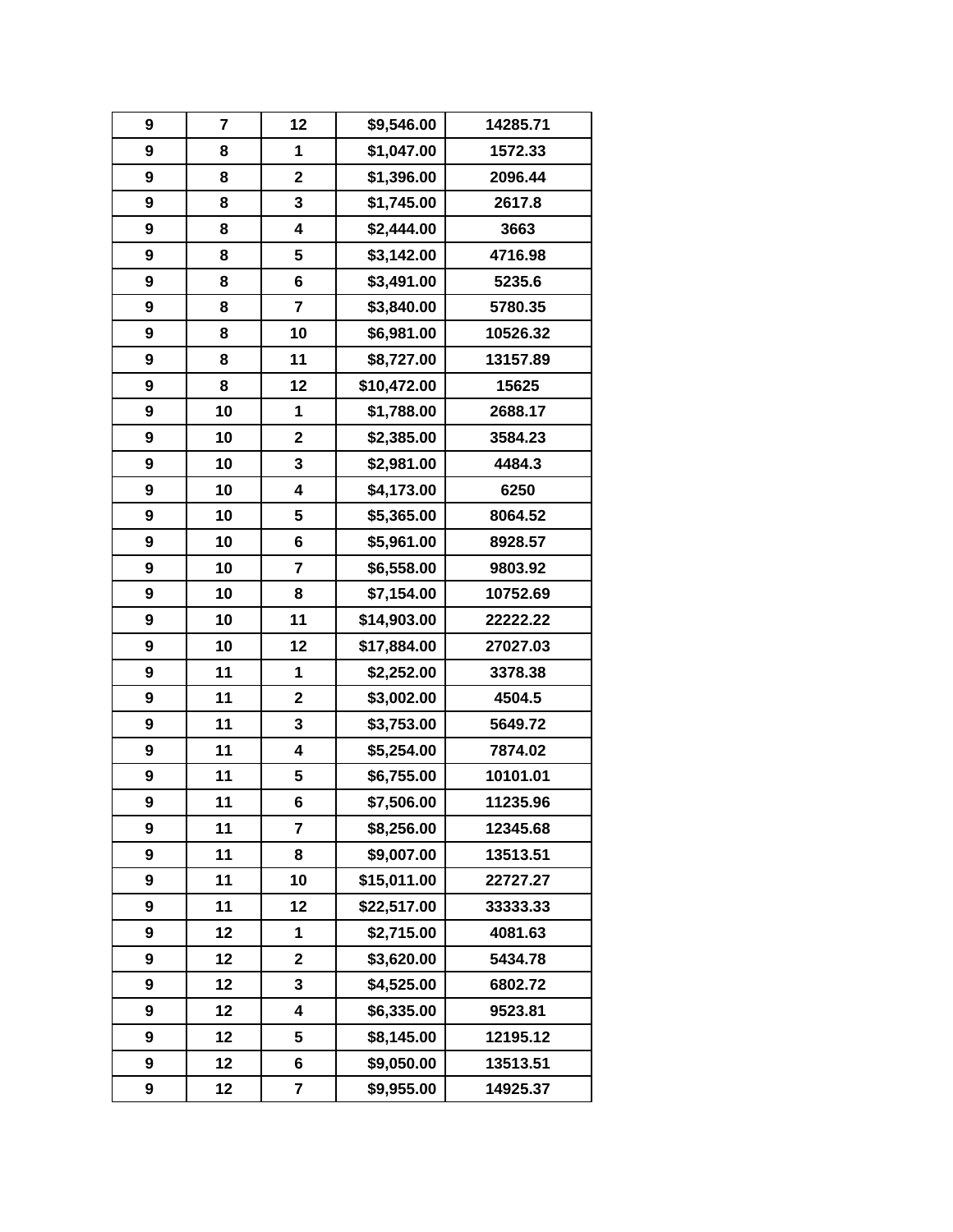| 9  | 12                      | 8                       | \$10,860.00 | 16393.44 |
|----|-------------------------|-------------------------|-------------|----------|
| 9  | 12                      | 10                      | \$18,099.00 | 27027.03 |
| 9  | 12                      | 11                      | \$22,624.00 | 34482.76 |
| 10 | 1                       | $\mathbf 2$             | \$390.00    | 584.8    |
| 10 | 1                       | 3                       | \$487.00    | 730.99   |
| 10 | 1                       | $\overline{\mathbf{4}}$ | \$682.00    | 1023.54  |
| 10 | 1                       | 5                       | \$876.00    | 1315.79  |
| 10 | 1                       | 6                       | \$974.00    | 1461.99  |
| 10 | 1                       | $\overline{7}$          | \$1,071.00  | 1607.72  |
| 10 | 1                       | 8                       | \$1,169.00  | 1754.39  |
| 10 | 1                       | $\boldsymbol{9}$        | \$1,461.00  | 2192.98  |
| 10 | 1                       | 11                      | \$2,435.00  | 3649.64  |
| 10 | 1                       | 12                      | \$2,922.00  | 4385.96  |
| 10 | $\mathbf 2$             | 1                       | \$419.00    | 628.54   |
| 10 | $\mathbf 2$             | $\mathbf 3$             | \$698.00    | 1047.12  |
| 10 | $\overline{\mathbf{2}}$ | 4                       | \$977.00    | 1466.28  |
| 10 | $\overline{\mathbf{2}}$ | 5                       | \$1,256.00  | 1886.79  |
| 10 | $\mathbf 2$             | 6                       | \$1,395.00  | 2096.44  |
| 10 | $\overline{\mathbf{2}}$ | $\overline{\mathbf{7}}$ | \$1,535.00  | 2304.15  |
| 10 | $\mathbf 2$             | 8                       | \$1,674.00  | 2512.56  |
| 10 | $\overline{\mathbf{2}}$ | $\boldsymbol{9}$        | \$2,093.00  | 3144.65  |
| 10 | $\overline{\mathbf{2}}$ | 11                      | \$3,488.00  | 5235.6   |
| 10 | $\mathbf 2$             | 12                      | \$4,186.00  | 6289.31  |
| 10 | 3                       | 1                       | \$545.00    | 818.33   |
| 10 | 3                       | $\mathbf 2$             | \$727.00    | 1091.7   |
| 10 | 3                       | 4                       | \$1,272.00  | 1908.4   |
| 10 | 3                       | 5                       | \$1,635.00  | 2457     |
| 10 | 3                       | 6                       | \$1,817.00  | 2724.8   |
| 10 | 3                       | 7                       | \$1,998.00  | 3003     |
| 10 | 3                       | 8                       | \$2,180.00  | 3278.69  |
| 10 | 3                       | 9                       | \$2,725.00  | 4098.36  |
| 10 | 3                       | 11                      | \$4,542.00  | 6802.72  |
| 10 | 3                       | 12                      | \$5,450.00  | 8196.72  |
| 10 | 4                       | 1                       | \$798.00    | 1197.6   |
| 10 | 4                       | $\mathbf{2}$            | \$1,064.00  | 1597.44  |
| 10 | 4                       | 3                       | \$1,330.00  | 1996.01  |
| 10 | 4                       | 5                       | \$2,394.00  | 3597.12  |
| 10 | 4                       | 6                       | \$2,659.00  | 4000     |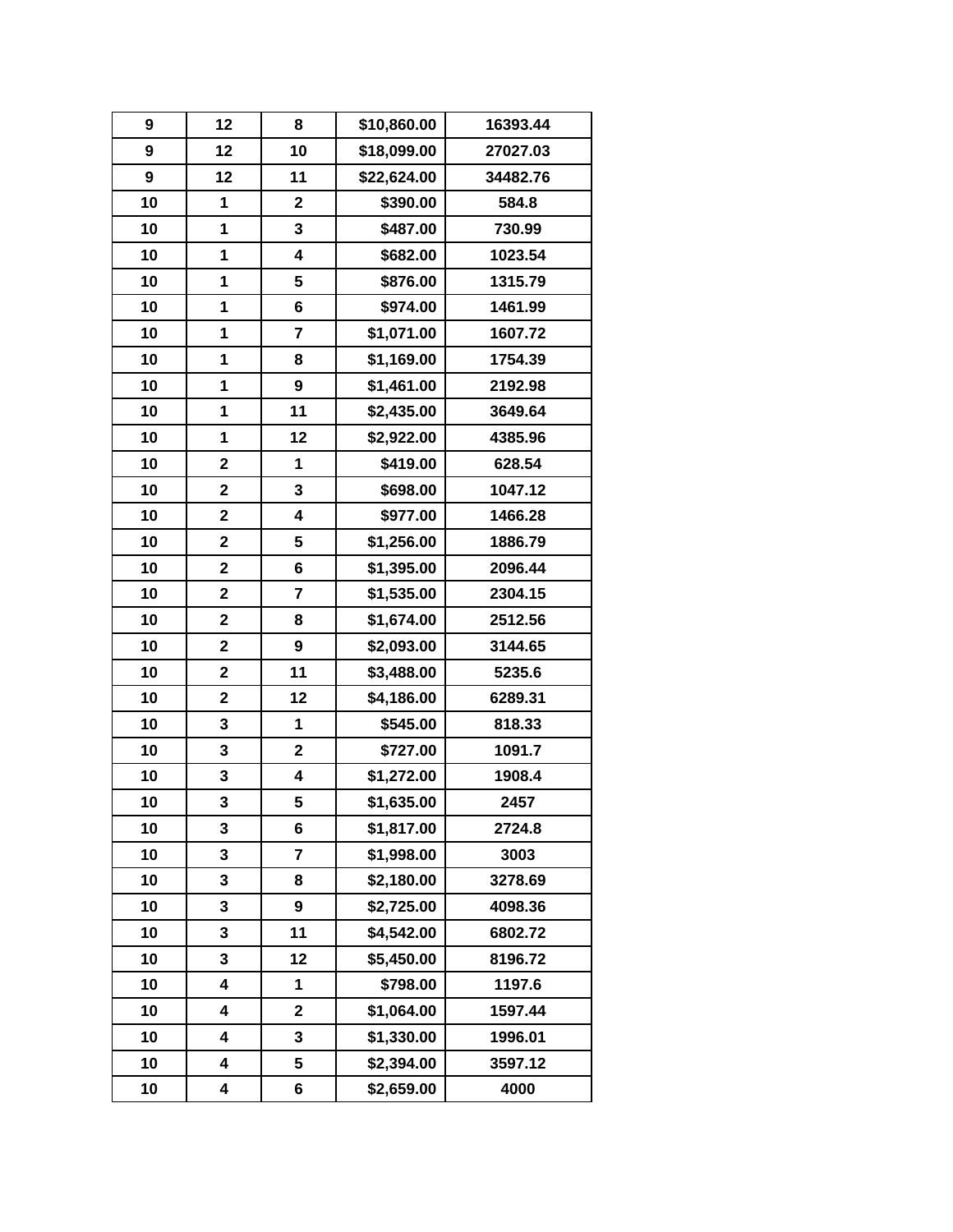| 10 | 4                       | $\overline{\mathbf{r}}$ | \$2,925.00  | 4385.96  |
|----|-------------------------|-------------------------|-------------|----------|
| 10 | 4                       | 8                       | \$3,191.00  | 4784.69  |
| 10 | 4                       | 9                       | \$3,989.00  | 5988.02  |
| 10 | 4                       | 11                      | \$6,649.00  | 10000    |
| 10 | 4                       | 12                      | \$7,978.00  | 12048.19 |
| 10 | 5                       | 1                       | \$1,051.00  | 1577.29  |
| 10 | 5                       | $\mathbf 2$             | \$1,401.00  | 2105.26  |
| 10 | 5                       | 3                       | \$1,751.00  | 2631.58  |
| 10 | 5                       | 4                       | \$2,452.00  | 3676.47  |
| 10 | 5                       | 6                       | \$3,502.00  | 5263.16  |
| 10 | 5                       | $\overline{\mathbf{r}}$ | \$3,852.00  | 5780.35  |
| 10 | 5                       | 8                       | \$4,203.00  | 6329.11  |
| 10 | 5                       | 9                       | \$5,253.00  | 7874.02  |
| 10 | 5                       | 11                      | \$8,756.00  | 13157.89 |
| 10 | 5                       | 12                      | \$10,507.00 | 15873.02 |
| 10 | 6                       | 1                       | \$1,177.00  | 1766.78  |
| 10 | 6                       | $\mathbf 2$             | \$1,569.00  | 2358.49  |
| 10 | 6                       | 3                       | \$1,962.00  | 2949.85  |
| 10 | 6                       | 4                       | \$2,747.00  | 4132.23  |
| 10 | 6                       | 5                       | \$3,531.00  | 5291.01  |
| 10 | 6                       | $\overline{\mathbf{r}}$ | \$4,316.00  | 6493.51  |
| 10 | 6                       | 8                       | \$4,708.00  | 7092.2   |
| 10 | 6                       | 9                       | \$5,885.00  | 8849.56  |
| 10 | 6                       | 11                      | \$9,809.00  | 14705.88 |
| 10 | 6                       | 12                      | \$11,771.00 | 17543.86 |
| 10 | 7                       | 1                       | \$1,304.00  | 1956.95  |
| 10 | 7                       | $\overline{\mathbf{c}}$ | \$1,738.00  | 2610.97  |
| 10 | $\overline{\mathbf{r}}$ | 3                       | \$2,173.00  | 3257.33  |
| 10 | 7                       | 4                       | \$3,042.00  | 4566.21  |
| 10 | 7                       | 5                       | \$3,911.00  | 5882.35  |
| 10 | 7                       | 6                       | \$4,345.00  | 6535.95  |
| 10 | 7                       | 8                       | \$5,214.00  | 7812.5   |
| 10 | 7                       | 9                       | \$6,518.00  | 9803.92  |
| 10 | 7                       | 11                      | \$10,863.00 | 16393.44 |
| 10 | $\overline{\mathbf{r}}$ | 12                      | \$13,035.00 | 19607.84 |
| 10 | 8                       | 1                       | \$1,430.00  | 2145.92  |
| 10 | 8                       | $\mathbf 2$             | \$1,907.00  | 2865.33  |
| 10 | 8                       | 3                       | \$2,383.00  | 3584.23  |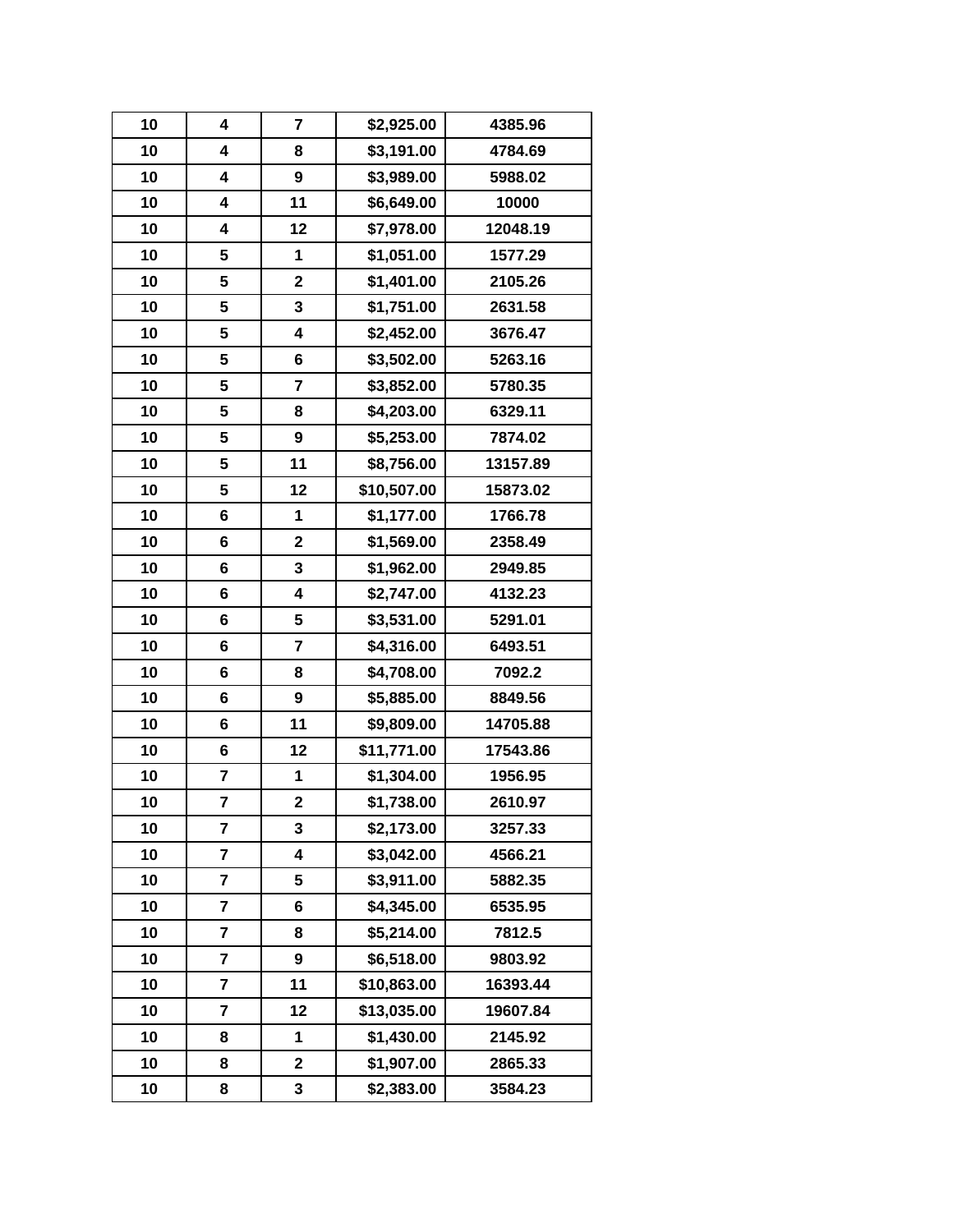| 10 | 8  | 4                       | \$3,337.00  | 5000     |
|----|----|-------------------------|-------------|----------|
| 10 | 8  | 5                       | \$4,290.00  | 6451.61  |
| 10 | 8  | 6                       | \$4,766.00  | 7142.86  |
| 10 | 8  | $\overline{7}$          | \$5,243.00  | 7874.02  |
| 10 | 8  | 9                       | \$7,150.00  | 10752.69 |
| 10 | 8  | 11                      | \$11,916.00 | 17857.14 |
| 10 | 8  | 12                      | \$14,299.00 | 21276.6  |
| 10 | 9  | 1                       | \$1,809.00  | 2717.39  |
| 10 | 9  | $\overline{\mathbf{2}}$ | \$2,412.00  | 3623.19  |
| 10 | 9  | 3                       | \$3,015.00  | 4524.89  |
| 10 | 9  | 4                       | \$4,221.00  | 6329.11  |
| 10 | 9  | 5                       | \$5,428.00  | 8130.08  |
| 10 | 9  | 6                       | \$6,031.00  | 9090.91  |
| 10 | 9  | 7                       | \$6,634.00  | 10000    |
| 10 | 9  | 8                       | \$7,237.00  | 10869.57 |
| 10 | 9  | 11                      | \$15,077.00 | 22727.27 |
| 10 | 9  | 12                      | \$18,092.00 | 27027.03 |
| 10 | 11 | 1                       | \$3,073.00  | 4608.29  |
| 10 | 11 | $\overline{\mathbf{c}}$ | \$4,098.00  | 6134.97  |
| 10 | 11 | 3                       | \$5,122.00  | 7692.31  |
| 10 | 11 | 4                       | \$7,171.00  | 10752.69 |
| 10 | 11 | 5                       | \$9,220.00  | 13888.89 |
| 10 | 11 | $\bf 6$                 | \$10,245.00 | 15384.62 |
| 10 | 11 | 7                       | \$11,269.00 | 16949.15 |
| 10 | 11 | 8                       | \$12,294.00 | 18518.52 |
| 10 | 11 | 9                       | \$15,367.00 | 23255.81 |
| 10 | 11 | 12                      | \$30,734.00 | 45454.55 |
| 10 | 12 | 1                       | \$3,705.00  | 5555.56  |
| 10 | 12 | $\overline{\mathbf{2}}$ | \$4,941.00  | 7407.41  |
| 10 | 12 | 3                       | \$6,176.00  | 9259.26  |
| 10 | 12 | 4                       | \$8,646.00  | 12987.01 |
| 10 | 12 | 5                       | \$11,116.00 | 16666.67 |
| 10 | 12 | 6                       | \$12,352.00 | 18518.52 |
| 10 | 12 | $\overline{7}$          | \$13,587.00 | 20408.16 |
| 10 | 12 | 8                       | \$14,822.00 | 22222.22 |
| 10 | 12 | 9                       | \$18,527.00 | 27777.78 |
| 10 | 12 | 11                      | \$30,879.00 | 45454.55 |
| 11 | 1  | $\mathbf 2$             | \$495.00    | 742.94   |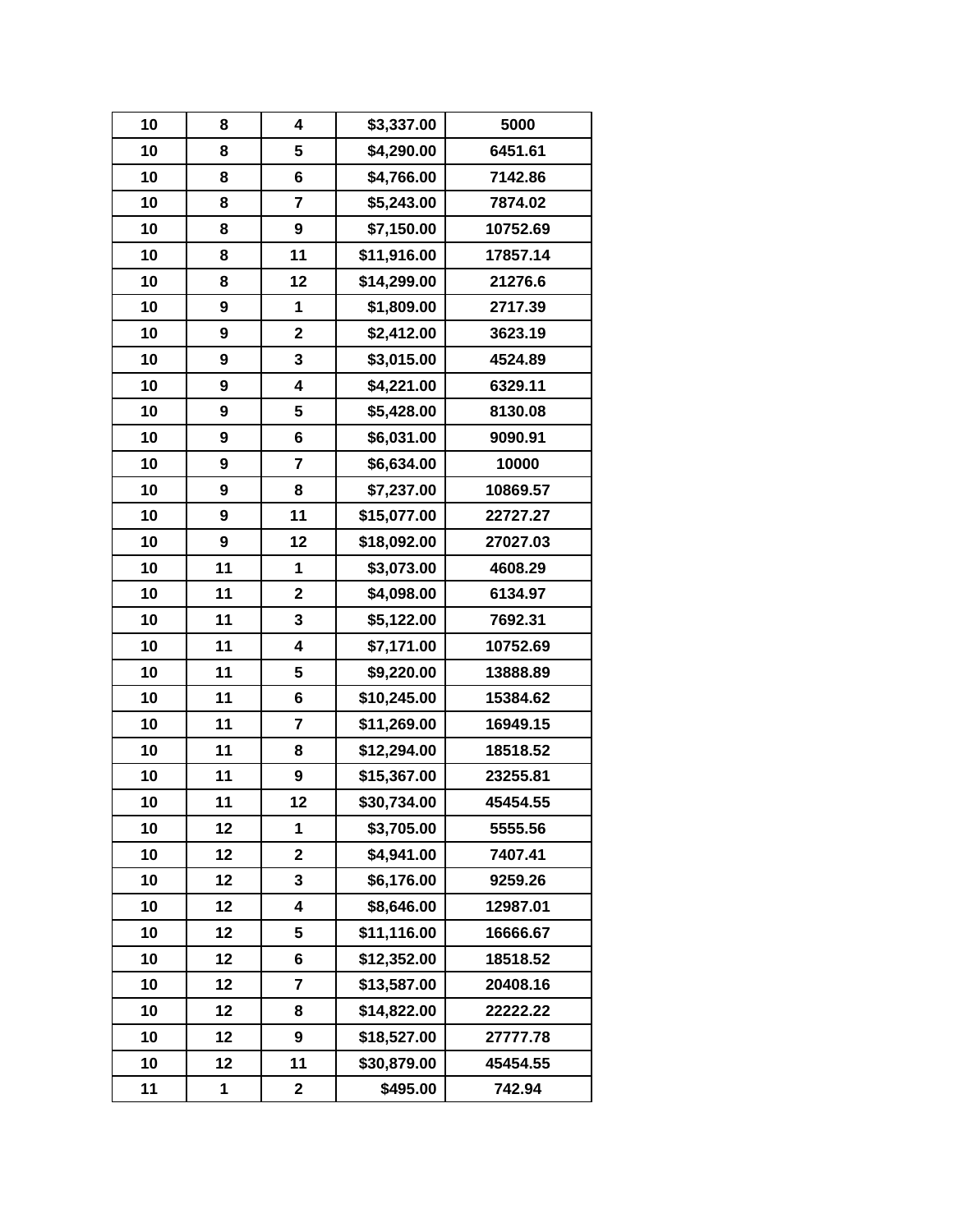| 11 | 1                       | 3                       | \$618.00   | 928.51   |
|----|-------------------------|-------------------------|------------|----------|
| 11 | 1                       | 4                       | \$866.00   | 1300.39  |
| 11 | 1                       | 5                       | \$1,113.00 | 1672.24  |
| 11 | 1                       | 6                       | \$1,237.00 | 1855.29  |
| 11 | 1                       | $\overline{\mathbf{r}}$ | \$1,360.00 | 2040.82  |
| 11 | 1                       | 8                       | \$1,484.00 | 2227.17  |
| 11 | 1                       | $\boldsymbol{9}$        | \$1,855.00 | 2785.52  |
| 11 | 1                       | 10                      | \$2,473.00 | 3717.47  |
| 11 | 1                       | 12                      | \$3,710.00 | 5555.56  |
| 11 | $\overline{\mathbf{2}}$ | 1                       | \$531.00   | 797.45   |
| 11 | $\mathbf 2$             | 3                       | \$885.00   | 1329.79  |
| 11 | $\overline{\mathbf{2}}$ | 4                       | \$1,240.00 | 1862.2   |
| 11 | $\mathbf 2$             | 5                       | \$1,594.00 | 2392.34  |
| 11 | $\mathbf 2$             | 6                       | \$1,771.00 | 2659.57  |
| 11 | $\mathbf 2$             | $\overline{7}$          | \$1,948.00 | 2923.98  |
| 11 | $\overline{\mathbf{2}}$ | 8                       | \$2,125.00 | 3194.89  |
| 11 | $\overline{\mathbf{2}}$ | $\boldsymbol{9}$        | \$2,656.00 | 3984.06  |
| 11 | $\mathbf 2$             | 10                      | \$3,541.00 | 5319.15  |
| 11 | $\overline{\mathbf{2}}$ | 12                      | \$5,312.00 | 8000     |
| 11 | 3                       | 1                       | \$691.00   | 1038.42  |
| 11 | 3                       | $\mathbf 2$             | \$922.00   | 1385.04  |
| 11 | 3                       | 4                       | \$1,613.00 | 2421.31  |
| 11 | 3                       | 5                       | \$2,074.00 | 3115.26  |
| 11 | 3                       | 6                       | \$2,305.00 | 3460.21  |
| 11 | 3                       | $\overline{7}$          | \$2,535.00 | 3802.28  |
| 11 | 3                       | 8                       | \$2,766.00 | 4149.38  |
| 11 | 3                       | 9                       | \$3,457.00 | 5181.35  |
| 11 | 3                       | 10                      | \$4,610.00 | 6944.44  |
| 11 | 3                       | 12                      | \$6,914.00 | 10416.67 |
| 11 | 4                       | 1                       | \$1,012.00 | 1519.76  |
| 11 | 4                       | $\mathbf 2$             | \$1,349.00 | 2024.29  |
| 11 | 4                       | 3                       | \$1,686.00 | 2531.65  |
| 11 | 4                       | 5                       | \$3,036.00 | 4566.21  |
| 11 | 4                       | 6                       | \$3,373.00 | 5076.14  |
| 11 | 4                       | $\overline{7}$          | \$3,710.00 | 5555.56  |
| 11 | 4                       | 8                       | \$4,047.00 | 6060.61  |
| 11 | 4                       | 9                       | \$5,059.00 | 7575.76  |
| 11 | 4                       | 10                      | \$6,746.00 | 10101.01 |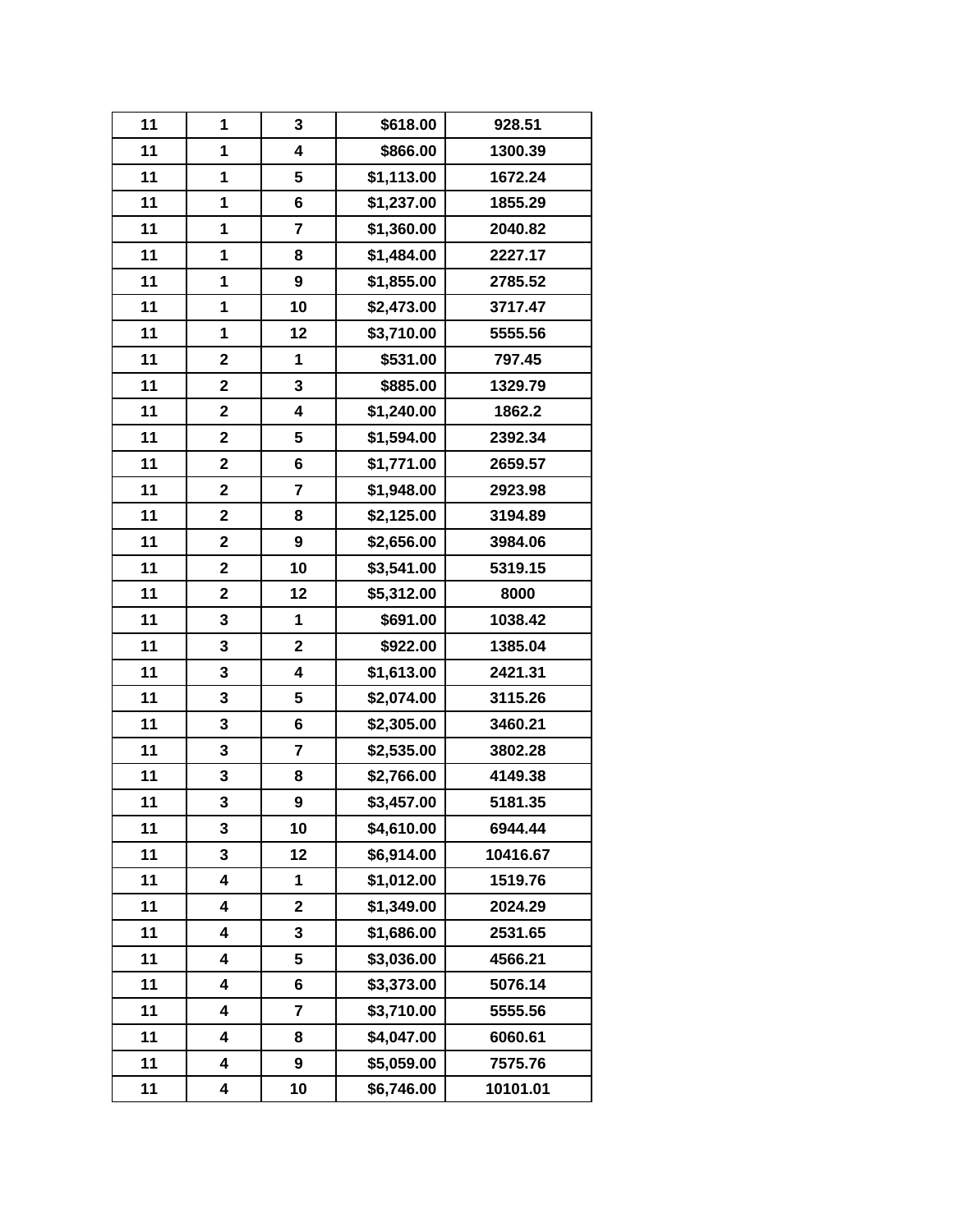| 11 | 4                       | 12                      | \$10,118.00 | 15151.52 |
|----|-------------------------|-------------------------|-------------|----------|
| 11 | 5                       | 1                       | \$1,332.00  | 2000     |
| 11 | 5                       | $\mathbf 2$             | \$1,776.00  | 2666.67  |
| 11 | 5                       | 3                       | \$2,220.00  | 3333.33  |
| 11 | 5                       | 4                       | \$3,109.00  | 4672.9   |
| 11 | 5                       | $6\phantom{1}6$         | \$4,441.00  | 6666.67  |
| 11 | 5                       | 7                       | \$4,885.00  | 7352.94  |
| 11 | 5                       | 8                       | \$5,329.00  | 8000     |
| 11 | 5                       | 9                       | \$6,661.00  | 10000    |
| 11 | 5                       | 10                      | \$8,882.00  | 13333.33 |
| 11 | 5                       | 12                      | \$13,323.00 | 20000    |
| 11 | 6                       | 1                       | \$1,492.00  | 2242.15  |
| 11 | 6                       | $\mathbf 2$             | \$1,990.00  | 2985.07  |
| 11 | 6                       | 3                       | \$2,487.00  | 3731.34  |
| 11 | 6                       | 4                       | \$3,482.00  | 5235.6   |
| 11 | 6                       | 5                       | \$4,477.00  | 6711.41  |
| 11 | 6                       | 7                       | \$5,472.00  | 8196.72  |
| 11 | 6                       | 8                       | \$5,970.00  | 8928.57  |
| 11 | 6                       | 9                       | \$7,462.00  | 11235.96 |
| 11 | 6                       | 10                      | \$9,950.00  | 14925.37 |
| 11 | 6                       | 12                      | \$14,925.00 | 22222.22 |
| 11 | $\overline{\mathbf{r}}$ | 1                       | \$1,653.00  | 2481.39  |
| 11 | 7                       | $\mathbf{2}$            | \$2,204.00  | 3311.26  |
| 11 | 7                       | 3                       | \$2,754.00  | 4132.23  |
| 11 | 7                       | $\overline{\mathbf{4}}$ | \$3,856.00  | 5780.35  |
| 11 | 7                       | 5                       | \$4,958.00  | 7462.69  |
| 11 | 7                       | 6                       | \$5,509.00  | 8264.46  |
| 11 | $\overline{\mathbf{r}}$ | 8                       | \$6,611.00  | 9900.99  |
| 11 | 7                       | 9                       | \$8,263.00  | 12345.68 |
| 11 | $\overline{\mathbf{r}}$ | 10                      | \$11,018.00 | 16666.67 |
| 11 | 7                       | 12                      | \$16,527.00 | 25000    |
| 11 | 8                       | 1                       | \$1,813.00  | 2724.8   |
| 11 | 8                       | $\mathbf 2$             | \$2,417.00  | 3623.19  |
| 11 | 8                       | 3                       | \$3,021.00  | 4545.45  |
| 11 | 8                       | $\overline{\mathbf{4}}$ | \$4,230.00  | 6369.43  |
| 11 | 8                       | 5                       | \$5,439.00  | 8196.72  |
| 11 | 8                       | 6                       | \$6,043.00  | 9090.91  |
| 11 | 8                       | $\overline{\mathbf{7}}$ | \$6,647.00  | 10000    |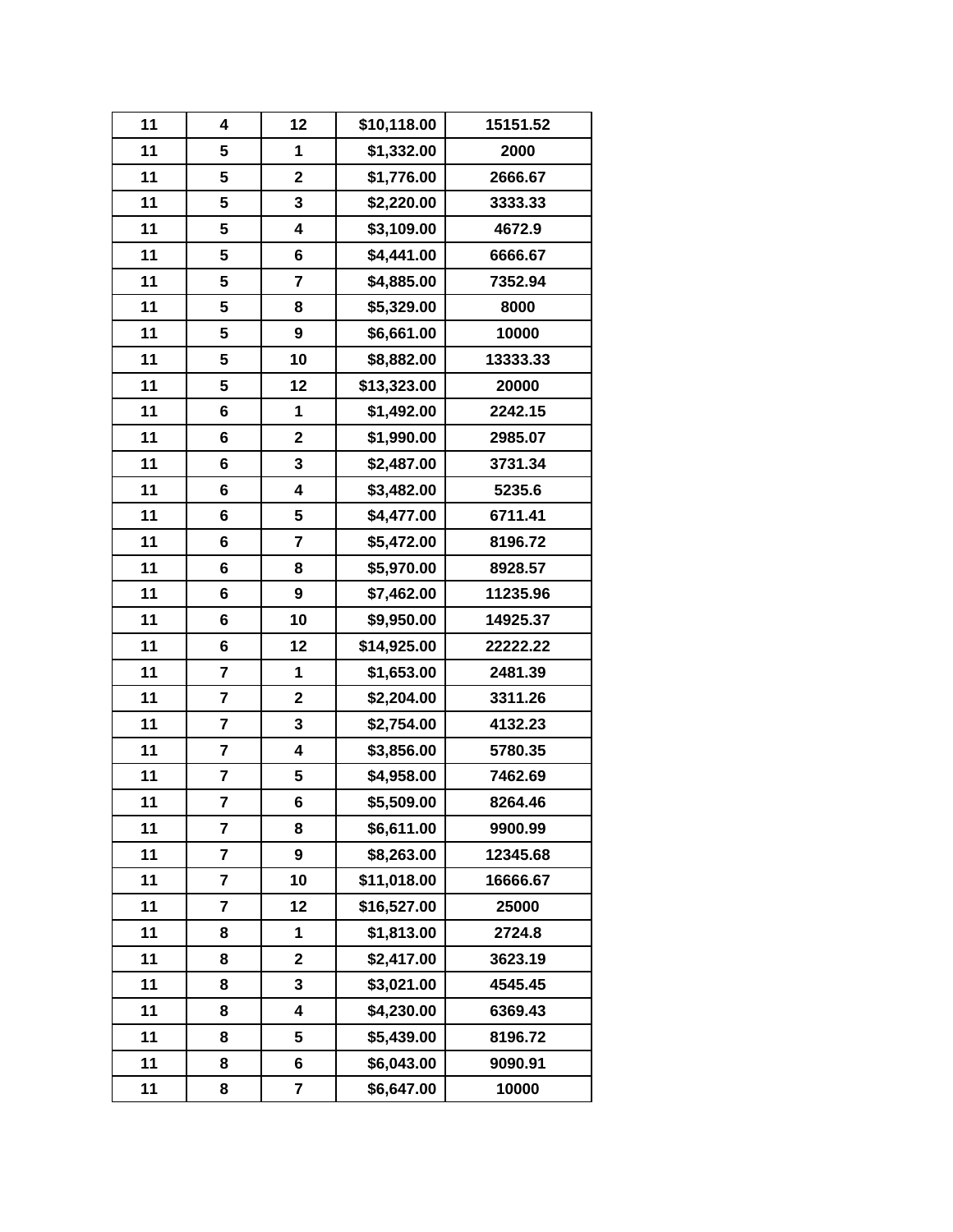| 11 | 8  | 9                       | \$9,064.00  | 13698.63 |
|----|----|-------------------------|-------------|----------|
| 11 | 8  | 10                      | \$12,086.00 | 18181.82 |
| 11 | 8  | 12                      | \$18,129.00 | 27027.03 |
| 11 | 9  | 1                       | \$2,294.00  | 3448.28  |
| 11 | 9  | $\mathbf 2$             | \$3,058.00  | 4587.16  |
| 11 | 9  | 3                       | \$3,823.00  | 5747.13  |
| 11 | 9  | 4                       | \$5,352.00  | 8064.52  |
| 11 | 9  | 5                       | \$6,881.00  | 10309.28 |
| 11 | 9  | 6                       | \$7,645.00  | 11494.25 |
| 11 | 9  | 7                       | \$8,410.00  | 12658.23 |
| 11 | 9  | 8                       | \$9,174.00  | 13698.63 |
| 11 | 9  | 10                      | \$15,290.00 | 22727.27 |
| 11 | 9  | 12                      | \$22,935.00 | 34482.76 |
| 11 | 10 | 1                       | \$3,095.00  | 4651.16  |
| 11 | 10 | $\mathbf 2$             | \$4,126.00  | 6211.18  |
| 11 | 10 | 3                       | \$5,158.00  | 7751.94  |
| 11 | 10 | 4                       | \$7,221.00  | 10869.57 |
| 11 | 10 | 5                       | \$9,284.00  | 13888.89 |
| 11 | 10 | 6                       | \$10,315.00 | 15384.62 |
| 11 | 10 | $\overline{7}$          | \$11,347.00 | 16949.15 |
| 11 | 10 | 8                       | \$12,378.00 | 18518.52 |
| 11 | 10 | 9                       | \$15,473.00 | 23255.81 |
| 11 | 10 | 12                      | \$30,946.00 | 45454.55 |
| 11 | 12 | 1                       | \$4,697.00  | 7042.25  |
| 11 | 12 | $\mathbf 2$             | \$6,262.00  | 9433.96  |
| 11 | 12 | 3                       | \$7,828.00  | 11764.71 |
| 11 | 12 | 4                       | \$10,959.00 | 16393.44 |
| 11 | 12 | 5                       | \$14,090.00 | 21276.6  |
| 11 | 12 | 6                       | \$15,655.00 | 23255.81 |
| 11 | 12 | $\overline{7}$          | \$17,221.00 | 25641.03 |
| 11 | 12 | 8                       | \$18,787.00 | 28571.43 |
| 11 | 12 | 9                       | \$23,483.00 | 35714.29 |
| 11 | 12 | 10                      | \$31,311.00 | 47619.05 |
| 12 | 1  | $\overline{\mathbf{2}}$ | \$600.00    | 900.9    |
| 12 | 1  | 3                       | \$750.00    | 1126.13  |
| 12 | 1  | 4                       | \$1,050.00  | 1577.29  |
| 12 | 1  | 5                       | \$1,350.00  | 2028.4   |
| 12 | 1  | 6                       | \$1,500.00  | 2252.25  |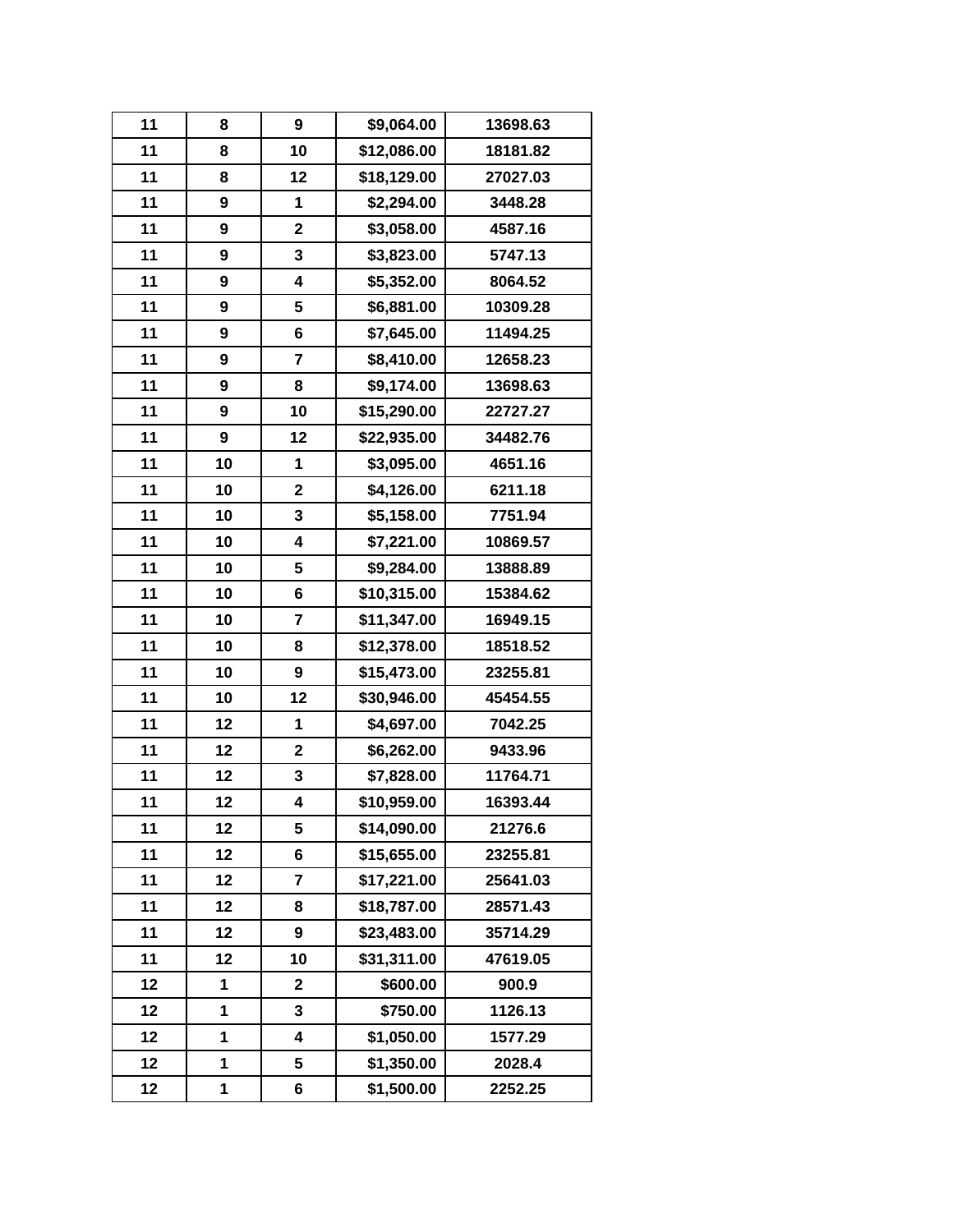| 12 | 1                       | $\overline{7}$          | \$1,650.00  | 2475.25  |
|----|-------------------------|-------------------------|-------------|----------|
| 12 | 1                       | 8                       | \$1,800.00  | 2702.7   |
| 12 | 1                       | 9                       | \$2,249.00  | 3378.38  |
| 12 | 1                       | 10                      | \$2,999.00  | 4504.5   |
| 12 | 1                       | 11                      | \$3,749.00  | 5617.98  |
| 12 | $\mathbf 2$             | 1                       | \$644.00    | 967.12   |
| 12 | $\overline{\mathbf{2}}$ | 3                       | \$1,073.00  | 1610.31  |
| 12 | $\overline{\mathbf{2}}$ | $\overline{\mathbf{4}}$ | \$1,502.00  | 2257.34  |
| 12 | $\overline{\mathbf{2}}$ | 5                       | \$1,932.00  | 2898.55  |
| 12 | $\overline{\mathbf{2}}$ | 6                       | \$2,146.00  | 3225.81  |
| 12 | $\overline{\mathbf{2}}$ | $\overline{7}$          | \$2,361.00  | 3546.1   |
| 12 | $\mathbf 2$             | 8                       | \$2,576.00  | 3861     |
| 12 | $\mathbf 2$             | 9                       | \$3,219.00  | 4830.92  |
| 12 | $\overline{\mathbf{2}}$ | 10                      | \$4,293.00  | 6451.61  |
| 12 | $\mathbf 2$             | 11                      | \$5,366.00  | 8064.52  |
| 12 | 3                       | 1                       | \$838.00    | 1257.86  |
| 12 | 3                       | $\mathbf 2$             | \$1,117.00  | 1677.85  |
| 12 | 3                       | $\overline{\mathbf{4}}$ | \$1,955.00  | 2932.55  |
| 12 | 3                       | 5                       | \$2,514.00  | 3773.58  |
| 12 | 3                       | 6                       | \$2,793.00  | 4201.68  |
| 12 | 3                       | $\overline{\mathbf{7}}$ | \$3,072.00  | 4608.29  |
| 12 | 3                       | 8                       | \$3,352.00  | 5025.13  |
| 12 | 3                       | $\boldsymbol{9}$        | \$4,190.00  | 6289.31  |
| 12 | 3                       | 10                      | \$5,586.00  | 8403.36  |
| 12 | 3                       | 11                      | \$6,983.00  | 10526.32 |
| 12 | 4                       | 1                       | \$1,226.00  | 1841.62  |
| 12 | 4                       | $\mathbf 2$             | \$1,635.00  | 2457     |
| 12 | 4                       | $\mathbf{3}$            | \$2,043.00  | 3067.48  |
| 12 | 4                       | 5                       | \$3,678.00  | 5524.86  |
| 12 | 4                       | 6                       | \$4,086.00  | 6134.97  |
| 12 | 4                       | 7                       | \$4,495.00  | 6756.76  |
| 12 | 4                       | 8                       | \$4,904.00  | 7352.94  |
| 12 | 4                       | 9                       | \$6,130.00  | 9174.31  |
| 12 | 4                       | 10                      | \$8,173.00  | 12345.68 |
| 12 | 4                       | 11                      | \$10,216.00 | 15384.62 |
| 12 | 5                       | 1                       | \$1,614.00  | 2421.31  |
| 12 | 5                       | $\mathbf 2$             | \$2,152.00  | 3236.25  |
| 12 | 5                       | 3                       | \$2,690.00  | 4032.26  |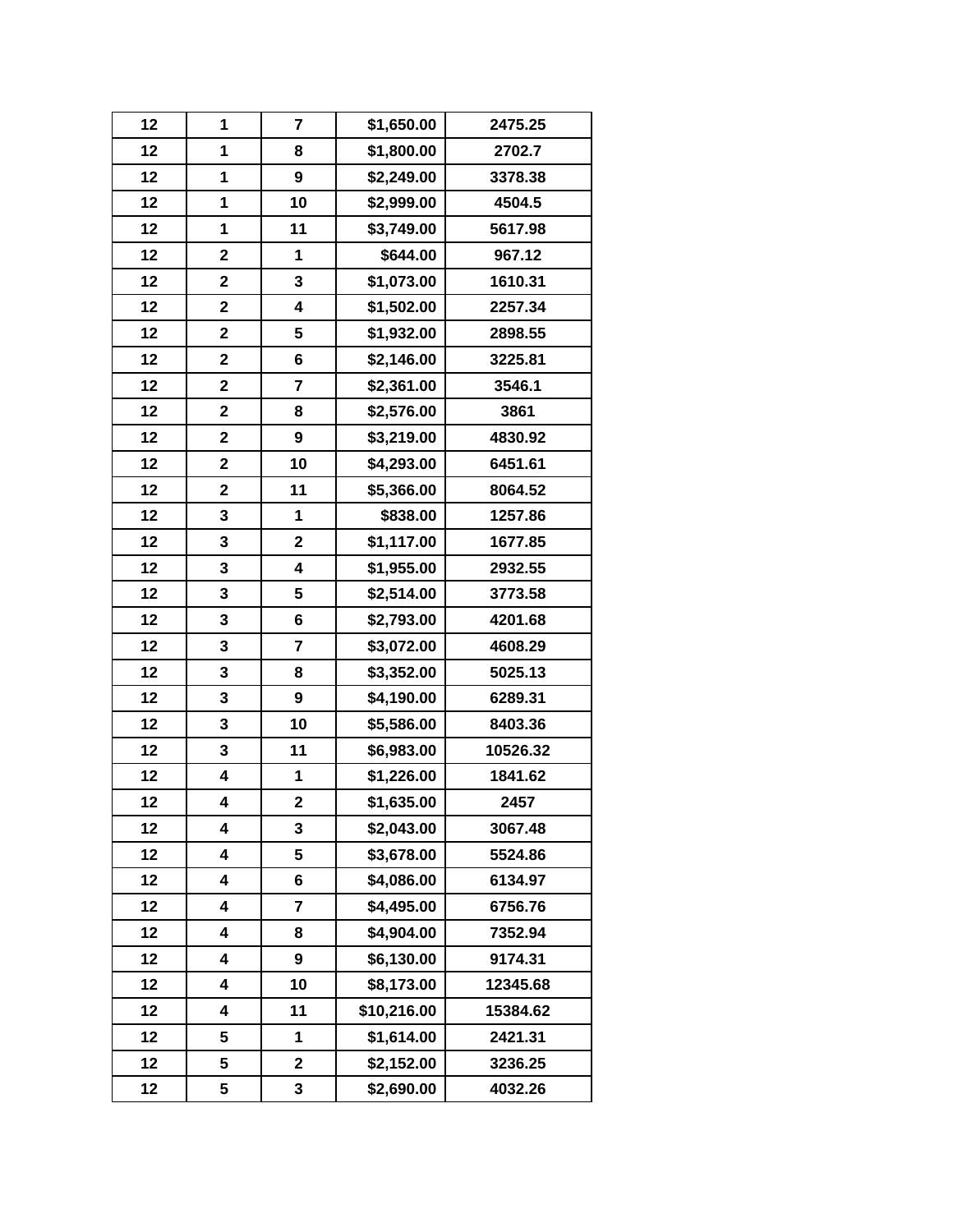| 12 | 5                       | 4                       | \$3,766.00  | 5649.72  |
|----|-------------------------|-------------------------|-------------|----------|
| 12 | 5                       | 6                       | \$5,380.00  | 8064.52  |
| 12 | 5                       | $\overline{\mathbf{r}}$ | \$5,918.00  | 8849.56  |
| 12 | 5                       | 8                       | \$6,456.00  | 9708.74  |
| 12 | 5                       | $\boldsymbol{9}$        | \$8,070.00  | 12048.19 |
| 12 | 5                       | 10                      | \$10,760.00 | 16129.03 |
| 12 | 5                       | 11                      | \$13,449.00 | 20000    |
| 12 | 6                       | 1                       | \$1,808.00  | 2717.39  |
| 12 | 6                       | $\mathbf 2$             | \$2,411.00  | 3623.19  |
| 12 | 6                       | 3                       | \$3,013.00  | 4524.89  |
| 12 | 6                       | 4                       | \$4,219.00  | 6329.11  |
| 12 | 6                       | 5                       | \$5,424.00  | 8130.08  |
| 12 | 6                       | $\overline{7}$          | \$6,629.00  | 10000    |
| 12 | 6                       | 8                       | \$7,232.00  | 10869.57 |
| 12 | 6                       | $\boldsymbol{9}$        | \$9,040.00  | 13513.51 |
| 12 | 6                       | 10                      | \$12,053.00 | 18181.82 |
| 12 | 6                       | 11                      | \$15,066.00 | 22727.27 |
| 12 | 7                       | 1                       | \$2,002.00  | 3003     |
| 12 | 7                       | $\mathbf 2$             | \$2,669.00  | 4000     |
| 12 | $\overline{\mathbf{r}}$ | 3                       | \$3,337.00  | 5000     |
| 12 | 7                       | 4                       | \$4,671.00  | 6993.01  |
| 12 | $\overline{\mathbf{r}}$ | 5                       | \$6,006.00  | 9009.01  |
| 12 | 7                       | 6                       | \$6,673.00  | 10000    |
| 12 | 7                       | 8                       | \$8,008.00  | 12048.19 |
| 12 | $\overline{\mathbf{r}}$ | $\boldsymbol{9}$        | \$10,010.00 | 14925.37 |
| 12 | 7                       | 10                      | \$13,346.00 | 20000    |
| 12 | 7                       | 11                      | \$16,683.00 | 25000    |
| 12 | 8                       | 1                       | \$2,196.00  | 3300.33  |
| 12 | 8                       | $\overline{\mathbf{2}}$ | \$2,928.00  | 4405.29  |
| 12 | 8                       | 3                       | \$3,660.00  | 5494.51  |
| 12 | 8                       | 4                       | \$5,124.00  | 7692.31  |
| 12 | 8                       | 5                       | \$6,588.00  | 9900.99  |
| 12 | 8                       | 6                       | \$7,320.00  | 10989.01 |
| 12 | 8                       | $\overline{\mathbf{r}}$ | \$8,052.00  | 12048.19 |
| 12 | 8                       | 9                       | \$10,980.00 | 16393.44 |
| 12 | 8                       | 10                      | \$14,640.00 | 22222.22 |
| 12 | 8                       | 11                      | \$18,300.00 | 27777.78 |
| 12 | 9                       | 1                       | \$2,778.00  | 4166.67  |